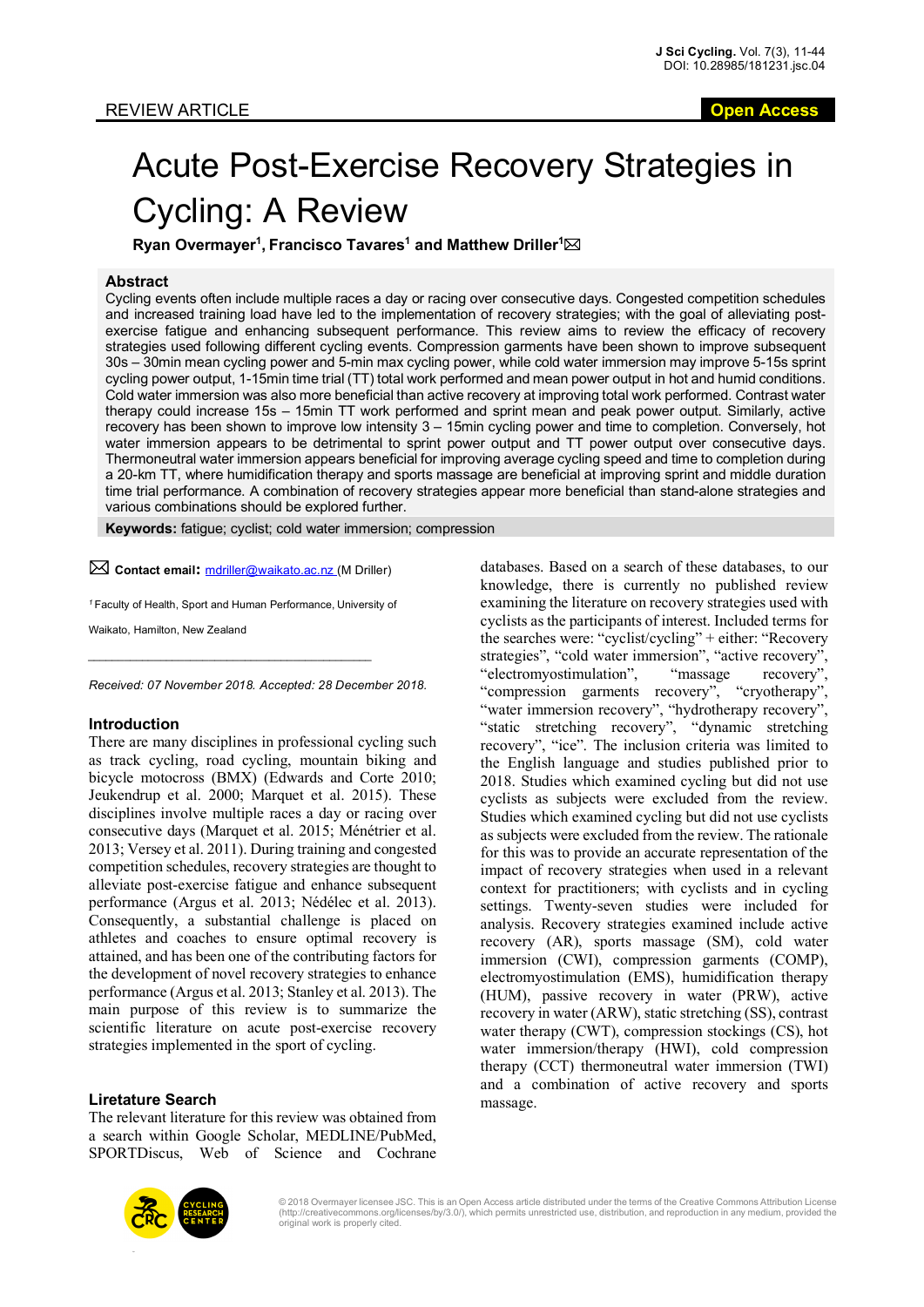## *Fatigue in Cycling*

In order to discuss the potential fatigue mechanisms associated with cycling, one must first determine the duration of the event (Craig and Norton 2001). For example, while the winning time for the men's Omnium flying lap race at the 2016 Rio Olympics was 12.506s, the winning time for the road race was 6:10.05s; resulting in a variance in exercise intensity, energy utilization and associated fatigue (Black et al. 2017; Jeukendrup et al. 2000). Therefore, cycling events have been categorized with race duration (Table 1). The following section provides a general overview of fatigue associated with the category durations provided.

## *Fatigue During Sprint Cycling*

Humans possess Adenosine Triphosphate (ATP) reserves for ~2 seconds of maximal contraction (Cramer 2008; Kenney et al. 2015). Since ATP serves as the currency for the production of mechanical work, one can expect that a reduction in ATP leads to a state where the capacity to produce mechanical work is reduced (Kenney et al. 2015). In a brief event such as sprint cycling (i.e. 200m track sprint), energy production is highly dependent on the anaerobic system (Jeukendrup et al. 2000). For example, during a 200m track sprint, the alactic and anaerobic systems contribute 40 and 55% of energy production, respectively (Jeukendrup et al. 2000). Therefore, performance decrements in these events have been attributed to a combination of 'peripheral metabolic' and 'central/neural' mechanisms (Craig and Norton 2001; Gardner et al. 2009). Peripheral metabolic mechanisms are associated not only to a breakdown of phosphocreatine (PCr) and a subsequent increase in inorganic phosphates (Pi), but also to a reduction in cross-bridge cycling and force production (Temesi et al. 2017). Neural mechanisms include a reduction of the central nervous system (CNS) to drive motor neurons; therefore decreasing the number of active motor units (MU), including those innervating fast twitch muscle fibers, responsible for maximal force production (Gardner et al. 2009; Phillips 2015). Thus, a reduction in the capability to recruit fast twitch MU, will

|                                 |  |  | <b>Table 1.</b> Men's cycling events categorised according to duration. |  |
|---------------------------------|--|--|-------------------------------------------------------------------------|--|
| <b>Category Duration Events</b> |  |  |                                                                         |  |

| Sprint              | $0 - 30$ sec                   | Track Omnium Flying Lap<br>$(12.51s)^*$                                                                                                                                                                                                                                                   |
|---------------------|--------------------------------|-------------------------------------------------------------------------------------------------------------------------------------------------------------------------------------------------------------------------------------------------------------------------------------------|
| Short-<br>duration  | $30 - 120$<br>sec              | <b>Track Team Sprint</b><br>$(42.44s)^*$<br><b>BMX</b><br>$(34.64s)^*$<br>Track Omnium 1-km TT<br>$(60.92s)^*$                                                                                                                                                                            |
| Middle-<br>duration | $2 \text{ min} - 30$<br>min    | <b>Track Keirin</b><br>$(2:27s$ submaximal + 34s sprint)*<br><b>Track Omnium IP</b><br>$(4.14.98s)^{*}$<br><b>Track Team Pursuit</b><br>$(3:50.27s)^*$<br><b>Track Omnium Elimination</b><br>(Approx. 13:49s submaximal with<br>sprint bursts)*<br><b>Track Omnium SR</b><br>$(17:24s)^*$ |
| Endurance           | 30 <sup>2</sup><br>Over<br>min | <b>Track Omnium Points Race</b><br>$(46:23s)^*$<br>Road Race<br>$(6:10:05s)^*$<br>Road Individual TT<br>$(1:12:15.42s)^{*}$<br><b>Cross-Country MB</b><br>$(1.33.28s)^{*}$                                                                                                                |

*Sec second, min minute, TT time trial, IP individual pursuit, SR scratch race, BMX bicycle motocross, MB mountain biking. \*Based on 2016 Rio Olympic men's winning times.* 

ultimately result in a reduction of power output during sprint cycling (Gardner et al. 2009).

During short-duration events (Table 1), both the anaerobic and aerobic systems contribute to the vast majority of energy production (Jeukendrup et al. 2000). For example, during a female 500m cycling sprint (duration  $\sim$ 35s), the anaerobic glycolytic and aerobic contribution is suspected to be 45  $&$  35%, respectively (Jeukendrup et al. 2000). Moreover, the anaerobic glycolytic and aerobic contribution during a male 1000m track cycling event (duration  $\sim 60$ s) is suspected to be 40

|--|

| Author                    | <b>Garment Type</b>      | Calf<br>Compression<br>(mmHq) | Thigh<br>Compression (mmHg) | Reporting method         |
|---------------------------|--------------------------|-------------------------------|-----------------------------|--------------------------|
| Argus et al., 2013        | Full length tights       | $27 \pm 6$                    | $18 \pm 2$                  | Kikuhime                 |
| Driller & Halson,<br>2013 | Full length tights       | $21 \pm 3$                    | $12 \pm 3$                  | Unpublished observations |
| Chatard et al.,<br>2004   | Compression<br>stockings | 18                            | 12                          | Manufacturer report      |
| Ménétrier et al.,<br>2013 | Compression<br>stockings | 27                            | 14                          | Manufacturer report      |
| Argus et al., 2013        | Full length tights       | $27 + 6$                      | $18 \pm 2$                  | Kikuhime                 |

## Journal of Science and Cycling

*Fatigue During Short-Duration Cycling*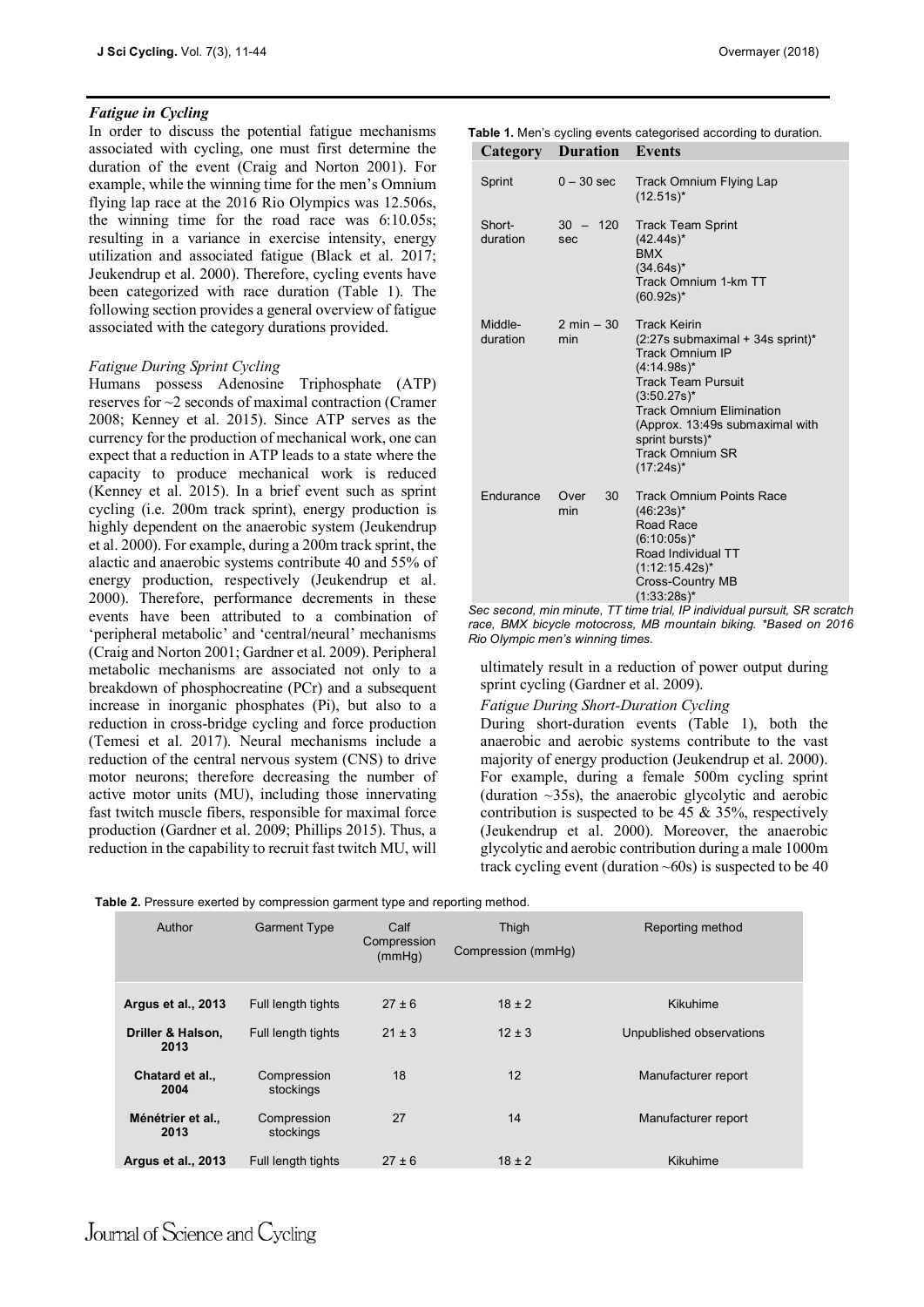& 50%, respectively (Jeukendrup et al. 2000). Conversely, the alactic system is believed to only contribute 10-20% of total energy production during events of this duration (Jeukendrup et al. 2000). The dependency on the anaerobic glycolytic system is

associated with an increase in metabolites and therefore a loss of muscle function (Cairns 2006; Robergs et al. 2004; Westerblad et al. 2002). While traditionally thought that increased H<sup>+</sup> was the main metabolite which contributed to fatigue (Cairns 2006), Degroot and

|                              |                                                                                                                                            |                                                                                                                                                                           | Table 3. Summary of studies examining the use of compression garments post-exercise in cyclists.                                                                               |                                                                                                         |                                                                                                                                                                                                                                                                                                                                                                                                                                                                                                                                                                                                                                                                                                      |                                                                                                                                                                                                       |
|------------------------------|--------------------------------------------------------------------------------------------------------------------------------------------|---------------------------------------------------------------------------------------------------------------------------------------------------------------------------|--------------------------------------------------------------------------------------------------------------------------------------------------------------------------------|---------------------------------------------------------------------------------------------------------|------------------------------------------------------------------------------------------------------------------------------------------------------------------------------------------------------------------------------------------------------------------------------------------------------------------------------------------------------------------------------------------------------------------------------------------------------------------------------------------------------------------------------------------------------------------------------------------------------------------------------------------------------------------------------------------------------|-------------------------------------------------------------------------------------------------------------------------------------------------------------------------------------------------------|
| <b>Study</b>                 | Sample/<br><b>Training</b><br>Status/<br><b>Sample</b><br><b>Size</b>                                                                      | <b>Exercise Protocol</b>                                                                                                                                                  | <b>Recovery Strategy &amp; Duration</b>                                                                                                                                        | <b>Markers</b> of<br>Recovery/<br>Performance                                                           | <b>Results</b>                                                                                                                                                                                                                                                                                                                                                                                                                                                                                                                                                                                                                                                                                       | Overall                                                                                                                                                                                               |
| Argus et al,<br>2013         | Highly<br>trained<br>cyclists<br>$(A/B \text{ grade})$<br>$N = 11$                                                                         | Pre:<br>30s max sprint cycling (S1)<br>with 60s preload $\omega$ 4.5W/Kg<br>Post $1(S2)$<br>& Post 2 (S3):<br>30s max sprint cycling with<br>60s preload<br>$@$ , 4.5W/Kg | COMP (calf: $27 \pm 6$ mmHg;<br>thigh: $18 \pm 2$ mmHg)<br>$EMS (15.7 \pm 2.8 \text{ Hz})$<br><b>HUM</b><br>Passive (CON)<br>Duration: 2 x 20-mins between<br>bouts (R1 $& 2)$ | 30s cycling mean<br>power<br><b>BLa</b><br><b>TQR</b><br>Belief                                         | COMP attenuated $\downarrow$<br>mean power vs CON<br>$S1 - S2 (0.8 \pm 1.2 %$<br><i>possibly beneficial</i> )<br>$& S1 - S3$<br>$(1.2 \pm 1.9 \frac{6}{9})$ ; possibly<br>beneficial)<br>HUM attenuated $\downarrow$<br>mean power vs CON<br>from $S1 - S3$ (2.2 $\pm$<br>$2.5 \%$ , likely<br>beneficial)<br>COMP no sig dif<br>BLa or TQR vs CON<br>(p > 0.05)<br>HUM & EMS $\downarrow$ R2<br>BLa vs CON (HUM:<br>$4.3 \pm 7.9$ %, possibly<br>beneficial, EMS: 4.9<br>$\pm$ 6.9 %, possibly<br>beneficial)<br>EMS $\uparrow$ R2 TQR vs<br>$CON (0.7 \pm 0.9,$<br>likely beneficial)<br>2 / 8 participants<br>accurately predicted<br>which strategy would<br>enhance their<br>recovery (belief). | COMP & HUM $>$<br>CON attenuating $\downarrow$<br>mean power<br>COMP & CON $=$<br>BLa & TQR<br>HUM $&$ EMS $>$<br>CON J BLa<br>$EMS > CON \uparrow TQR$<br>Possibly no placebo<br>effect (2/8 belief) |
| Driller &<br>Halson,<br>2013 | Highly<br>trained<br>cyclists<br>$(VO2max =$<br>$66.6 \pm 3.8$<br>$mL$ $Kg$<br>$\text{1}\cdot \text{min}^{-1}$ ; A/B<br>grade)<br>$N = 10$ | Pre & post:<br>30-min cycling<br>(15-min 70% PPO & 15-min<br>maximal TT)                                                                                                  | COMP (calf: $20.5 \pm 3.1$ mmHg;<br>thigh: $11.8 \pm 2.6$ mmHg<br>Loose fitting shorts (described<br>as CON)<br>Duration:<br>60-mins                                           | 30-min cycling<br>mean power<br>Thigh girth<br>Calf girth<br><b>BLa</b><br>Perceived muscle<br>soreness | COMP attenuated $\downarrow$<br>mean power vs CON<br>(COMP: $-0.20\%$ /<br>CON: $-2.15\%$ ; ES:<br>0.21, small; $p < 0.05$ )<br>COMP $\downarrow$ thigh girth<br>vs CON<br>$(ES \pm 90\% CL: -0.9)$<br>$\pm 0.6$ , trivial, p <<br>0.05)<br>COMP $\downarrow$ calf girth vs<br><b>CON</b><br>$(-1.0 \pm 0.7, trivial, p <$<br>0.05)<br>$COMP \downarrow BLa \text{ vs }$<br><b>CON</b><br>$(-26.1 \pm 17.9,$<br>moderate, $p < 0.05$ )<br>COMP $\downarrow$ perceived<br>muscle soreness vs<br>$CON (ES: -0.62,$<br>moderate, $p > 0.05$ )                                                                                                                                                           | COMP > CON<br>attenuating $\downarrow$ mean<br>power<br>$COMP > CON$ $\downarrow$<br>thigh and calf girth.<br>BLa & perceived<br>muscle soreness                                                      |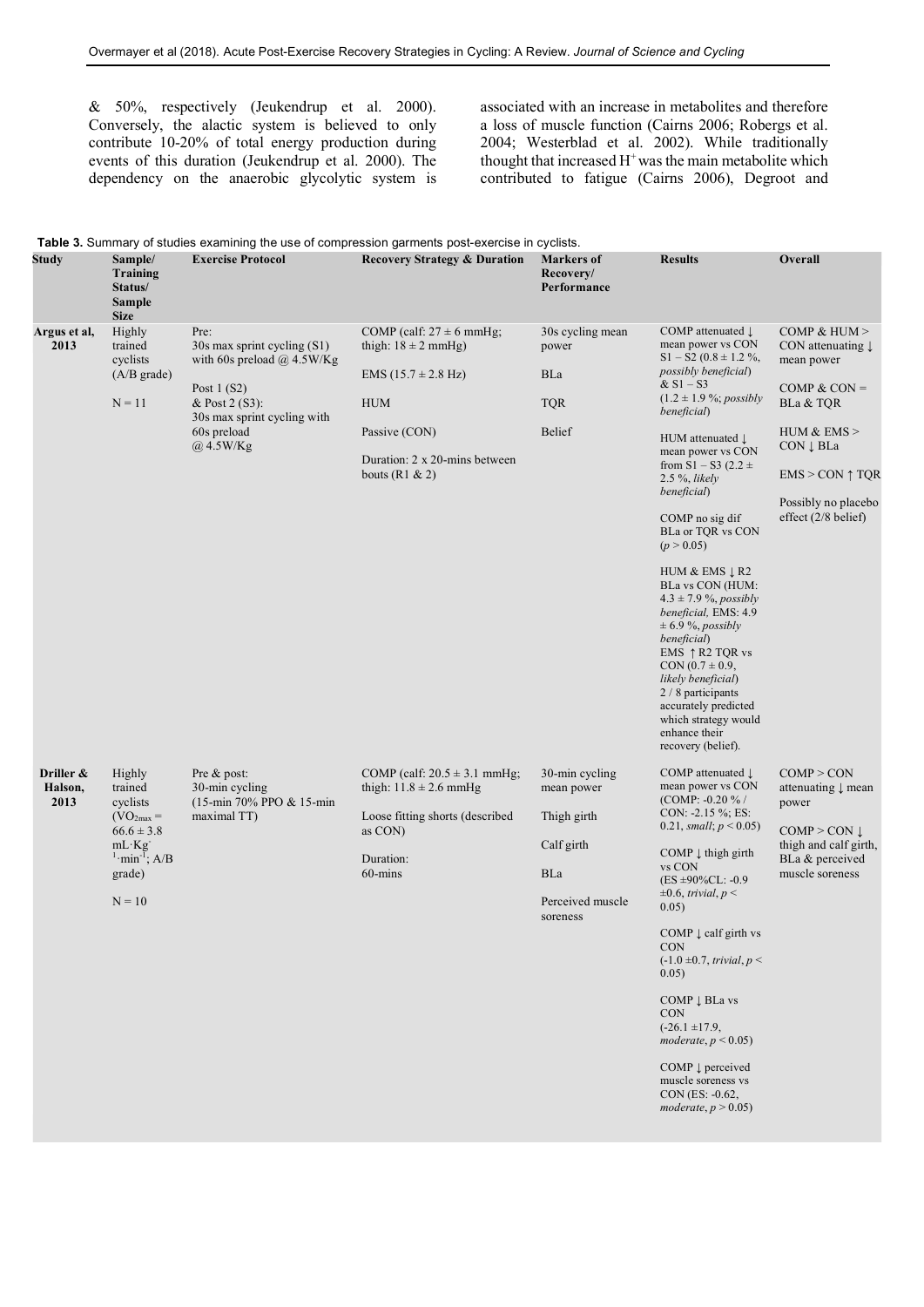| <b>Chatard</b><br>et al, 2004   | Trained<br>elderly<br>cyclists<br>$(VO2max =$<br>$49 \pm 6$<br>$mL \cdot Kg$<br>$1 \cdot min^{-1}$ ;<br>mean age<br>$= 63$ years;<br>training<br>$years = 10$<br>$± 4$ years)<br>$N = 12$ | Pre & post:<br>5-min max cycling                                                                 | CS (calf: 18 mmHg; thigh:<br>$12 \text{ mmHg}$<br>Passive without CS (CON)<br>Duration:<br>80-mins                                                                                                                                                                                                                                              | 5-min cycling<br>max power<br>HR.<br>BLa & hematocrit<br><b>RPE</b>                                      | CS attenuated $\downarrow$<br>max power vs<br>CON $(2.1 \pm 1.4 \%)$ ,<br>$p < 0.01$ )<br>CS no sig dif for<br>HR post-recovery<br>or RPE vs CON $(p)$<br>$> 0.01$ )<br>$CS \downarrow BLa$ and<br>hematocrit during<br>recovery vs CON<br>(BLa: $F = 7.7$ ,<br>haematocrit: $F =$<br>6.8, $p < 0.01$ )                                                                                                                                                                                                                                                                                                                                                                                                                                                                                                                              | CS > CON<br>attenuating $\downarrow$<br>max power<br>$CS > CON \downarrow BLa$<br>and hematocrit<br>during recovery<br>$CS & CON =$<br>HR, and RPE                                                                                                                         |
|---------------------------------|-------------------------------------------------------------------------------------------------------------------------------------------------------------------------------------------|--------------------------------------------------------------------------------------------------|-------------------------------------------------------------------------------------------------------------------------------------------------------------------------------------------------------------------------------------------------------------------------------------------------------------------------------------------------|----------------------------------------------------------------------------------------------------------|--------------------------------------------------------------------------------------------------------------------------------------------------------------------------------------------------------------------------------------------------------------------------------------------------------------------------------------------------------------------------------------------------------------------------------------------------------------------------------------------------------------------------------------------------------------------------------------------------------------------------------------------------------------------------------------------------------------------------------------------------------------------------------------------------------------------------------------|----------------------------------------------------------------------------------------------------------------------------------------------------------------------------------------------------------------------------------------------------------------------------|
| <b>Menetrier</b><br>et al, 2013 | Competitive<br>male<br>cyclists<br>$(PPO = 5.0$<br>± 0.2 W/Kg)<br>$N = 12$                                                                                                                | Pre:<br>10-min cycling<br>(5-mins 80% PPO & 5-<br>mins 90% PPO<br>Post:<br>5-min maximal cycling | Passive seated [~21 °C,<br>$\sim$ 30% rh] (CON)<br>CWT $(4 \times 3$ -min to top<br>thigh; 1-min cold bath [10-<br>12°C], 2-min hot bath [36-<br>38°C], 5s changeover)<br>CS (according to<br>manufacturer: $cal =$<br>$27$ mmHq; thiqh =<br>14mmHg)<br>Duration:<br>1.5-mins passive seated<br>pre and post condition<br>12-mins per condition | 5-min maximal<br>cycling mean<br>power<br>BLa<br>Perceived<br>muscle soreness<br><b>HR</b><br><b>RPE</b> | CWT $\uparrow$ mean<br>power vs CON<br>$(368 \pm 12 \text{ W}, +4.1)$<br>$\pm$ 0.7 %; p <<br>0.001)<br>$CS \uparrow$ mean power<br>vs CON (361 ± 15<br>W, $+1.8 \pm 1.0$ %;<br>$p < 0.05$ )<br>CWT $\uparrow$ mean<br>power vs CS<br>$(+2.2 \pm 0.8 \%; p <$<br>0.05)<br>CWT & CS $\downarrow$ BLa<br>vs CON (CWT:<br>$5.7 \pm 1.0$ mmol $\cdot$ L <sup>-</sup><br>$\frac{1}{2}$ ; p < 0.001, CS:<br>$7.3 \pm 1.2$ mmol $\cdot$ L $\cdot$<br>1:<br>$p < 0.05 / CON$ :<br>$8.4 \pm 1.0$ mmol $\cdot$ L $\cdot$<br>1)<br>CWT $\downarrow$ BLa vs CS<br>(p < 0.05)<br>CWT & CS $\downarrow$<br>perceived muscle<br>soreness vs CON<br>$(CWT: 1.1 \pm 0.5$<br>au; $p < 0.001 /$<br>$CS: 1.6 \pm 0.4$ au;<br>$p < 0.001 / CON$ :<br>$3.2 \pm 0.5$ au)<br>HR during<br>exercise & RPE<br>no sig dif between<br>conditions ( $p >$<br>0.05) | CWT 8 CS ><br>$CON \uparrow mean$<br>power<br>CWT > CS $\uparrow$<br>mean power<br>CWT 8 CS ><br>CON $\downarrow$ BLa<br>$CWT > CS \downarrow BLa$<br>CWT 8 CS ><br>CON $\downarrow$ perceived<br>muscle soreness<br>CWT, CS &<br>$CON = HR$<br>during exercise<br>and RPE |

*N number of cyclists, W/Kg watts per kilogram of bodyweight, COMP compression garment/full length tights, EMS electromyostimulation/electronic muscle stimulation, HUM humidification therapy, CON control condition/passive rest, BLa blood lactate concentration, TQR perceived total quality recovery, VO2max maximal oxygen uptake, PPO peak power output, TT cycling time trial, CS compression stockings, rh relative humidity, HR heart rate, RPE ratings of perceived exertion, CWT contrast water therapy.*

colleagues (Degroot et al. 1993) have revealed that an increase in Pi and monovalent phosphate  $(H_2PO_4^-)$ , are better correlated with a reduction in maximum voluntary contraction than H<sup>+</sup>. An extensive review on the effects of metabolism end products and acidosis on muscle

fatigue can be found elsewhere (Cairns 2006; Robergs et al. 2004; Westerblad et al. 2002).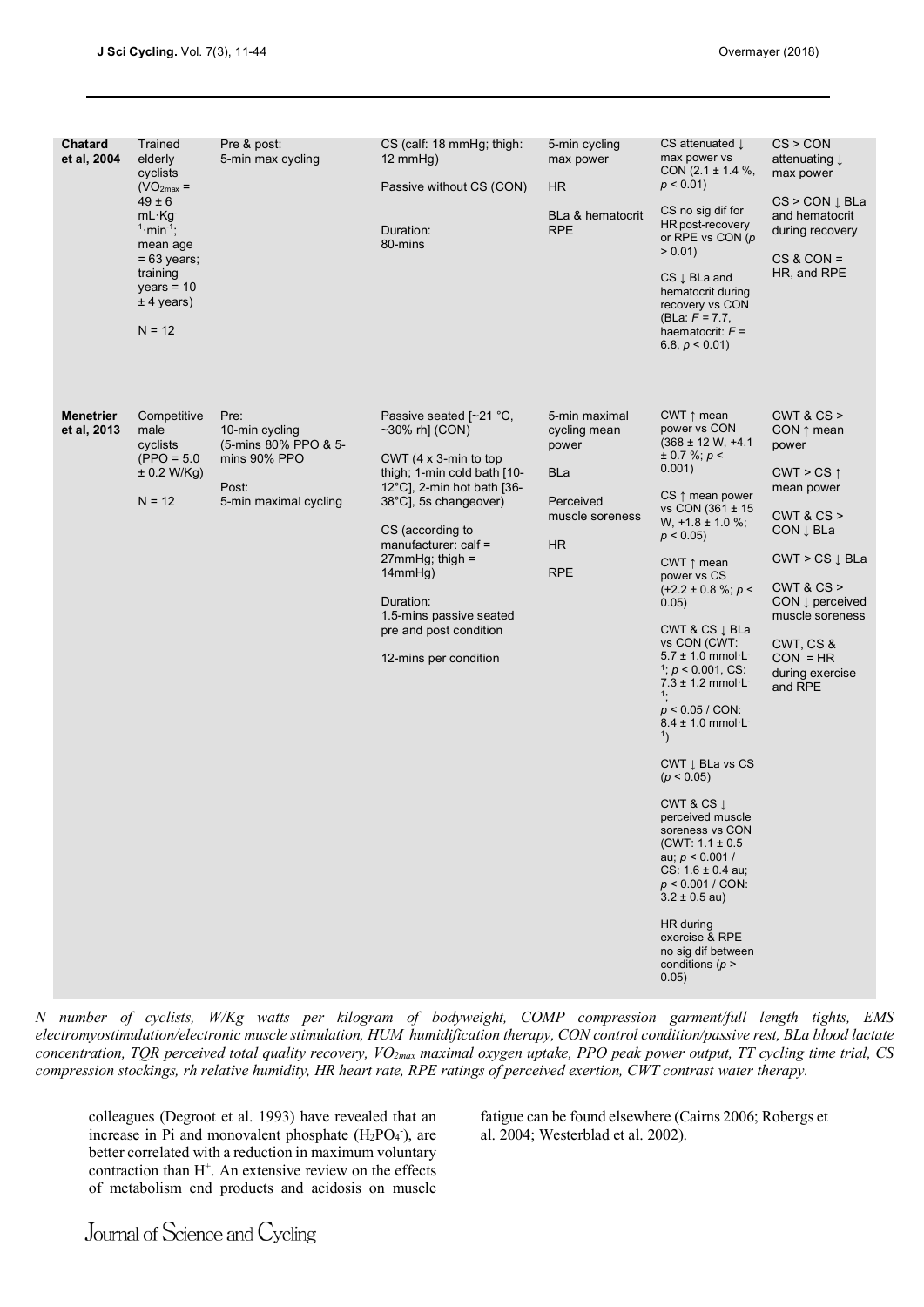## *Fatigue During Middle-Duration Cycling*

Middle-duration events in cycling range from a duration of between 2 to 30-mins (Table 1). Therefore, the metabolic contribution from these events are highly dependent on the anaerobic glycolytic and aerobic system, with a minor contribution from the alactic system  $(\sim 1\%)$  (Jeukendrup et al. 2000). For example, in the male 4-km  $TT$  ( $-4$  min duration) the anaerobic glycolytic system contributes 14% of energy production, while the aerobic system contributes a greater 85% of energy production (Jeukendrup et al. 2000). As a result of the high aerobic demand of cycling within this category, a limiting factor of performance is the ability of the cardiovascular system to supply sufficient oxygen to the working muscle (Abbiss and Laursen 2005). Middle-duration events occur on the severe intensity domain where power outputs are generated above critical power (CP) and sustained until  $VO<sub>2max</sub>$  is achieved (Jones et al. 2010). Performing above CP during cycling tasks has been linked to a reduction of muscle PCr, ATP and a concomitant increase in Pi, plasma potassium ion  $(K^+)$  and blood and muscle lactate (Black et al. 2017). A reduction in PCr and ATP concentration has been associated with an increase in electromyography (EMG) signals, demonstrating an attempt of the CNS to compensate for increased peripheral fatigue (Black et al. 2017). Moreover, a rise in extracellular  $K^+$  will result in a decrease of action potential conduction, leading to a reduction of calcium ion  $(Ca^{2+})$  release from the sarcoplasmic reticulum and a loss of contraction force (Allen et al. 2008).

## *Fatigue During Endurance Cycling*

Endurance cycling events range from approximately 45 mins to 6-hrs (Table 1). Numerous models to explain fatigue during cycling within this category include but are not limited to; the energy depletion, metabolite accumulation, muscle trauma and neuromuscular fatigue models, and the reader is directed to an extensive review conducted elsewhere (Abbiss and Laursen 2005). Given the duration of these events, energy is predominantly produced from the aerobic system (Jeukendrup et al. 2000). As with middle-duration cycling, a limiting factor of performance is the ability of the cardiovascular system to supply sufficient oxygen to the working muscle (Abbiss and Laursen 2005). Furthermore, metabolic disturbances include a reduction in PCr, ATP, pH and glycogen, with a concomitant increase in blood and muscle lactate and  $K^+$ ; believed to disrupt  $Ca^{2+}$ release and result in a loss of contraction force (Black et al. 2017). Additionally, prolonged endurance cycling results in severe depletion of liver and muscle glycogen (Abbiss and Laursen 2005; Black et al. 2017) and reductions in voluntary strength (Millet and Lepers 2004). A further explanation for an increase in fatigue and consequent reduction in power output could be mechanical damage, resulting from muscle cell disruption (Mena et al. 1996).

## *Recovery Modalities in Cycling*

## *Compression Garments (COMP)*

Compression garments (COMP) are thought to improve exercise recovery through the application of pressure at the extremity i.e. ankle, thereby enhancing venous blood flow which in turn, assists in the removal of metabolic waste accumulated as a result of exercise (Argus et al. 2013). There are three types of COMP that have been examined in cycling literature: Compression stockings (Chatard et al. 2004; Ménétrier et al. 2013), full-length tights (Argus et al. 2013; Driller and Halson 2013) and dynamic compression (Overmayer and Driller, 2018). The ability of COMP to improve subsequent performance, perceived muscle soreness and muscle swelling, appears to be irrespective of garment type and pressure exerted, with both compression stockings and full-length tights, shown to attenuate the decrement in mean and maximal power, decrease thigh girth, calf girth and perceived muscle soreness post-recovery when compared with a passive control (CON) (Argus et al. 2013; Chatard et al. 2004; Driller and Halson 2013; Ménétrier et al. 2013). However, it is worth noting that not all studies quantified the actual pressure exerted by the garments used (Table 2). While Dynamic compression requires further studies, currently there seems to be no benefit when used between a 20-min and 4-min TT (Overmayer and Driller, 2018). COMP used for between 12 – 80mins post-exercise has been shown to improve 5-min maximal cycling mean and max power by up to 2.1 %, 30s cycling mean power by 0.8 % (however the SD was 1.2 %) and 30-min cycling mean power by 2 % (Table 3). Full length tights and compression stockings used for 12-80mins improved the rate of blood lactate (BLa) removal following 10-min cycling beginning at 80% and increasing to 90% PPO, 30-min cycling beginning at 70% and increasing to 100% peak power output (PPO) and 5-mins of maximal cycling (Chatard et al. 2004; Driller and Halson 2013; Ménétrier et al. 2013). However, full length tights were no more beneficial than passive rest alone, at reducing BLa concentration following 30s of maximal sprint cycling (Argus et al. 2013). Furthermore, COMP resulted in no change in HR measures, TQR (Perceived Total Quality Recovery) or RPE (Rating of Perceived Exertion) when compared with CON (Argus et al. 2013; Chatard et al. 2004; Ménétrier et al. 2013). It should not be discounted that a placebo effect is responsible, at least in part, for the resultant performance benefits; a study by Argus and colleagues (Argus et al. 2013) attempted to account for a possible placebo effect through use of a belief questionnaire. Participants were required to predict whether or not the recovery intervention would enhance their recovery and results revealed that only 2/8 participants accurately predicted the best strategy. Therefore, indicating that the placebo effect alone may not be responsible for the resultant performance benefits associated with COMP.

Future research should continue to use a valid and reliable method of pressure monitoring such as the Kikuhime (Brophy-Williams et al. 2014) to continue to examine whether there is a relationship between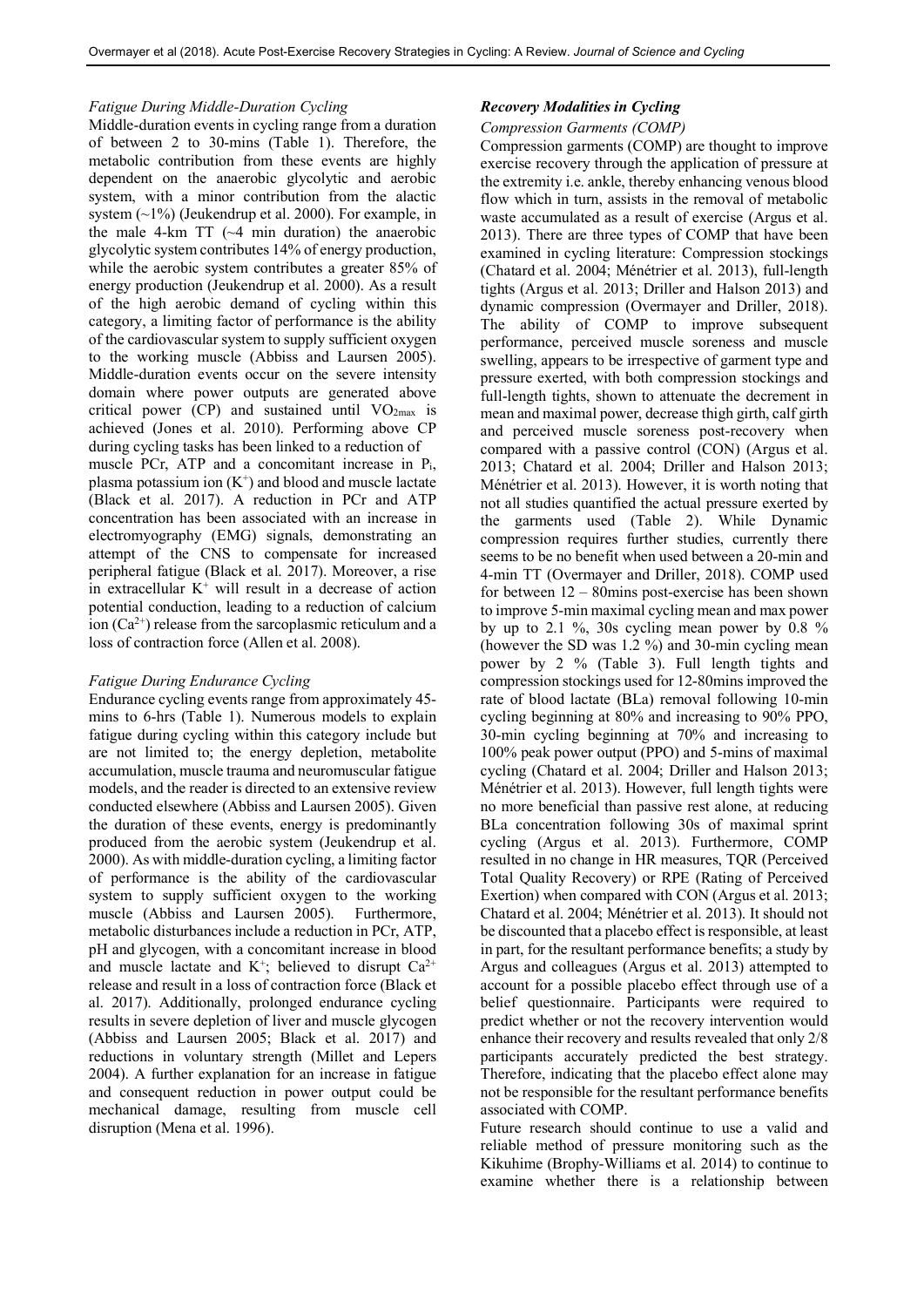pressure exerted and resultant benefits in cyclists. To better understand whether a placebo effect is responsible for the benefits associated with COMP, researchers should continue to use a visual analogue scale (Brophy-Williams et al. 2016) to examine the placebo effect. Dynamic compression is a relatively new area of research and requires further examination in cyclists.

## *Cold Water Immersion (CWI)*

Cold water immersion is the most researched recovery strategy in the cycling literature (Table 4). CWI has been suggested beneficial for the treatment of inflammation and perceived pain (Vaile et al. 2011). Due to the large number of studies examining CWI in cyclists, performance recovery and physiological variables will be examined separately for this recovery modality.

Three studies have reported improvements in power measures (Peiffer et al. 2008a; Stanley et al. 2013; Vaile et al. 2008b) while a further six studies report no significant difference following CWI (Buchheit et al. 2009; Chan et al. 2016; Christensen and Bangsbo 2016; Peiffer et al. 2008b; Stanley et al. 2012; Stanley et al. 2013) and only one study reported CWI as detrimental to power output (Schniepp et al. 2002). During a 4-km TT in the heat (35°C), power output was reduced by 20  $\pm$  6% in CON, where CWI was able to attenuate this decrement to only a  $3 \pm 3\%$  reduction in power output and improved time to completion by  $18 \pm 11.5$  sec (Peiffer et al. 2008a). During 66 ramped sprints beginning at 5s and working up to 15s per sprint, CWI was able to improve sprint power measures by 2.4 % over 3 days (Stanley et al. 2013) and 1.4 % over 5 days (Vaile et al. 2008b) when compared with CON. Following the aforementioned sprint cycling protocol, CWI improved 9-min TT mean power by up to 1% over 5 days, where CON reduced power by up to 3.8%, this improvement in power was also associated with an improvement in total work performed on days 4 & 5 (Vaile et al. 2008b). In the studies exhibiting no improvement in power output from CWI, two studies utilised the same recovery protocol, which included 5 mins of the condition and a further 15-mins passive seated (Buchheit et al. 2009; Peiffer et al. 2008b). Further studies had extensive recovery durations (over 2 hours) which may have diluted the impact of the recovery intervention (Christensen and Bangsbo 2016; Stanley et al. 2012). Stanley and colleagues (Stanley et al. 2013) reported no significant difference in power during TT cycling. However, these TT were preceded by 66 ramped sprints from which they saw CWI attenuated sprint power by up to 12% over 3 days when compared with CON; perhaps if the order of events were rotated in this study, an effect would have been observed. In the one study that revealed CWI was detrimental to performance (Schniepp et al. 2002), participants were required to push a very large gear, using a 53 tooth chainring and a 13 tooth rear sprocket, totalling 110 inches per cycle revolution in a short duration of 30s and participants were confined to this one gear. This may have led to participants being unable to overcome the

resistance effectively, while other participants could have found this resistance easier, especially considering there was a 9.9kg deviation in weight and the level of experience varied among riders (category rank, training miles per year and races per year). Studies that examined subsequent performance and reported benefits from the use of CWI had an acclimation period consisting of a significant warm-up (Vaile et al. 2008b) or 10-mins passive rest post CWI (Peiffer et al. 2008a), where Schniepp and colleagues (Schniepp et al. 2002) required participants to towel dry and immediately remount their bicycles. Indeed, it has been suggested that a reduction in muscle temperature can impair cross-bridge cycling, motor unit activation and enzyme activity rate (Schniepp et al. 2002) which perhaps is mitigated by the use of passive rest or a warm-up post condition.

CWI (15°C) used for 15-mins and followed by 40-mins passive rest, improved total worked performed; while AR (40% PPO) resulted in a reduction of total work performed (Vaile et al. 2011). In an earlier study by Vaile and colleagues (Vaile et al. 2008a) CWI was again superior when compared to AR and maintained 30-min cycling total work between bouts, while AR decreased total work by  $4.1 \pm 1.8$  %. Only one study revealed no significant difference in total work performed from the use of CWI (Peiffer et al. 2007) and can be attributed to a long recovery duration consisting of 1.5hrs before the performance trial (Peiffer et al. 2007).

CWI's impact on isometric and isokinetic force production following cycling is confounding. Maximum voluntary isometric contraction was reduced from the use of CWI 45 & 90-mins post 16.1km TT when compared to CON (Peiffer et al. 2007). In this study, authors compared the use of electrical stimulation to examine if central inhibition was the limiting factor. However, as results revealed no significant difference between maximum voluntary isometric contraction and maximum voluntary isometric contraction with superimposed electrical stimulation, it was suggested that the limiting factor was related to a reduction in blood flow as examined by a reduction in venous vessel diameter 90-mins post TT. Furthermore, later studies by the same author (Peiffer et al. 2008b; Peiffer et al. 2009) revealed no significant difference in isometric and isokinetic torque.

CWI decreased HR post-recovery by 4.2 % when used for 15-mins between sprint cycling of 30s (Schniepp et al. 2002). In addition to improved HR post-recovery, CWI consistently increased HRV measures with *large*  effect sizes (Buchheit et al. 2009; Stanley et al. 2012; Stanley et al. 2013).

Perceived recovery measures revealed that CWI improved ratings of perceived physical and mental recovery, reduced perceived muscle soreness and perceived general fatigue (Buchheit et al. 2009; Halson et al. 2008). Stanley and colleagues (Stanley et al. 2012; Stanley et al. 2013) also revealed similar improvements in a reduction of perceived general fatigue, leg soreness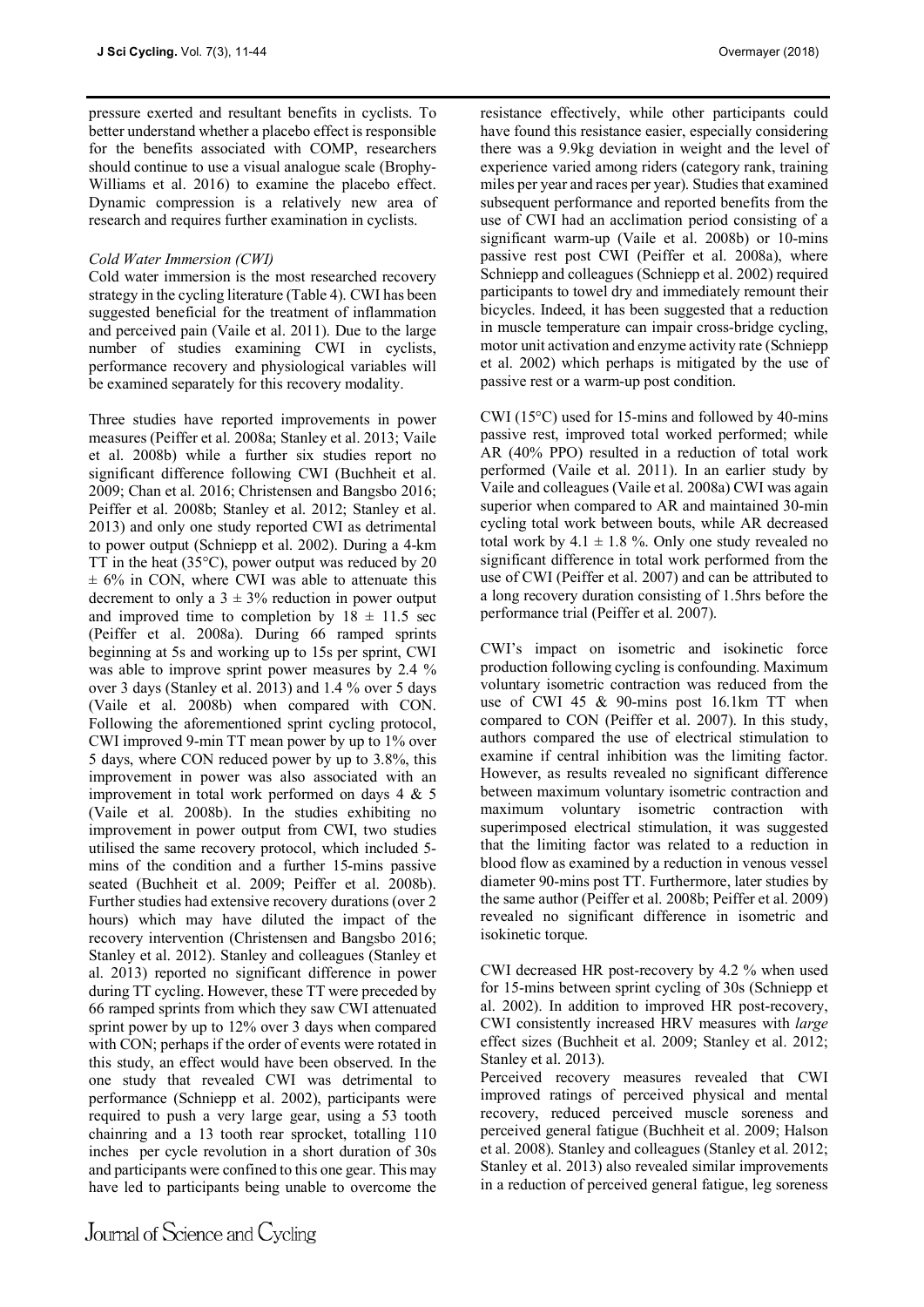and an increase in physical recovery however, no significant difference and *unclear* effect sizes were observed in mental recovery and perceived tiredness. Christensen and Bangsbo (2016) was the only study to examine perceived readiness and results revealed there was no change between conditions.

BLa results revealed no significant difference following a 4-min TT (Christensen and Bangsbo 2016) and a 40 min TT in heat (Halson et al. 2008). Unfortunately subsequent performance wasn't examined in these studies.

| <b>Study</b>            | Sample/<br>Training<br>Status/<br>Sample<br><b>Size</b>                                                                                                                                   | <b>Exercise Protocol</b>                                                                                                                                                                                 | <b>Recovery Strategy &amp;</b><br><b>Duration</b>                                                                                                                                      | <b>Markers of</b><br>Recovery/<br>Performance                                                                                                                                     | <b>Results</b>                                                                                                                                                                                                                                                                                                                                                                                                                                                                   | Overall                                                                                                                                                                                                                                                                                                                                                                                  |
|-------------------------|-------------------------------------------------------------------------------------------------------------------------------------------------------------------------------------------|----------------------------------------------------------------------------------------------------------------------------------------------------------------------------------------------------------|----------------------------------------------------------------------------------------------------------------------------------------------------------------------------------------|-----------------------------------------------------------------------------------------------------------------------------------------------------------------------------------|----------------------------------------------------------------------------------------------------------------------------------------------------------------------------------------------------------------------------------------------------------------------------------------------------------------------------------------------------------------------------------------------------------------------------------------------------------------------------------|------------------------------------------------------------------------------------------------------------------------------------------------------------------------------------------------------------------------------------------------------------------------------------------------------------------------------------------------------------------------------------------|
| Peiffer et<br>al, 2007  | Well<br>trained<br>male<br>cyclists<br>$\text{(age = } 27)$<br>$± 7$ years;<br>$VO2max =$<br>$61.7 \pm 5.0$<br>$mL \cdot Kg$<br>$1 \cdot min^{-1}$ )<br>$N = 10$                          | Pre:<br>90-mins cycling @ 80%<br>VO <sub>2</sub> (recorded at second<br>ventilatory threshold)<br>Post:<br>16.1-km maximal cycling<br>TT<br>Pre & Post in heat $(32.2 \pm$<br>0.7 °C, $55 \pm 2.4$ % rh) | CWI (14.3 $\pm$ 0.2°C, mid<br>sternum level)<br>Passive seated (CON)<br>[24°C, rh not described]<br>Duration:<br>25-mins passive rest<br>20-mins per condition<br>45-mins passive rest | 16.1-km TT total<br>work performed<br>(kJ)<br>$T_{sk}$<br>$T_{re}$<br><b>MVIC</b><br><b>SMVIC</b><br>Femoral vein<br>diameter                                                     | No sig dif between<br>conditions for TT<br>total work<br>performed, post-<br>exercise $T_{sk}$ , post-<br>exercise $T_{\text{re}}$ and<br>post-exercise<br>femoral vein<br>diameter<br>CWI I T <sub>sk</sub> vs CON<br>25-90mins post TT<br>CWI $\downarrow$ Tre vs CON<br>50-90mins post TT<br>CWI J MVIC &<br>SMVIC vs CON 45<br>& 90-mins post TT<br>CWI ↓ femoral vein<br>diameter vs CON<br>45-mins post TT                                                                 | $CWI$ & $CON = TT$<br>total work<br>performed, post-<br>exercise $T_{sk}$ , post-<br>exercise T <sub>re</sub> and<br>post-exercise<br>femoral vein<br>diameter<br>$CWI > CON \downarrow T_{sk}$<br>25-90mins and<br>$T_{\text{re}}$ 50-90 $\text{minus}$<br>post TT<br>CON > CW<br>maintaining MVIC<br>& SMVIC 45 &<br>90mins post TT<br>and femoral vein<br>diameter 45-mins<br>post TT |
| Peiffer et<br>al, 2008a | Well-<br>trained<br>male<br>cyclists<br>$(\text{age} = 35)$<br>$± 7$ years;<br>$VO2max =$<br>$60.5 \pm 4.5$<br>mL·Kg<br>$1 \cdot min^{-1}$ ;<br>$PPO =$<br>$441 \pm 32$<br>W)<br>$N = 10$ | Pre & Post:<br>25-mins constant paced<br>cycling session $(254 \pm 22)$<br>W @ $65\%$ VO <sub>2max</sub> ) and<br>4-km TT in heat (35°C,<br>40% rh)                                                      | CWI (14°C, mid sternum<br>level) $5$ -mins $+$ 10-mins<br>passive seated pre and post<br><b>CWI</b><br>Passive seated in heat<br>(CON) [35°C, 40% rh]<br>Duration:<br>15-mins          | $T_{\text{re}}$<br>VO <sub>2</sub><br>25-min constant<br>paced cycling<br>cadence<br>4-km TT in heat<br>$(35^{\circ}C)$ time to<br>completion &<br>power output and<br><b>RPE</b> | CWI $\downarrow$ Tre vs CON<br>post-recovery<br>$(CWI: 38.2 \pm 0.2$<br>°C, CON: $38.6 \pm$<br>$0.5 °C$ ; $p < 0.05$ )<br>No sig dif $VO2$<br>between conditions<br>CWI attenuated L<br>cadence vs CON<br>(CWI: $88 \pm 6$ rpm,<br>CON: $85 \pm 7$ rpm,<br>$p < 0.05$ )<br>CWI $\downarrow$ TT time to<br>completion (-18 $\pm$<br>11.5 seconds, $p <$<br>0.05) and RPE<br>(CWI: $15 \pm 2$ ,<br>CON: $17 \pm 1$ , $p <$<br>0.05) vs CON<br>CWI attenuated I<br>TT average nower | $CWI > COM \downarrow T_{re}$<br>post-recovery<br>$CWI & CON =$<br>VO <sub>2</sub><br>CWI > CON I<br>time to<br>completion and<br>attenuating L<br>average power<br>output and<br>cadence<br>CWI > CON I<br><b>RPE</b>                                                                                                                                                                   |

TT average power output vs CON (CWI:  $-3.0 \pm 3.0 \%$ , CON:  $-20 \pm 6.0\%$ ,  $p < 0.05$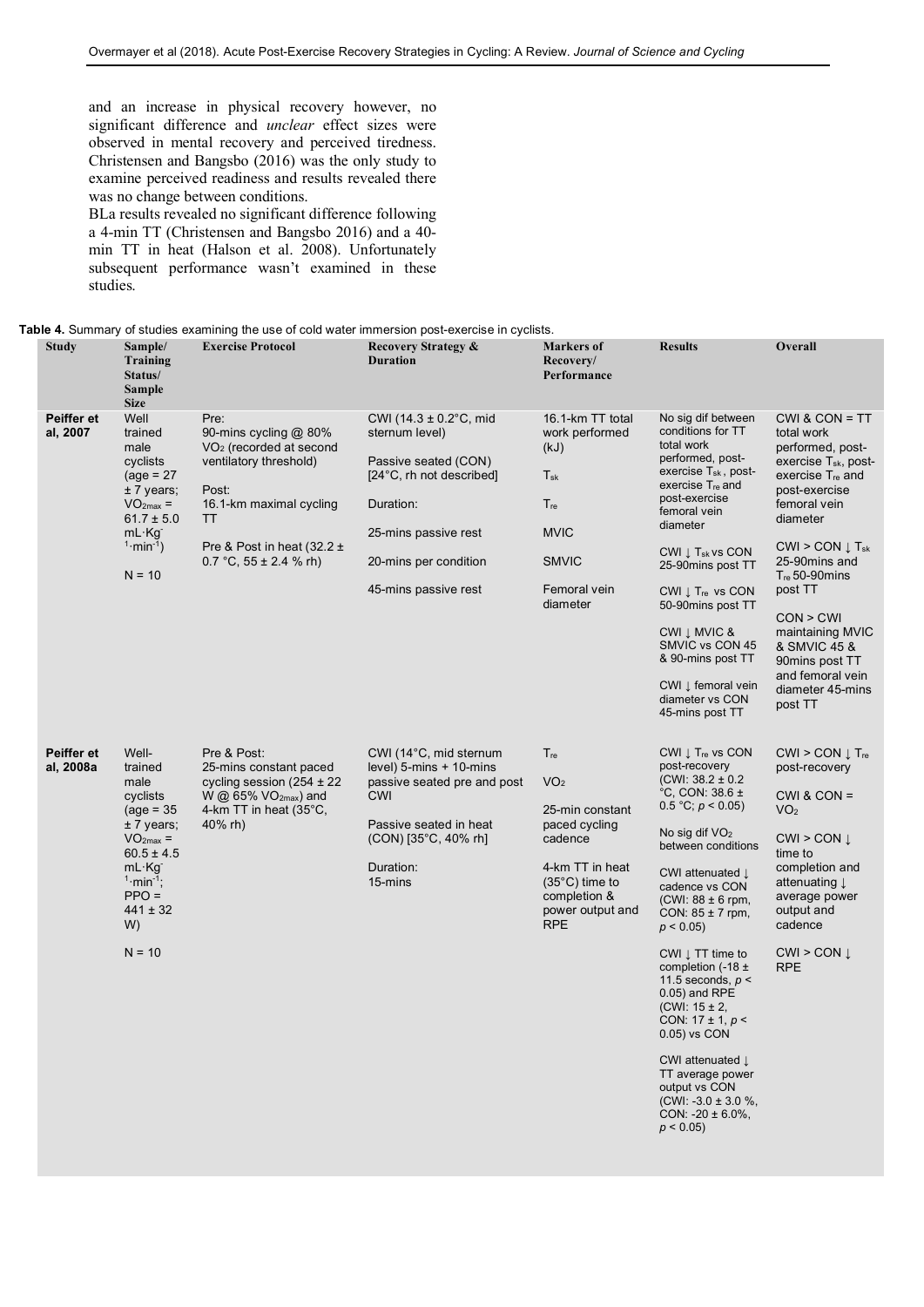| Peiffer et<br>al, 2008b | Male<br>cyclists<br>(age = $29 \pm$<br>6 years;<br>$VO2max =$<br>$56.5 \pm 5.0$<br>$mL \cdot Kg$<br>$1 \cdot min^{-1}$ )<br>$N = 10$                          | Pre & post:<br>1-km cycling TT in heat<br>$(35 \pm 0.3^{\circ}\text{C}, 40 \pm 3\% \text{ rh})$       | CWI (14°C, mid sternal<br>level) 5-mins + 15-mins<br>passive seated<br>20-mins passive seated<br>(CON) [35°C, 40% rh]<br>Duration:<br>20-mins                                                                                                                                                                                               | $T_{\text{re}}$<br>Isokinetic torque<br>T <sub>mus</sub><br><b>PPO</b><br>Mean power<br>Time to<br>completion                                   | T <sub>re</sub> and isokinetic<br>quadriceps torque<br>no sig dif post-<br>recovery between<br>conditions<br>CWI $\downarrow$ quadriceps<br>$T_{mus}$ (CWI: 36.4 $\pm$<br>0.8 °C, CON: 37.7<br>$\pm$ 0.3 °C, p <<br>0.001)<br>No sig dif PPO,<br>average power<br>and time to<br>completion<br>between<br>conditions ( $p =$<br>$0.42$ to $0.50$ )                                                                                                                                                                                                                                                                                                                                                                                                                                                                                                                                             | $CWI > CON \downarrow$<br>quadriceps T <sub>mus</sub><br>in heat<br>$CWI & CON =$<br>PPO, average<br>power, time to<br>completion and<br>rectal<br>temperature in<br>heat                                                                                                                                                                                                                                                                                                                                                                                                                                            |
|-------------------------|---------------------------------------------------------------------------------------------------------------------------------------------------------------|-------------------------------------------------------------------------------------------------------|---------------------------------------------------------------------------------------------------------------------------------------------------------------------------------------------------------------------------------------------------------------------------------------------------------------------------------------------|-------------------------------------------------------------------------------------------------------------------------------------------------|------------------------------------------------------------------------------------------------------------------------------------------------------------------------------------------------------------------------------------------------------------------------------------------------------------------------------------------------------------------------------------------------------------------------------------------------------------------------------------------------------------------------------------------------------------------------------------------------------------------------------------------------------------------------------------------------------------------------------------------------------------------------------------------------------------------------------------------------------------------------------------------------|----------------------------------------------------------------------------------------------------------------------------------------------------------------------------------------------------------------------------------------------------------------------------------------------------------------------------------------------------------------------------------------------------------------------------------------------------------------------------------------------------------------------------------------------------------------------------------------------------------------------|
| Peiffer et<br>al, 2009  | Male<br>cyclists<br>(age = $29 \pm$<br>3 years;<br>$VO2max =$<br>$64.0 \pm 5.7$<br>$mL \cdot Kq$<br>$1 \cdot min^{-1}$ ;<br>$PPO = 435$<br>± 45 W<br>$N = 12$ | Pre:<br>Cycling time to<br>exhaustion test in heat<br>$(40^{\circ}$ C, 40% rh, 57 ± 7 %<br>$VO2max$ ) | $CWI \times 5$ -mins $(CWI5)$<br>[14°C, mid sternum level]<br>$CWI \times 10$ -mins $(CWI10)$<br>[14°C, mid sternum level]<br>$CWI \times 20$ -mins $(CWI20)$<br>[14°C, mid sternum level]<br>Passive seated x 20-mins<br>$(CON)$ [24 $°C$ ]<br>Duration:<br>25-mins passive seated<br>(24°C, rh not described)<br>Condition duration above | Time to<br>exhaustion (min)<br><b>Total work</b><br>performed (kJ)<br>$T_{\text{re}}$<br>T <sub>mus</sub><br>Isometric and<br>isokinetic torque | No sig dif<br>between<br>conditions for time<br>to exhaustion &<br>total work<br>performed<br>CON $\uparrow$ T <sub>re</sub> vs all<br><b>CWI</b> conditions<br>75-mins & 80-<br>mins post-<br>exercise<br>CWI $\downarrow$ T <sub>re</sub> 45-<br>80mins post time<br>to exhaustion test<br>$(CW15: -2.8 \pm 0.8)$<br>%, CWI10: $-2.5 \pm$<br>$0.7$ %, CWI20: -<br>$3.0 \pm 1.1$ %, CON:<br>$-1.2 \pm 0.6$ %)<br>$CWI \downarrow T_{mus}$ vs<br>CON 45-mins<br>post time to<br>exhaustion test<br>$(CW15: 34.1 \pm 1.1)$<br>°C, CWI10: 33.2 ±<br>1.2 °C, CWI20:<br>$32.5 \pm 21.1$ °C,<br>CON: $36.4 \pm 0.7$<br>$^{\circ}$ C)<br><b>CWI10 &amp; CWI20 J</b><br>T <sub>mus</sub> vs CWI5<br>immediately post-<br>recovery (CWI5:<br>$35.4 \pm 1.4$ ,<br>CWI10: $34.1 \pm 1.9$<br>°C, CWI20: 32.5 $\pm$<br>2.1 °C<br>No sig dif<br>isometric and<br>isokinetic torque<br>between<br>conditions | CWI5, CWI10,<br><b>CWI20 &amp; CON =</b><br>time to<br>exhaustion and<br>total work<br>performed<br>$CON > CWI5$ ,<br><b>CWI10 &amp; CWI20</b><br>↑ Tre 75 & 80-<br>mins post<br>exercise<br>CWI5, CWI10 &<br>CWI20 > CON $\downarrow$<br>$T_{\text{re}}$ 45-80 mins<br>post time to<br>exhaustion test<br>CWI5, CWI10 &<br>CWI20 > CON $\downarrow$<br>muscle<br>temperature 45-<br>mins post time to<br>exhaustion test<br><b>CWI10 &amp; CWI20</b><br>> CWI5 $\downarrow$ muscle<br>temperature<br>immediately<br>post-recovery<br><b>CWI5, CWI10,</b><br>$CWI20$ & $CON =$<br>isometric and<br>isokinetic torque |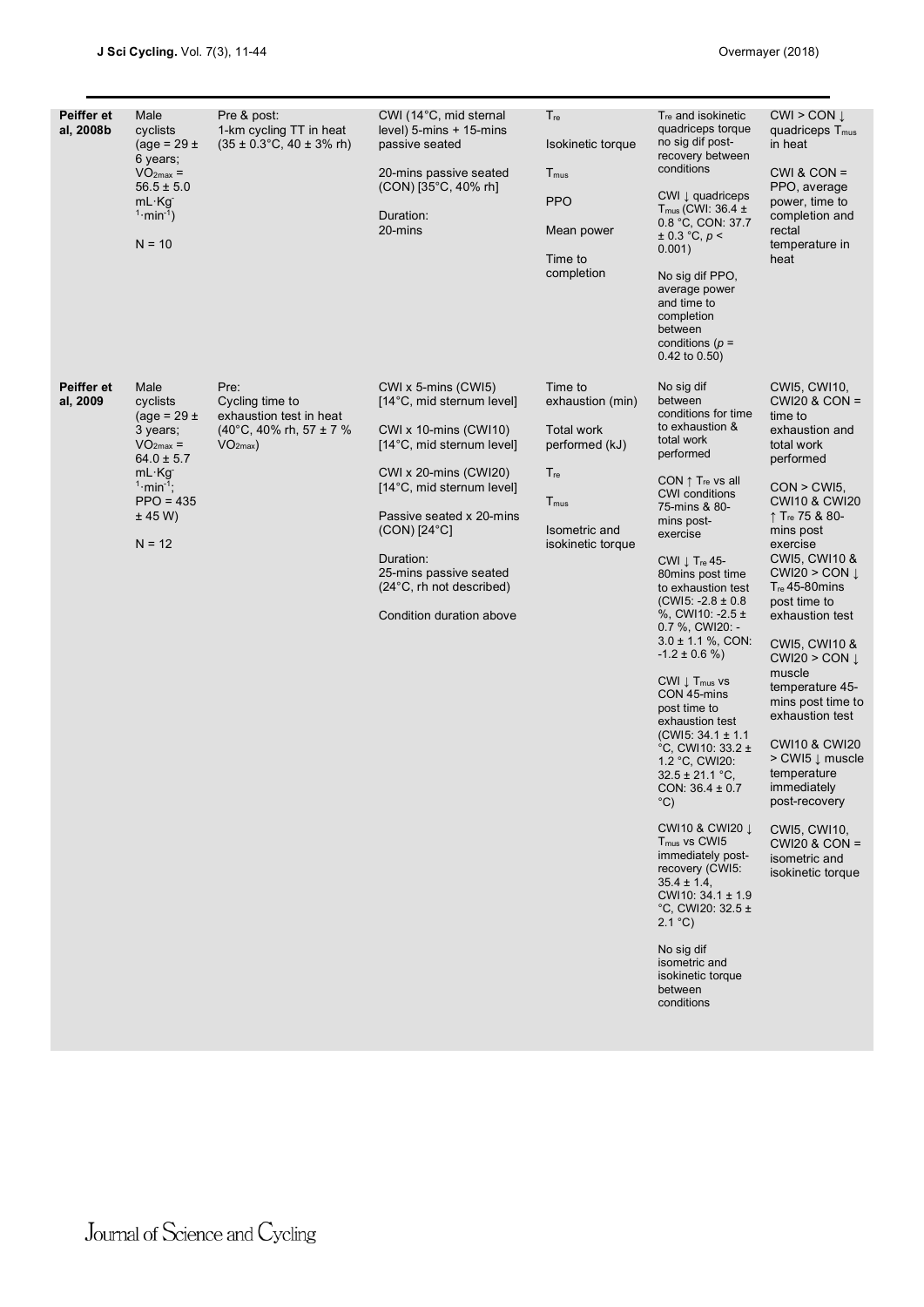| endurance<br>to 40mins post-<br>$T_{\text{re}}$<br>trained<br>1.1°C, 41.2 $\pm$ 3.0% rh) –<br>mean body<br>exercise) (CWI:<br>first 20-mins fixed<br>Passive recovery (CON)<br>temperature<br>cyclists (age<br>$\Delta$ 116 ± 9 b·min <sup>-1</sup> ,<br><b>BLa</b><br>$= 23.8 \pm 1.6$<br>workload, final 20-mins<br>$[24.2 \pm 1.8^{\circ}\text{C}, 45.6 \pm 6.5\%]$<br>CON: $\triangle$ 106 ± 4<br>$CWI & CON =$<br>same amount of work (kJ)<br>rh]<br>years;<br>b min <sup>-1</sup> , $p = 0.02$ )<br>BLa, PH,<br>$VO2max$ =<br>as first 20-min but<br>$T_{sk}$<br>mean body<br>$71.3 \pm 1.2$<br>completed as quickly as<br>Duration:<br>chloride, glucose,<br>temperature over<br>$mL \cdot Kg$<br>possible<br>20-mins passive rest<br>Mean body<br>bicarbonate,<br>time $(CWI: -6.3 %$ ,<br>$1·min-1$ )<br>followed by<br>temperature<br>potassium,<br>CON: -3.8 %, $p <$<br>sodium, PCO <sub>2</sub> ,<br>$0.05$ ) T <sub>sk</sub> over time<br>$N = 11$<br>3 x 60s per conditions with<br>Cooling rate<br>CK, IGF-1,<br>(CWI: -20.2 %,<br>2-mins seated rest between<br>testosterone, GH,<br>CON: -3.7 %, $p <$<br>$[24.2 \pm 1.8^{\circ}\text{C}, 45.6 \pm 6.5\%]$<br>pH, chloride,<br>plasma CRP, IL-<br>$0.05$ ) and $PO2$ 40-<br>6, cortisol<br>rh]<br>glucose,<br>mins post-exercise<br>bicarbonate,<br>(CWI: 59.46 $\pm$<br>concentration,<br>10.40 mm $Hg$ ,<br>potassium,<br>plasma prolactin<br>CON: $67.71 \pm 9.07$<br>sodium, PCO <sub>2</sub> ,<br>concentration,<br>mmHg, $p = 0.015$ )<br>PO <sub>2</sub> , plasma CK,<br>plasma<br>vs CON<br>$IGF-1$ ,<br>adrenaline and<br>plasma<br>testosterone, GH,<br>CWI $\downarrow$ Tre vs CON<br>plasma CRP, IL-<br>noradrenaline<br>40-mins post-<br>6, cortisol<br>exercise (CWI:<br>CWI > CON $\uparrow$<br>concentration,<br>$\Delta$ 1.99 ± 0.50 °C,<br>cooling rate<br>plasma prolactin<br>CON: $\Delta$ 1.49 ± 0.50<br>concentration,<br>$°C, p = 0.01$<br>CWI > CON I<br>plasma<br>$PO2$ 40-mins<br>adrenaline,<br>CWI 1 cooling rate<br>post-exercise<br>plasma<br>$(CWI: 0.009 \pm 0.03$<br>noradrenaline<br>°C·min <sup>-1</sup> , CON:<br>$0.001 \pm 0.001$<br>CWI > CON $\uparrow$<br>°C·min <sup>-1</sup> , $p < 0.05$ ),<br>Ratings of<br>perceived<br>ratings of<br>perceived:<br>physical recovery<br>perceived physical<br>and mental<br>recovery (CWI: 6.8<br>Physical, mental,<br>recovery<br>$± 1.5$ , CON: 6.4 $±$<br>muscular<br>CWI > CON I<br>1.7) and mental<br>recovery and<br>perceived muscle<br>recovery vs CON<br>general fatigue<br>soreness and<br>$(CWI: 6.7 \pm 1.8,$<br>general fatigue<br>CON: $6.1 \pm 1.7$ )<br>No sig dif between<br>conditions for PH,<br>chloride, glucose,<br>bicarbonate,<br>potassium,<br>sodium, PCO <sub>2</sub> ,<br>CK, IGF-1,<br>testosterone, GH,<br>plasma CRP, IL-6,<br>cortisol<br>concentration,<br>plasma prolactin<br>concentration,<br>plasma adrenaline<br>and plasma<br>noradrenaline or<br><b>BLa</b><br>CWI $\downarrow$ perceived<br>muscle soreness<br>(CWI: 3.8)<br>$\pm$ 2.6, CON: 5.0 $\pm$<br>2.9) and general<br>fatigue (CWI: $5.3 \pm$<br>2.0, CON: $6.3 \pm$<br>2.0) vs CON | <b>Halson et</b> | Male | Pre:                           | CWI (11.5°C, mesosternal | <b>HR</b> | CWI L HR over       | $CWI > CON$ $I$                           |
|---------------------------------------------------------------------------------------------------------------------------------------------------------------------------------------------------------------------------------------------------------------------------------------------------------------------------------------------------------------------------------------------------------------------------------------------------------------------------------------------------------------------------------------------------------------------------------------------------------------------------------------------------------------------------------------------------------------------------------------------------------------------------------------------------------------------------------------------------------------------------------------------------------------------------------------------------------------------------------------------------------------------------------------------------------------------------------------------------------------------------------------------------------------------------------------------------------------------------------------------------------------------------------------------------------------------------------------------------------------------------------------------------------------------------------------------------------------------------------------------------------------------------------------------------------------------------------------------------------------------------------------------------------------------------------------------------------------------------------------------------------------------------------------------------------------------------------------------------------------------------------------------------------------------------------------------------------------------------------------------------------------------------------------------------------------------------------------------------------------------------------------------------------------------------------------------------------------------------------------------------------------------------------------------------------------------------------------------------------------------------------------------------------------------------------------------------------------------------------------------------------------------------------------------------------------------------------------------------------------------------------------------------------------------------------------------------------------------------------------------------------------------------------------------------------------------------------------------------------------------------------------------------------------------------------------------------------------------------------------------------------------------------------------------------------------------------------------------------------------------------------------|------------------|------|--------------------------------|--------------------------|-----------|---------------------|-------------------------------------------|
|                                                                                                                                                                                                                                                                                                                                                                                                                                                                                                                                                                                                                                                                                                                                                                                                                                                                                                                                                                                                                                                                                                                                                                                                                                                                                                                                                                                                                                                                                                                                                                                                                                                                                                                                                                                                                                                                                                                                                                                                                                                                                                                                                                                                                                                                                                                                                                                                                                                                                                                                                                                                                                                                                                                                                                                                                                                                                                                                                                                                                                                                                                                                       | al, 2008         |      | ~40-min TT in heat $(34.3 \pm$ | height)                  |           | time (post-exercise | HR, T <sub>re</sub> , T <sub>sk</sub> and |
|                                                                                                                                                                                                                                                                                                                                                                                                                                                                                                                                                                                                                                                                                                                                                                                                                                                                                                                                                                                                                                                                                                                                                                                                                                                                                                                                                                                                                                                                                                                                                                                                                                                                                                                                                                                                                                                                                                                                                                                                                                                                                                                                                                                                                                                                                                                                                                                                                                                                                                                                                                                                                                                                                                                                                                                                                                                                                                                                                                                                                                                                                                                                       |                  |      |                                |                          |           |                     |                                           |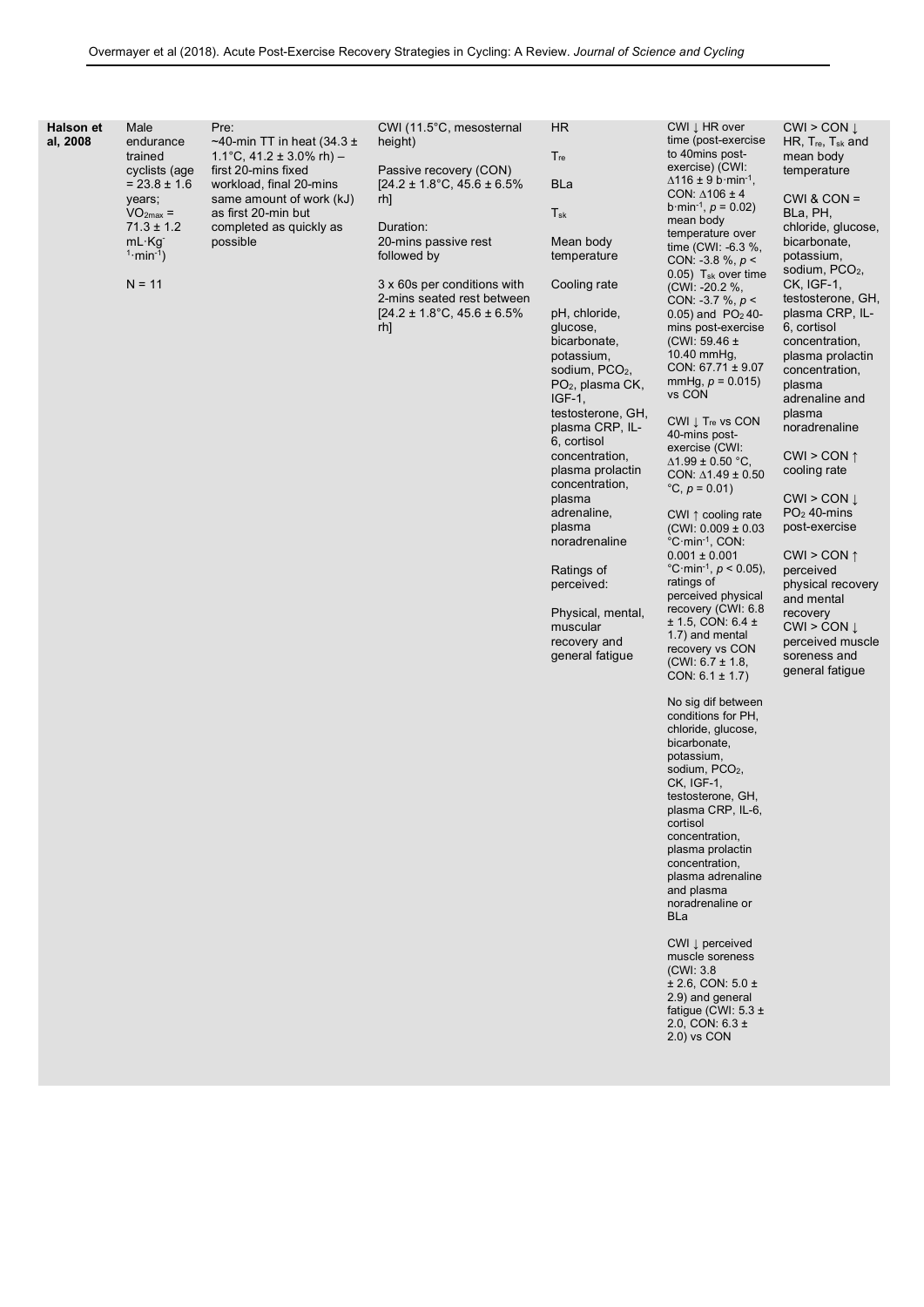| CWI (14 $\pm$ 1°C, shoulder<br>No sig dif<br>CWI, CWT &<br><b>Stanley et</b><br>Endurance<br>Pre:<br>Time to<br>between<br>al, 2012<br>$CON = HR$<br>trained<br>8 x 4-mins cycling @ 80%<br>height)<br>completion<br>conditions for HR<br>male<br>PPO with 1-min AR (50%<br>$HR_{\text{max}}$ , time to<br>and $HR_{max}$ (during<br><b>HR</b><br>cyclists<br>PPO) between intervals<br>CWT (1-min CWI [14 $\pm$<br>completion,<br>performance trial),<br>1°C], $3 \times 2$ -mins HWI [40 $\pm$<br>power output<br>$(age = 27 \pm$<br>time to<br>1°C] and ending with 1-min<br>7 years;<br>Post:<br>$HR_{max}$<br>and perceived<br>completion, power<br>Performance trial<br>CWI)<br>$VO2max =$<br>mental recovery<br>output and<br>$63.9 \pm 7.2$<br>(standardized amount of<br>Power output<br>perceived mental<br>work = $75\%$ PPO x 15-<br>CON > CWI<br>$mL \cdot Kg$<br>Passive rest (CON) [22°C,<br>recovery<br>$1 \cdot min^{-1}$ ;<br>∆rMSSD<br>rh not described]<br>maintaining HR<br>mins)<br>$PPO = 418$<br>(baseline vs<br>and power<br>CWI Į HR during<br>± 40 W<br>Duration:<br>during passive<br>output during<br>first 10% of<br>20-mins post-exercise<br>recovery)<br>first $10\%$ of<br>performance trial<br>$N = 18$<br>each conditions<br>performance trial<br>vs CON & CWT<br>duration<br>implemented:<br>Perceived:<br>(likely lower)<br>CWI $\downarrow$ power<br>$CWI = 5$ -mins + 5-mins<br>General fatigue,<br>$CWT > CON \uparrow$<br>output during first<br>passive seated<br>mental recovery,<br>power output<br>10% of<br>between 40-80%<br>leg soreness,<br>performance trial<br>duration of<br>$CWT = 10$ -mins<br>physical<br>vs CON (likely<br>performance trial<br>recovery<br>lower)<br>$CON = 10 \text{-} mins$<br>CWI & CWT ><br>CWT $\uparrow$ power<br>An additional 160-mins<br>CON ↑ ∆rMSSD<br>output between<br>passive seated for all<br>and $\downarrow$ perceived<br>$40 - 80 %$ the<br>conditions<br>leg soreness<br>duration of the<br>performance trial<br>CWI > CWT $\uparrow$<br>vs CON (very<br>∆rMSSD $\downarrow$ and<br>likely higher)<br>perceived<br>CWI & CWT $\uparrow$<br>general fatigue<br>∆rMSSD vs CON<br>(large effect size)<br>CWI > CON I<br>perceived<br>CWI ↑ ∆rMSSD vs<br>general fatigue<br>CWT (small effect<br>and $\uparrow$ perceived<br>size)<br>physical<br>recovery<br>CWI $\downarrow$ perceived<br>general fatigue vs<br>$CWT > CWI$ ↑<br>CON (very likely<br>perceived<br>lower)<br>physical<br>recovery<br>$CWT \downarrow$ perceived<br>general fatique vs<br>CON (likely lower)<br>CWI & CWT ⊥<br>perceived leg<br>soreness vs CON<br>(almost certainly<br>lower)<br>CWI $\uparrow$ perceived<br>physical recovery<br>vs CON (possibly<br>higher)<br>CWT $\uparrow$ perceived<br>physical recovery<br>vs CON (likely<br>higher) |  |  |  |  |
|-----------------------------------------------------------------------------------------------------------------------------------------------------------------------------------------------------------------------------------------------------------------------------------------------------------------------------------------------------------------------------------------------------------------------------------------------------------------------------------------------------------------------------------------------------------------------------------------------------------------------------------------------------------------------------------------------------------------------------------------------------------------------------------------------------------------------------------------------------------------------------------------------------------------------------------------------------------------------------------------------------------------------------------------------------------------------------------------------------------------------------------------------------------------------------------------------------------------------------------------------------------------------------------------------------------------------------------------------------------------------------------------------------------------------------------------------------------------------------------------------------------------------------------------------------------------------------------------------------------------------------------------------------------------------------------------------------------------------------------------------------------------------------------------------------------------------------------------------------------------------------------------------------------------------------------------------------------------------------------------------------------------------------------------------------------------------------------------------------------------------------------------------------------------------------------------------------------------------------------------------------------------------------------------------------------------------------------------------------------------------------------------------------------------------------------------------------------------------------------------------------------------------------------------------------------------------------------------------------------------------------------------------------------------------------------------------------------------------------------------------------------------------------------------------------------------------|--|--|--|--|
|                                                                                                                                                                                                                                                                                                                                                                                                                                                                                                                                                                                                                                                                                                                                                                                                                                                                                                                                                                                                                                                                                                                                                                                                                                                                                                                                                                                                                                                                                                                                                                                                                                                                                                                                                                                                                                                                                                                                                                                                                                                                                                                                                                                                                                                                                                                                                                                                                                                                                                                                                                                                                                                                                                                                                                                                                       |  |  |  |  |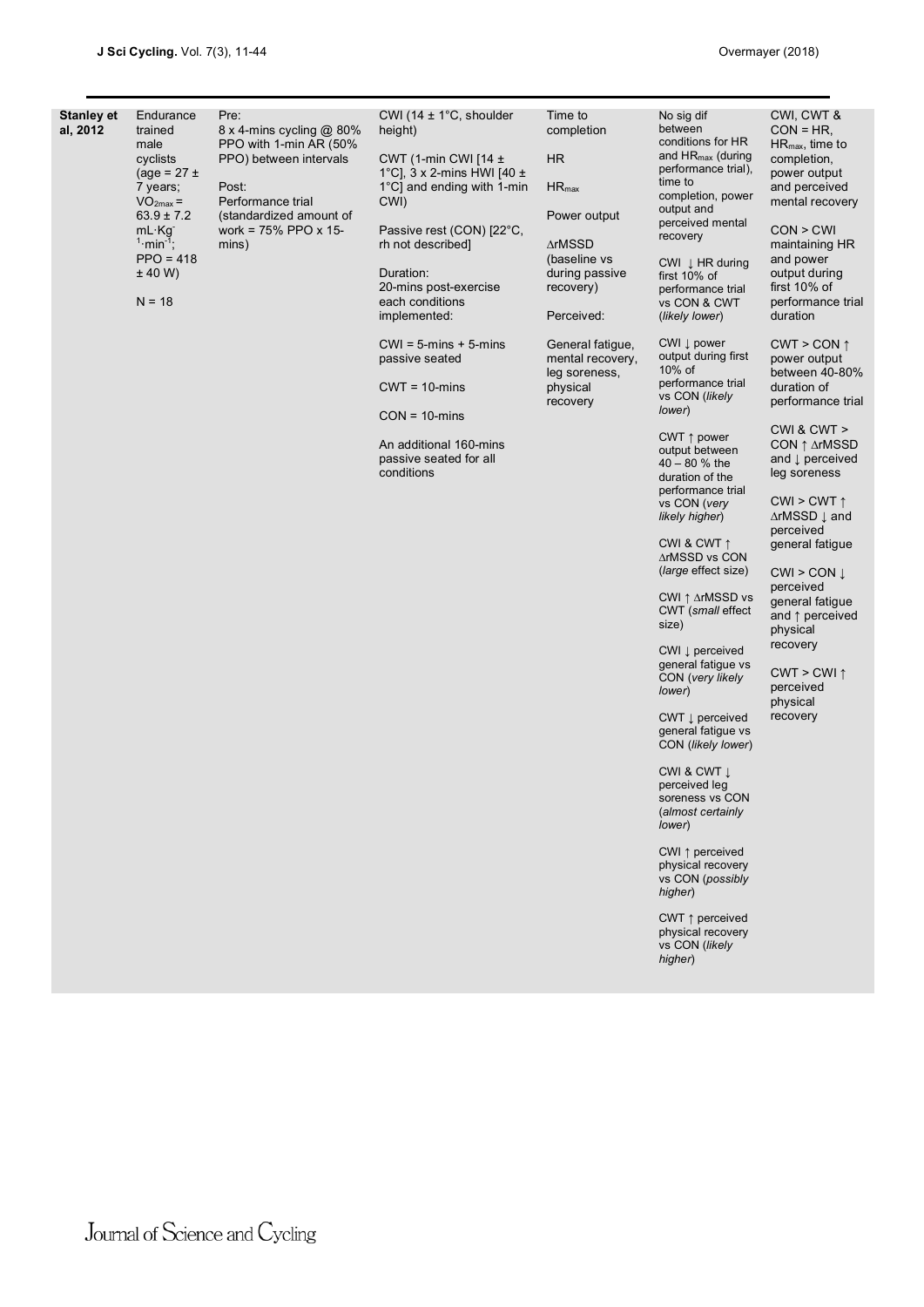| Stanley et<br>al, 2012 | Endurance<br>trained<br>male<br>cyclists<br>$(\text{age} = 27 \pm$<br>7 years;<br>$VO2max =$<br>$63.9 \pm 7.2$<br>mL·Kg<br>$1 \cdot min^{-1}$ ;<br>$PPO = 418$<br>± 40 W<br>$N = 18$ | Pre:<br>8 x 4-mins cycling @ 80%<br>PPO with 1-min AR (50%<br>PPO) between intervals<br>Post:<br>Performance trial<br>(standardized amount of<br>work = $75\%$ PPO x 15-<br>mins) | CWI (14 $\pm$ 1°C, shoulder<br>height)<br>CWT (1-min CWI [14 $\pm$<br>1°C], $3 \times 2$ -mins HWI [40 $\pm$<br>1°C] and ending with 1-min<br>CWI)<br>Passive rest (CON) [22°C,<br>rh not described]<br>Duration:<br>20-mins post-exercise<br>each conditions<br>implemented:<br>$CWI = 5$ -mins + 5-mins<br>passive seated<br>$CWT = 10$ -mins<br>$CON = 10 \text{-} mins$<br>An additional 160-mins<br>passive seated for all<br>conditions | Time to<br>completion<br>HR.<br>$HR_{max}$<br>Power output<br>∆rMSSD<br>(baseline vs<br>during passive<br>recovery)<br>Perceived:<br>General fatigue,<br>mental recovery,<br>leg soreness,<br>physical<br>recovery | No sig dif<br>between<br>conditions for HR<br>and $HR_{max}$ (during<br>performance trial),<br>time to<br>completion, power<br>output and<br>perceived mental<br>recovery<br>CWI $\downarrow$ HR during<br>first 10% of<br>performance trial<br>vs CON & CWT<br>(likely lower)<br>$CWI \downarrow power$<br>output during first<br>$10\%$ of<br>performance trial<br>vs CON (likely<br>lower)<br>CWT $\uparrow$ power<br>output between<br>$40 - 80$ % the<br>duration of the<br>performance trial<br>vs CON (very<br>likely higher)<br>CWI & CWT $\uparrow$<br>∆rMSSD vs CON<br>(large effect size)<br>CWI ↑ ∆rMSSD vs<br>CWT (small effect<br>size)<br>CWI $\downarrow$ perceived<br>general fatigue vs<br>CON (very likely<br>lower)<br>CWT I perceived<br>general fatigue vs<br>CON (likely lower)<br>CWI & CWT J<br>perceived leg<br>soreness vs CON<br>(almost certainly<br>lower)<br>CWI $\uparrow$ perceived<br>physical recovery<br>vs CON (possibly<br>higher)<br>CWT $\uparrow$ perceived<br>physical recovery<br>vs CON (likely<br>higher) | CWI, CWT &<br>$CON = HR$<br>$HR_{max}$ , time to<br>completion,<br>power output<br>and perceived<br>mental recovery<br>CON > CWI<br>maintaining HR<br>and power<br>output during<br>first 10% of<br>performance trial<br>duration<br>$CWT > CON \uparrow$<br>power output<br>between 40-80%<br>duration of<br>performance trial<br>$CWI$ & $CWT >$<br>$CON ^{\uparrow} \triangle rMSSD$<br>and $\downarrow$ perceived<br>leg soreness<br>CWI > CWT $\uparrow$<br>∆rMSSD $\downarrow$ and<br>perceived<br>general fatique<br>CWI > CON I<br>perceived<br>general fatigue<br>and $\uparrow$ perceived<br>physical<br>recovery<br>$CWT > CWI$ ↑<br>perceived<br>physical<br>recovery |
|------------------------|--------------------------------------------------------------------------------------------------------------------------------------------------------------------------------------|-----------------------------------------------------------------------------------------------------------------------------------------------------------------------------------|-----------------------------------------------------------------------------------------------------------------------------------------------------------------------------------------------------------------------------------------------------------------------------------------------------------------------------------------------------------------------------------------------------------------------------------------------|--------------------------------------------------------------------------------------------------------------------------------------------------------------------------------------------------------------------|--------------------------------------------------------------------------------------------------------------------------------------------------------------------------------------------------------------------------------------------------------------------------------------------------------------------------------------------------------------------------------------------------------------------------------------------------------------------------------------------------------------------------------------------------------------------------------------------------------------------------------------------------------------------------------------------------------------------------------------------------------------------------------------------------------------------------------------------------------------------------------------------------------------------------------------------------------------------------------------------------------------------------------------------------------|-----------------------------------------------------------------------------------------------------------------------------------------------------------------------------------------------------------------------------------------------------------------------------------------------------------------------------------------------------------------------------------------------------------------------------------------------------------------------------------------------------------------------------------------------------------------------------------------------------------------------------------------------------------------------------------|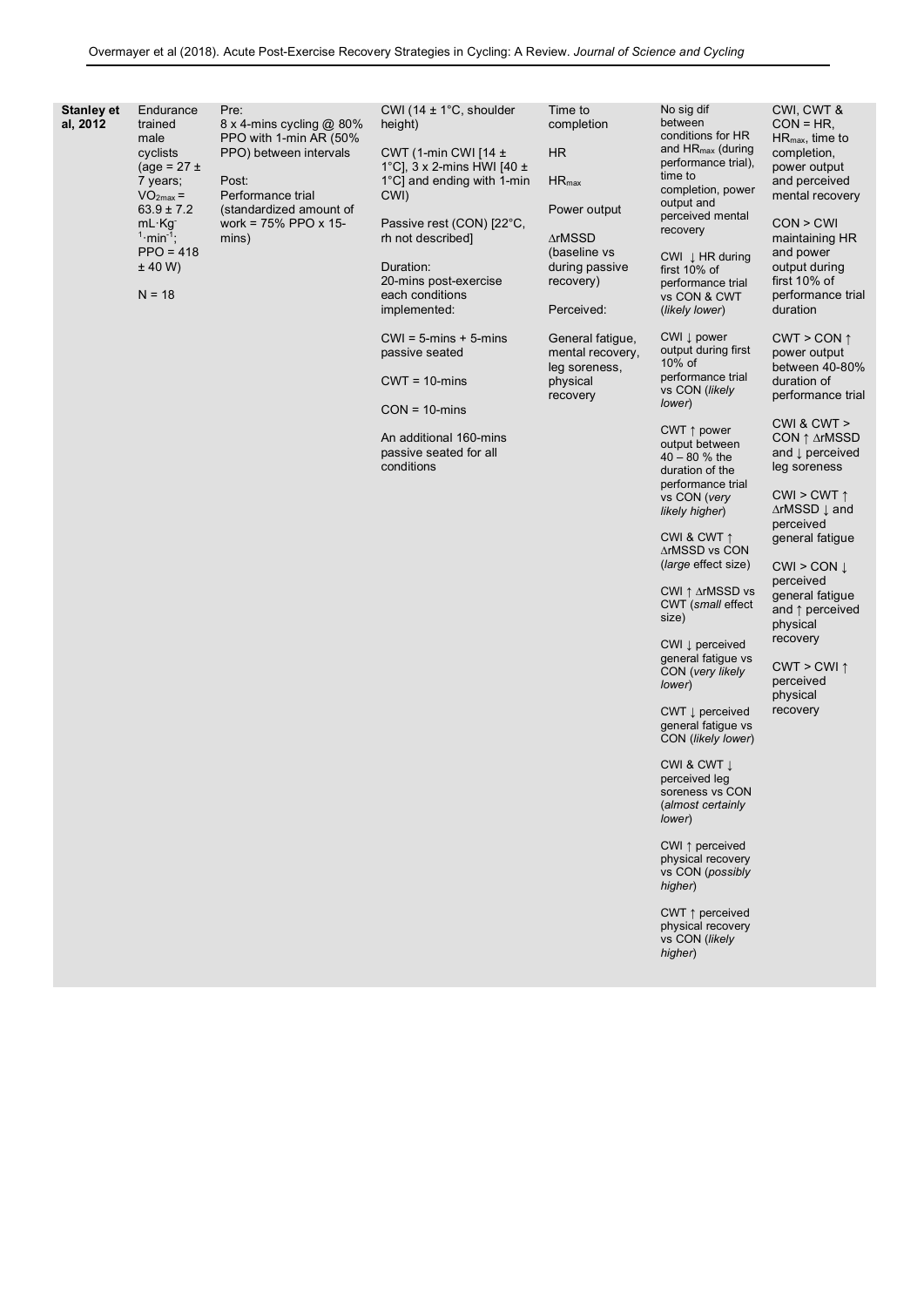| Vaile<br>et al,<br>2008a | Well-<br>trained<br>male<br>cyclists<br>(age = $32 \pm$<br>5 years;<br>$VO2max =$<br>$70.7 \pm 7.9$<br>$mL \cdot Kg$<br>$1 \cdot min^{-1}$ )<br>$N = 10$ | Pre (Ex1):<br>30-min cycling in heat (34<br>$\pm$ 0.2°C, 39.4 $\pm$ 1.5 % rh,<br>15-min @ 70% PPO and<br>a 15-min maximal cycling<br>TT)<br>Post $(EX2)$ :<br>30-min cycling in heat (34<br>$\pm$ 0.2°C, 39.4 $\pm$ 1.5 % rh,<br>15-min @ 70% PPO and<br>a 15-min maximal cycling<br>TT) | Shoulder height for all CWI<br>conditions<br>Intermittent CWI, 10°C<br>(ICW110)<br>Intermittent CWI, 15°C<br>(ICW115)<br>Intermittent CWI, 20°C<br>(ICWI20)<br>Continuous CWI, 20°C, in<br>bath for entire 15-mins<br>(CCWI20)<br>AR (15-mins @ 40%)<br>$VO2max, 31.1 \pm 2.6°C)$<br>Duration:<br>Intermittent CWI = $5 \times 1$ -<br>min in bath, 2-mins out of<br>bath (29.2 ± 1.4 $°C$ , 58 ±<br>$2.1 %$ rh)<br>15-mins total per condition<br>40-mins passive recovery<br>$(34 \pm 0.2^{\circ}\text{C}, 39.4 \pm 1.5\%$<br>rh) | 30-min cycling<br>total work<br>(kJ)<br><b>Body</b><br>temperature<br>BLa<br><b>RPE</b><br><b>HR</b> post-intervention<br>HR <sub>post-recovery</sub> | All CWI conditions<br>maintained total<br>work vs $AR$ (p <<br>$0.05$ ).<br>ICWI 15°C↑ total<br>work Ex1 vs Ex2<br>but no<br>sig dif (Ex1: 498 $\pm$<br>47 kJ, Ex2: 500 ±<br>46 kJ,<br>p > 0.05<br>No sig dif<br>between CWI<br>conditions for total<br>work ( $p > 0.05$ )<br>All CWI conditions<br>$\downarrow$ post-recovery<br>body temperature<br>vs AR (CWI10:<br>$34.6 \pm 0.6$ ° C,<br>CWI15: $35.3 \pm 0.6$<br>°C, CWI20: 36.5 ±<br>0.5 °C, CCWI20:<br>$36.1 \pm 0.2$ °C, AR:<br>$38.2 \pm 0.4$ °C,<br>$p < 0.05$ )<br>$AR \perp BLa$ post-<br>recovery vs all<br>CWI conditions (p)<br>$< 0.05$ )<br>ICWI10, ICWI15 &<br>CCWI20 J RPE<br>mid-way through<br>both exercise<br>tasks vs AR ( $p$ <<br>0.05)<br>CWI no sig dif<br>post-exercise<br>RPE vs AR<br>(p > 0.05)<br>$AR \uparrow HRpost-$<br>intervention vs all<br><b>CWI</b> conditions<br>(ICWI10: 86 ± 12<br>b.min-1, ICWI15:<br>$80 \pm 7$ b min-1,<br>CWI20: 81 ± 12<br>b min-1, CCWI20:<br>$81 \pm 9$ b min-1,<br>AR: $128 \pm 7$<br>$b$ ·min-1,<br>$p < 0.001$ )<br>$AR \uparrow HRpost-$<br>recovery vs<br>ICWI10, ICWI15 &<br>CCWI20 (ICWI10:<br>$74 \pm 13$ b min-1,<br>$ICW115: 69 \pm 8$<br>b min-1, CCWI20:<br>$71 \pm 8$ b min-1,<br>AR: $87 \pm 11$<br>$b \cdot min-1$ .)<br>but not ICWI20<br>(ICWI20: $80 \pm 6$ )<br>$b$ ·min-1) but not<br>ICWI20 (ICWI20:<br>$80 \pm 6$ b min-1) | All CWI<br>conditions > AR<br>maintaining total<br>work and $\downarrow$ post-<br>recovery body<br>temperature<br>$AR > all$ CWI<br>conditions $\downarrow$ BLa<br>ICWI10, ICWI15,<br>CCWI20 > AR $\downarrow$<br>RPE during<br>exercise<br>All CWI<br>conditions & AR<br>$=$ RPE post-<br>exercise<br>$AR > all$ CWI<br>conditions $\uparrow$<br><b>HR</b> post-intervention<br>AR >  CW110 <br><b>ICWI15 &amp;</b><br>CCWI20 1<br>HR <sub>post-recovery</sub> |
|--------------------------|----------------------------------------------------------------------------------------------------------------------------------------------------------|------------------------------------------------------------------------------------------------------------------------------------------------------------------------------------------------------------------------------------------------------------------------------------------|-------------------------------------------------------------------------------------------------------------------------------------------------------------------------------------------------------------------------------------------------------------------------------------------------------------------------------------------------------------------------------------------------------------------------------------------------------------------------------------------------------------------------------------|-------------------------------------------------------------------------------------------------------------------------------------------------------|------------------------------------------------------------------------------------------------------------------------------------------------------------------------------------------------------------------------------------------------------------------------------------------------------------------------------------------------------------------------------------------------------------------------------------------------------------------------------------------------------------------------------------------------------------------------------------------------------------------------------------------------------------------------------------------------------------------------------------------------------------------------------------------------------------------------------------------------------------------------------------------------------------------------------------------------------------------------------------------------------------------------------------------------------------------------------------------------------------------------------------------------------------------------------------------------------------------------------------------------------------------------------------------------------------------------------------------------------------------------|-----------------------------------------------------------------------------------------------------------------------------------------------------------------------------------------------------------------------------------------------------------------------------------------------------------------------------------------------------------------------------------------------------------------------------------------------------------------|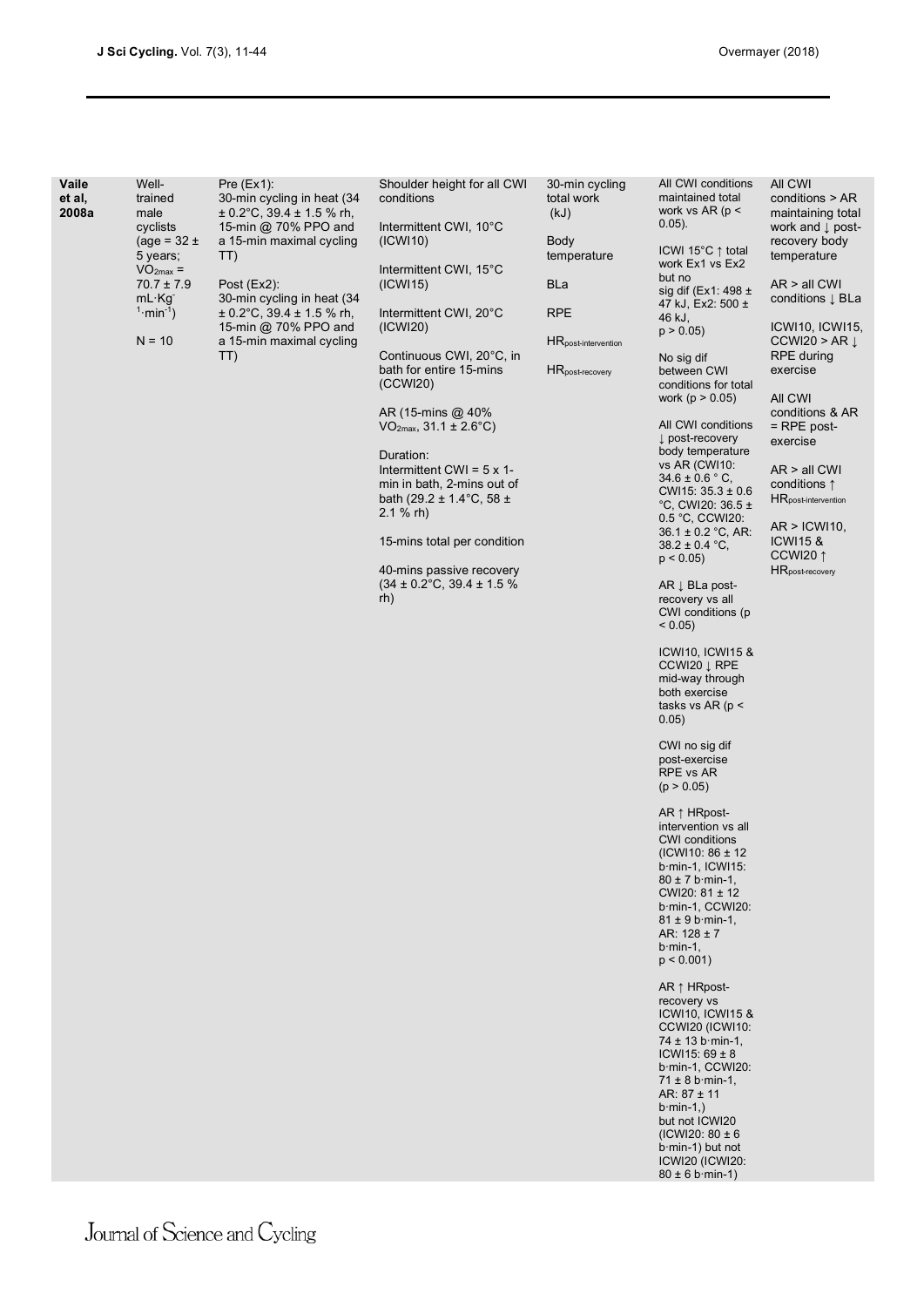| Vaile<br>Sprints: CWT &<br>CWI (15°C, shoulder<br><b>Sprints:</b><br>Endurance<br>Pre:<br>CWI maintained/1<br>et al.<br>trained<br>5 consecutive days -<br>height) | CWT 8 CW ><br><b>CON</b>   |
|--------------------------------------------------------------------------------------------------------------------------------------------------------------------|----------------------------|
| mean power<br>2008b<br>66 max sprints (5-15s)<br>Mean power<br>male                                                                                                | maintaining/1              |
| output days 4-5 ( $p$<br>with a specific work to<br>HWI (38°C, shoulder<br>cyclists<br>$< 0.01$ ) and $\uparrow$                                                   | sprint mean                |
| TT:<br>$(aq e = 32.2)$<br>rest ratio of 1.6, 1.3 or 1.1<br>height)<br>mean power over<br>$±$ 4.3 years;<br>$-$ rest is AR @ 40-50%                                 | power output<br>days $4-5$ |
| 5 days (CWI: +0.1<br>CWT (7 x 15°C 1-min;<br>$PPO$ ) + 9-min TT (2 x 2-<br>TT total work<br>$VO2max =$                                                             |                            |
| to $+1.4$ %, CWT:<br>$68.8 \pm 3.6$<br>$min 8.1 \times 5$ -min)<br>38°C 1-min, shoulder<br>performed (kJ)<br>$+0.5$ to $+2.2$ %) vs                                | CWT 8 CW >                 |
| $mL \cdot Kq$<br>height)<br><b>CON</b>                                                                                                                             | HWI & CON 1                |
| $1·min-1$ )<br>Mean power<br>Passive seated (CON)                                                                                                                  | TT total work<br>performed |
| CON & HWI I<br>$N = 12$<br>$T_{\text{re}}$<br>froom temperature and                                                                                                |                            |
| mean power over<br>humidity not stipulated]<br>5 days (CON: -1.7                                                                                                   | CWT 8 CW >                 |
| <b>HR</b><br>to $-4.9$ %, HWI: $-$                                                                                                                                 | HWI & CON $\uparrow$       |
| Duration:<br>$0.6$ to $-3.7$ %)                                                                                                                                    | TT mean power              |
| <b>RPE</b><br>14-mins                                                                                                                                              | output over 5              |
| <b>TT's: CWI &amp; CWT</b><br>↑ total work vs                                                                                                                      | days                       |

### CWT, CWI, HWI  $&$  CON =  $T_{re}$ post-recovery

HWI > CWT, CWI & CON ↓ HR postexercise days 2- 5

CWT, CWI, HWI  $&$  CON = RPE

CON ↓ mean power by 2.6 – 3.8 % over 5 days

22 kJ

HWI & CON days 4 & 5 ( $p < 0.05$ ). Day 5 total work  $CWI = 160 \pm 20$ kJ, CWT =  $161 \pm$ 20 kJ,  $HWI = 156 \pm 22$ kJ & CON =  $155 \pm$ 

CWI & CWT ↑ mean power over 5 days (CWI: +0.1 to +1.0 %, CWT: 0.0 to +1.7 %,  $p < 0.05$ 

HWI mean power ranged from an ↑ of 1.5% to a  $\downarrow$  of 3.4% over the 5 days

No sig dif T<sub>re</sub> postrecovery (CWI: 37.3 ± 0.2, HWI: 37.6 ± 0.2, CWT: 37.5 ± 0.2, CON: 37.4 ± 0.2) and RPE between conditions

While no sig dif (*p*  > 0.05) HWI ↓ post-exercise HR vs CON on days 2  $-5$  (ES:  $>0.6$ , *medium* effect)

While no sig dif (*p*  > 0.05) CWT & CWI ↑ postexercise HR vs CON on days 4 – 5 (CWT: ES: 0.6, CWI: ES:1.2)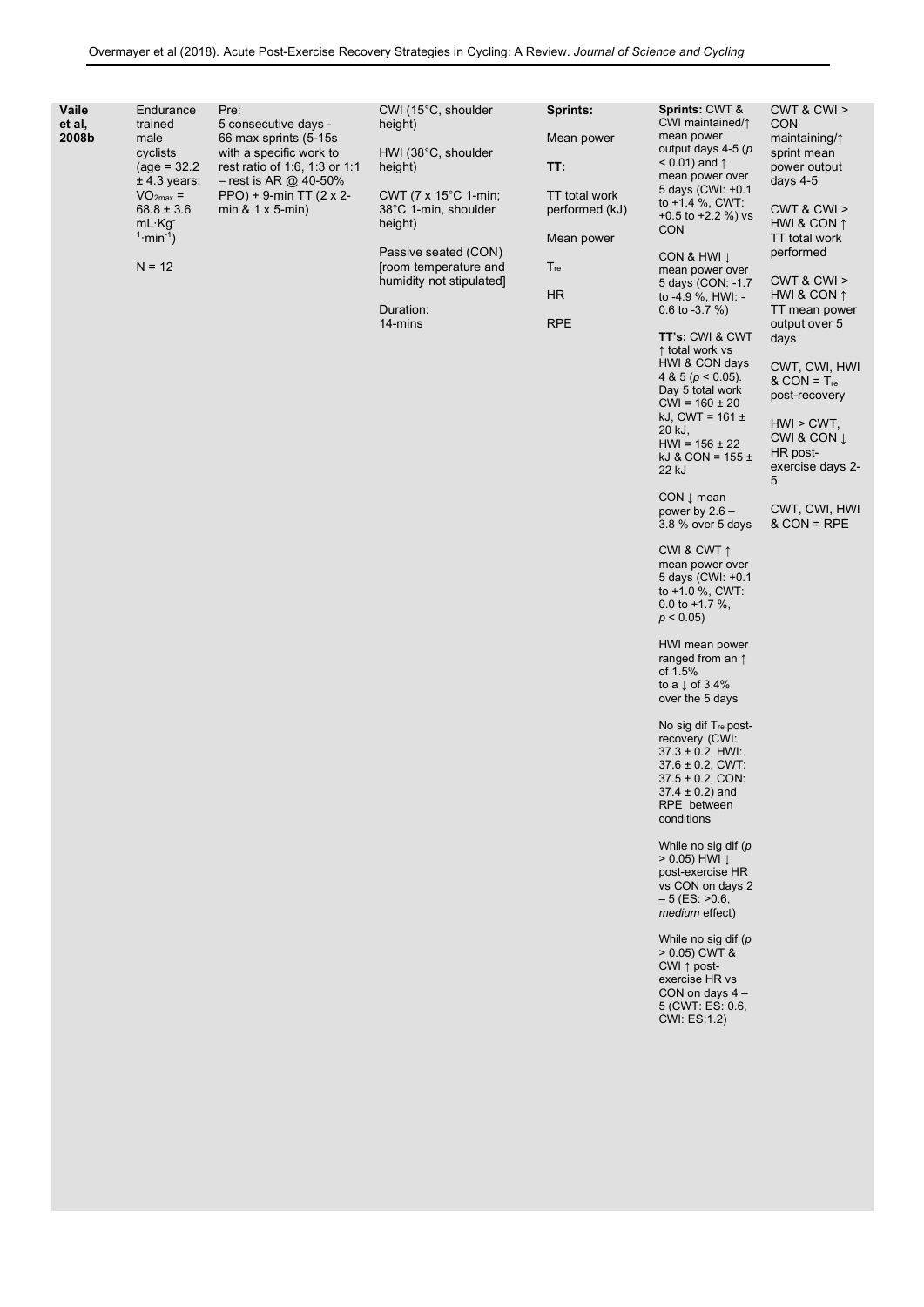| Vaile<br>et al, 2011 | Endurance<br>trained<br>male<br>cyclists<br>$(age = 33.7)$<br>$±$ 4.7 years;<br>$VO2max =$<br>$66.7 \pm 6.1$<br>$mL \cdot Kg$<br>$1 \cdot min^{-1}$<br>$N = 10$ | Pre & post:<br>35-mins cycling in heat<br>$[32.8 \pm 1.1 \degree C, 43.6 \pm 1.8$<br>% rh] (15-mins @ 70%<br>PPO; 15-min TT) | CWI (15°C, shoulder<br>height)<br>AR @ 40% PPO (32.8 ±<br>$1.1^{\circ}$ C)<br>Duration:<br>15-mins per conditions<br>Passive rest in a supine<br>position for 40-mins (32.8 $\pm$<br>1.1 °C, $43.6 \pm 1.8$ % rh) | 15-min TT total<br>work performed<br>(kJ)<br>$T_{\rm re}$<br>Limb blood flow<br>(arm blood flow,<br>leg blood flow &<br>leg to arm blood<br>flow ratio)<br><b>HR</b><br><b>BLa</b> | AR⊥ total work<br>performed (pre to<br>post $\Delta$ : -1.8 ± -1.1<br>%)<br>CWI $\uparrow$ total work<br>performed<br>(pre to post $\Delta$ :<br>$+0.10 \pm 0.7 \%$<br>$CWI \downarrow T_{re}$ post-<br>recovery and<br>post-exercise<br>(p < 0.05)<br>$CWI$ $\downarrow$ leg and<br>arm blood flow vs<br>AR during<br>recovery and<br>post-recovery<br>CWI $\downarrow$ arm blood<br>flow post-exercise<br>vs AR<br>(p < 0.05)<br>CWI $\uparrow$ leg to arm<br>blood flow ratio vs<br>AR during<br>recovery<br>No sig dif post-<br>exercise blood<br>flow ratio between<br>conditions<br>CWI $\downarrow$ HR during<br>and post recovery<br>vs AR (CWI: 78 ±<br>15 b min <sup>-1</sup> , AR: 90<br>$\pm$ 11 b min <sup>-1</sup> ,<br>$p < 0.05$ )<br>CWI $\downarrow$ HR during<br>first 5-mins of<br>exercise vs AR<br>$AR \downarrow BLa$ post-<br>recovery vs CWI<br>(CWI: $4.5 \pm 1.2$ )<br>mM, AR: $2.3 \pm 0.8$<br>mM, $p < 0.05$ ) | CWI > AR $\uparrow$ total<br>work performed<br>$CWI > AR \downarrow T_{re}$ ,<br>leg and arm<br>blood flow during<br>recovery<br>CWI > AR $\uparrow$ leg<br>to arm blood flow<br>ratio during<br>recovery<br>CWI & $AR = leg$<br>to blood flow<br>ratio post-<br>exercise<br>$CWI > AR \downarrow HR$<br>AR > CWI ↓ BLa |
|----------------------|-----------------------------------------------------------------------------------------------------------------------------------------------------------------|------------------------------------------------------------------------------------------------------------------------------|-------------------------------------------------------------------------------------------------------------------------------------------------------------------------------------------------------------------|------------------------------------------------------------------------------------------------------------------------------------------------------------------------------------|---------------------------------------------------------------------------------------------------------------------------------------------------------------------------------------------------------------------------------------------------------------------------------------------------------------------------------------------------------------------------------------------------------------------------------------------------------------------------------------------------------------------------------------------------------------------------------------------------------------------------------------------------------------------------------------------------------------------------------------------------------------------------------------------------------------------------------------------------------------------------------------------------------------------------------------------|-------------------------------------------------------------------------------------------------------------------------------------------------------------------------------------------------------------------------------------------------------------------------------------------------------------------------|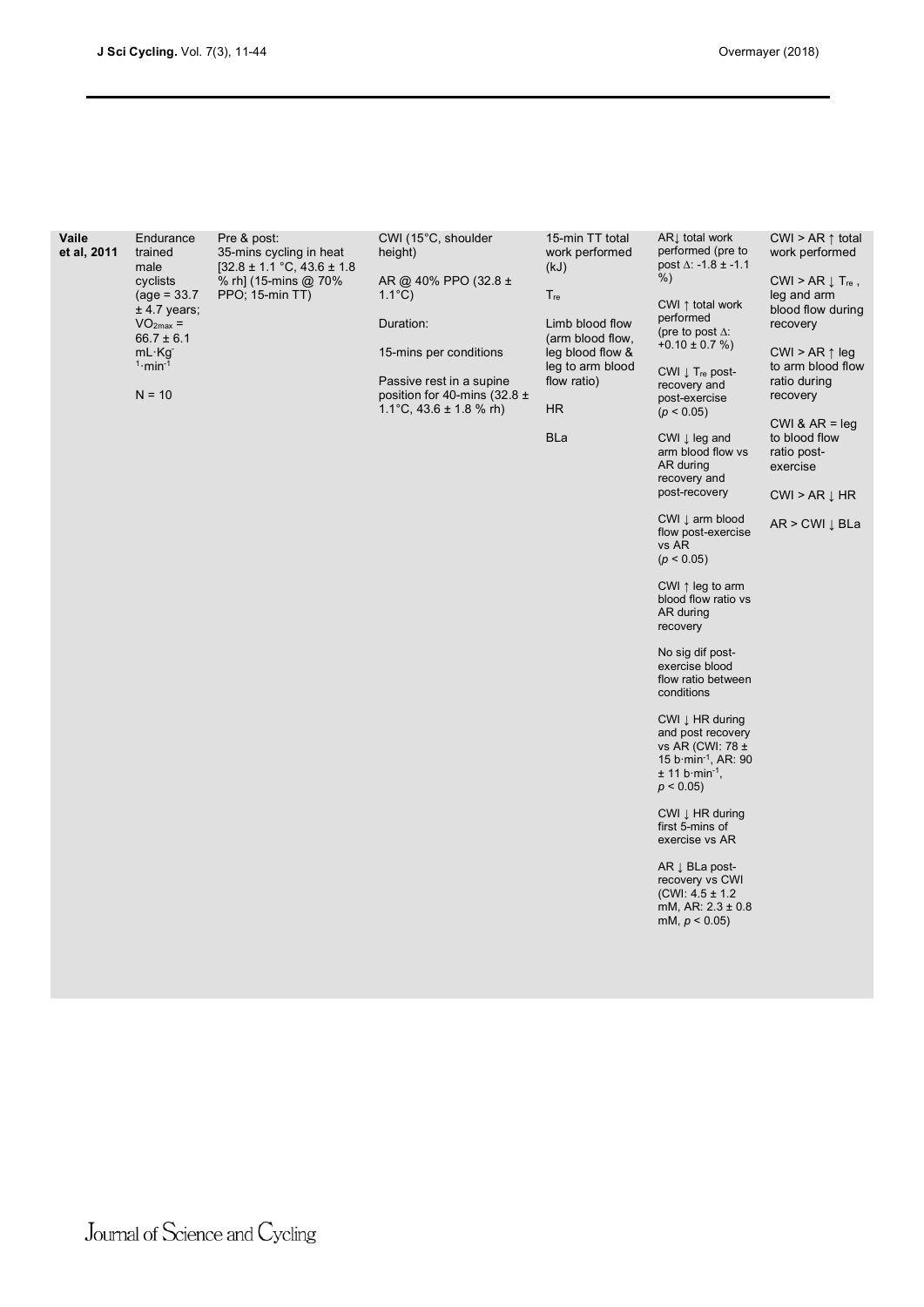| <b>Buchheit et</b><br>al, 2008                       | Male<br>cyclists<br>(age = $29 \pm$<br>6 years;<br>$VO2max$ =<br>$56.5 \pm 5.0$<br>$mL$ · Kg<br>$1 \cdot min^{-1}$<br>$N = 10$                                                            | Pre & Post:<br>1-km maximal cycling TT<br>in heat $(35^{\circ}C, 40\%$ rh)                                       | CWI (14°C, mid sternal<br>level) duration: 5-mins +<br>15-mins passive seated<br>Passive seated (CON) [35<br>$\pm$ 0.3 °C, 40 $\pm$ 3% rh]<br>duration: 20-mins                                                                                                   | Perceived<br>recovery<br>Mean power<br>Time to<br>completion<br>$T_{\text{re}}$<br>LnHFpost-recovery and<br>post-exercise<br>rMSSD <sub>post-exercise</sub> | CWI ↑ perceived<br>recovery vs CON<br>$(CWI: 6.5 \pm 2.1,$<br>CON: $4.5 \pm 2.0$ , p<br>$< 0.01$ )<br>Mean power no<br>sig dif between<br>conditions<br>$(p = 0.90)$<br>No sig dif time to<br>completion<br>between<br>conditions<br>No sig dif $T_{\text{re}}$<br>between<br>conditions post-<br>recovery<br>CWI $\uparrow$ LnHF <sub>post-</sub><br>recovery and post-<br>exercise VS CON<br>(post-recovery; $p$<br>$= 0.05, ES = 1.0,$<br>large, post-<br>exercise; $p =$<br>$0.11, ES = 1.2,$<br>large)<br>CWI $\uparrow$ rMSSD <sub>post-</sub><br>exercise VS CON<br>$(CWI: 9.9 \pm 4.9$<br>ms, CON: $6.6 \pm$<br>1.3 ms, $ES >$ | $CWI > CON \uparrow$<br>perceived<br>recovery<br>$CWI & CON =$<br>mean power,<br>time to<br>completion, T <sub>re</sub><br>CWI > CON $\uparrow$<br>LnHF post-recovery and<br>post-exercise<br>CWI > CON $\uparrow$<br>rMSSD <sub>post-exercise</sub> |
|------------------------------------------------------|-------------------------------------------------------------------------------------------------------------------------------------------------------------------------------------------|------------------------------------------------------------------------------------------------------------------|-------------------------------------------------------------------------------------------------------------------------------------------------------------------------------------------------------------------------------------------------------------------|-------------------------------------------------------------------------------------------------------------------------------------------------------------|----------------------------------------------------------------------------------------------------------------------------------------------------------------------------------------------------------------------------------------------------------------------------------------------------------------------------------------------------------------------------------------------------------------------------------------------------------------------------------------------------------------------------------------------------------------------------------------------------------------------------------------|------------------------------------------------------------------------------------------------------------------------------------------------------------------------------------------------------------------------------------------------------|
| <b>Christensen</b><br>& Bangsbo,<br>2016 (Part<br>B) | <b>Highly</b><br>trained<br>male road<br>cyclists<br>(age = $29 \pm$<br>6 years,<br>$VO2max = 67$<br>$± 5 mL·Kq^-$<br>$1 \cdot min^{-1}$ ;<br>mean<br>$power =$<br>360-460 W)<br>$N = 12$ | Pre & Post: $-4$ -min<br>cycling TT (fixed load [40<br>$±$ 4 N], power output<br>determined solely by<br>cadence | CWI ( $15^{\circ}$ C to umbilicus<br>level)<br>CON (temperature and<br>body action not<br>described)<br>Duration:<br>15-mins per condition<br>2h 35m before next<br>performance test (nature<br>of participants recovery<br>not described i.e. passive<br>seated) | 4-min TT mean<br>power<br><b>BLa</b><br>Perceived<br>readiness                                                                                              | $0.80$ , <i>large</i> )<br>4-min TT mean<br>power no sig dif<br>between<br>conditions (CWI:<br>$406 \pm 43$ W,<br>$CON: 405 \pm 38$<br>$W, p = 0.66$<br>CWI $\uparrow$ 30s mean<br>power during 4-<br>min TT vs CON<br>$(CWI: 435 \pm 64$<br>W, CON: $425 \pm$<br>63 W, $p < 0.05$ )<br>and also from 31-<br>60s ( $p < 0.01$ )<br>BLa no sig dif<br>between<br>conditions ( $p =$<br>0.11)<br>Perceived<br>readiness no<br>change between<br>conditions (CWI                                                                                                                                                                          | CWI & CON = $4$ -<br>min TT mean<br>power, BLa &<br>readiness<br><b>CWI</b> possible<br>placebo lead to<br>↑ pacing profile<br>as observed by<br>an $\uparrow$ 30s mean<br>power during 4-<br>min TT                                                 |

& CON: 7 ± 1)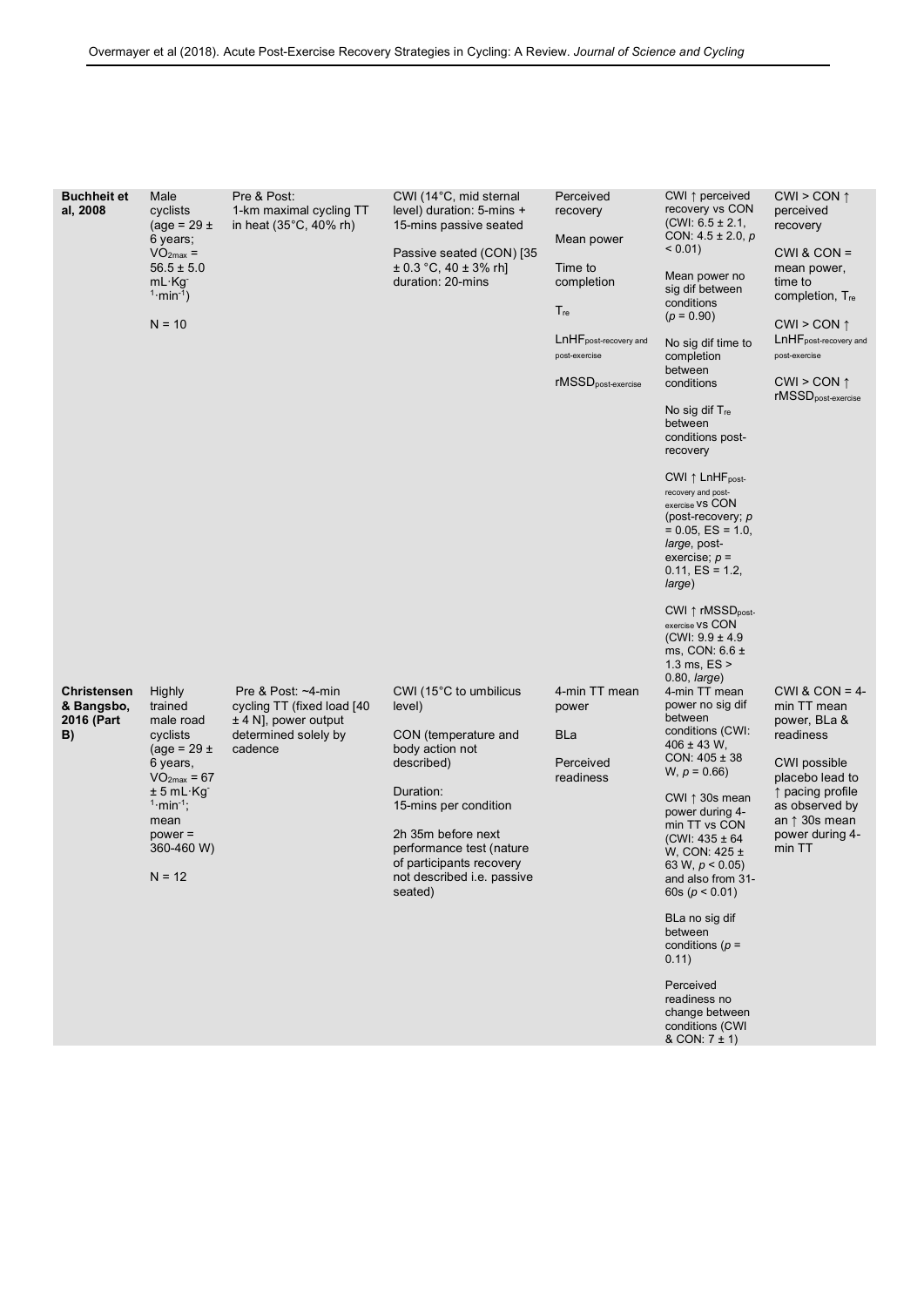| Chan et<br>al, 2016            | Junior elite<br>male<br>cyclists<br>(age = $16 \pm$<br>1 year;<br>$VO2max =$<br>$64.7 \pm 4.3$<br>$mL$ Kg<br>$1 \cdot min^{-1}$<br>$N = 8$ | Pre:<br>15-mins cycling @ 75%<br>PPO & 15-min TT in heat<br>$(TT1, 31^{\circ}C, 74\%$ rh)<br>Post:<br>15-mins cycling @ 75%<br>PPO & 15-min TT in heat<br>(TT2, 31°C, 74% rh) | CWI (15°C, mid-sternum<br>level)<br>CCT (15 °C, ankle and<br>thigh of both legs, rhythmic<br>compression setting HIGH)<br>AR @ 40 % PPO $(31^{\circ}C)$<br>Duration:<br>10-mins passive seated in<br>heat (31°C, 74% rh),<br>15-mins per condition,<br>30-mins passive seated in<br>heat            | Mean power<br>Core body<br>temperature<br><b>BLa</b><br><b>RPE</b><br><b>HR</b> recovery | No sig dif TT2<br>mean power<br>between<br>conditions ( $p =$<br>0.551)<br>CWI $\downarrow$ core body<br>temperature 15-<br>mins<br>during recovery vs<br>CCT $(p = 0.011)$<br>CWI $\downarrow$ core body<br>temperature vs<br>AR post-recovery<br>$(p = 0.033)$<br>AR $\downarrow$ BLa vs CCT<br>& CWI<br>(AR: -75%, CCT: -<br>62%, CWI: -62%)<br>No sig dif RPE<br>between<br>conditions<br>No sig dif<br><b>HR</b> recovery between<br>conditions<br>$(p = 0.178)$ | CCT, CWI & AR<br>= mean power,<br>$RPE & HR_{recovery}$<br>CWI > CCT $\downarrow$<br>core body<br>temperature post<br>treatment<br>$CWI > AR \downarrow core$<br>body<br>temperature<br>post-recovery<br>$AR > CW$ &<br>CCT $\downarrow$ BLa |
|--------------------------------|--------------------------------------------------------------------------------------------------------------------------------------------|-------------------------------------------------------------------------------------------------------------------------------------------------------------------------------|-----------------------------------------------------------------------------------------------------------------------------------------------------------------------------------------------------------------------------------------------------------------------------------------------------|------------------------------------------------------------------------------------------|-----------------------------------------------------------------------------------------------------------------------------------------------------------------------------------------------------------------------------------------------------------------------------------------------------------------------------------------------------------------------------------------------------------------------------------------------------------------------|----------------------------------------------------------------------------------------------------------------------------------------------------------------------------------------------------------------------------------------------|
| <b>Schniepp</b><br>et al, 2002 | Well-<br>trained<br>cyclists<br>$(age = 29.7)$<br>$± 6.3$ years)<br>$N = 10$                                                               | Pre(s1):<br>30s sprint<br>Post $(s2)$ :<br>30s sprint                                                                                                                         | CWI (12°C, hip height)<br>Passive seated (CON)<br>Duration:<br>15-mins<br>VO <sub>2max</sub> maximal oxygen uptake, N number of cyclists, VO <sub>2</sub> oxygen uptake, <i>rh</i> relative humidity, T <sub>sk</sub> skin temperature, T <sub>mus</sub> muscle temperature, T <sub>re</sub> rectal | <b>PPO</b><br>Mean power<br>Mean $HR_{post}$<br>recovery                                 | CWI I PPO vs<br>CON (CON: -52.2)<br>W [-4.7 %], CWI: -<br>157.6 W [-13.7<br>%], $p < 0.001$ )<br>CWI ↓ mean<br>power vs CON<br>(CON: - 18.4 W [-<br>2.3 %], CWI: -76.9<br>W [-9.5 %], $p <$<br>0.001)<br>CWI ⊥ mean<br>HR <sub>post-recovery</sub> vs<br>CON (CON: +2.4<br>$b \cdot min^{-1}$ [+1.5 %],<br>CWI: -6.8 b $\cdot$ min $^{-1}$<br>$[-4.2\%]$ , $p < 0.02$ )                                                                                               | CON > CWI<br>attenuating $\downarrow$<br>PPO and mean<br>power<br>CWI $\downarrow$ mean<br>HR <sub>post-recovery</sub>                                                                                                                       |

temperature, *MVIC* maximum voluntary isometric contraction, *SMVIC* maximum voluntary isometric contraction with superimposed electrical stimulation, *TT* time trial, *W* Watts/power output, *PPO* peak power output, *RPE* ratings of perceived exertion, *CWI* cold water immersion, *CWT* contrast water therapy, *HWI* hot water immersion, *CCT* cold compression therapy, *RPM* revolutions per minute, *HR* heart rate, *BLa* blood lactate concentration, *CON* control condition/passive recovery, *HRmax* maximum heart rate, *pH* potential of hydrogen, *PCO2* partial pressure of carbon dioxide, *PO2* partial pressure of oxygen, *CK* creatine kinase, *IGF-1* insulin-like growth factor 1, *GH* growth hormone, *CRP* C-reactive protein, *IL-6* interleukin 6, *AR* active recovery, *rMSSD* natural logarithm of the square root of mean squared differences of successive R-R intervals, *HRV* heart rate variability, *LnHF* natural logarithm of high frequency power density.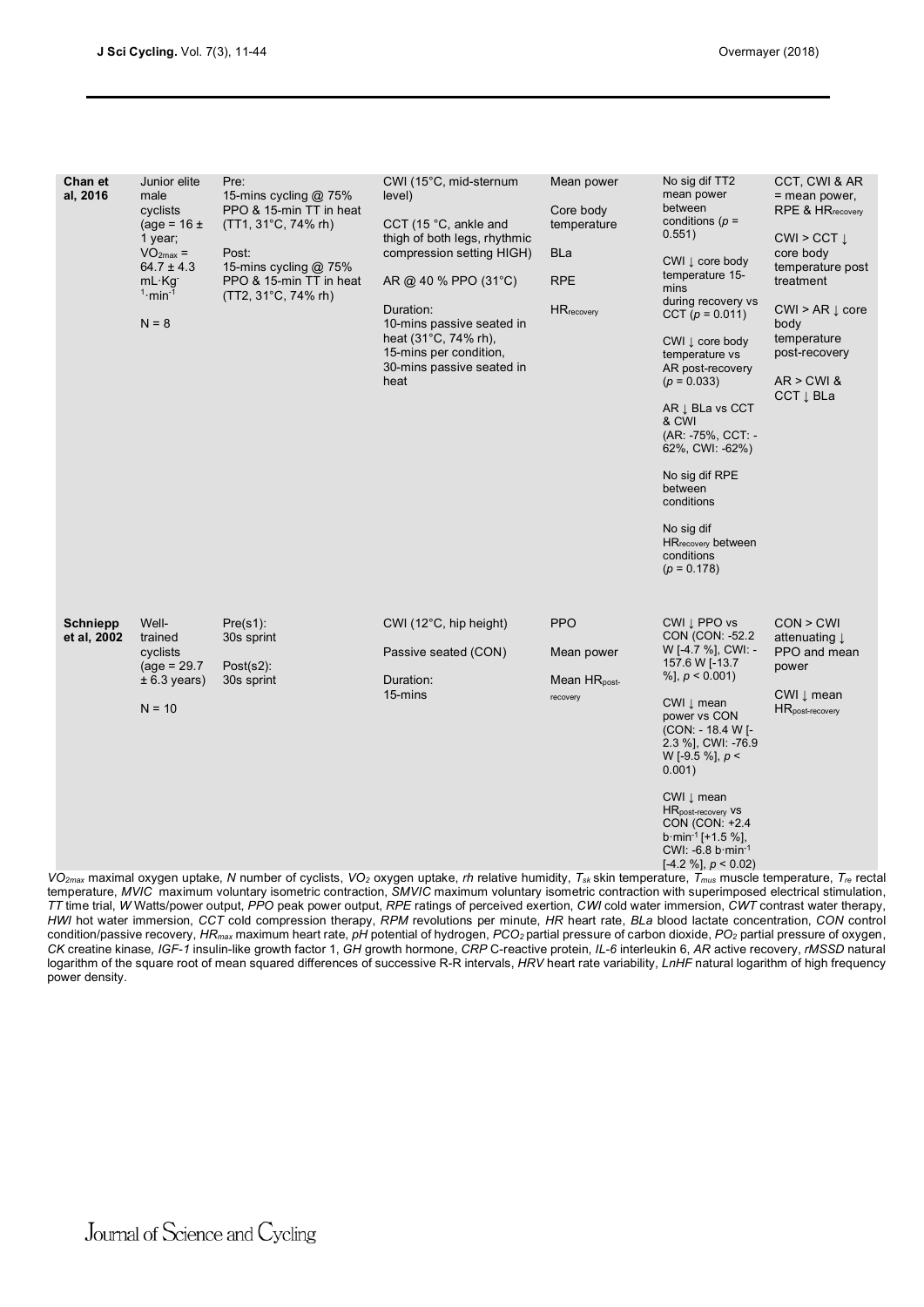Road cycling events result in short resting durations and in events such as stage races, the resting location is not always the same (Chan et al. 2016). Therefore, CWI is not always practical as it would require a movable immersion pool and as a result, Chan and colleagues (Chan et al. 2016) have examined the use of a dynamic form of cold compression (Game Ready; CoolSystems, Concord, CA, USA). Results indicated that the device was no more beneficial than AR or CWI at attenuating mean power, RPE or HR following 30-mins cycling comprised of 15-mins at 75% PPO and a 15-min maximal cycling TT in the heat (31°C). Furthermore, AR was more beneficial than dynamic cold compression at reducing BLa measures; indicating that the use of an indoor bicycle bike roller to perform AR between events may be more effective than dynamic cold compression for enhancing recovery when an immersion pool is not practical or available.

CWI 15 °C x 15-mins has been shown beneficial for improving 1-15min TT total work performed, while 10  $^{\circ}$ C – 15  $^{\circ}$ C used for 5-14mins is better utilized during 5 – 15s sprints for mean power output improvements and 14 °C x 5-mins can enhance subsequent 4km (4-5mins) average power output and time to completion. CWI has also been shown more beneficial than AR at improving total work. While CWI was detrimental to isokinetic and isometric muscle contraction, isometric muscle testing is perhaps not a valid method of performance reporting for cyclists due to the concentric demand of cycling. These performance benefits were associated with a reduction in HR recovery, increased HRV, a reduction in body temperature andincreased perceived recovery. CWI may not improve perceived mental recovery, tiredness or readiness.

To better understand the role of BLa in performance from the use of CWI, future research should explore a subsequent performance bout and examine BLa pre and post recovery. Furthermore, not using a control condition confounds results as benefits can be observed from other recovery modalities, therefore, a passive seated CON condition is imperative. Recovery durations were too long in some studies and authors should implement recovery durations with greater ecological validity. To avoid limiting the impact of a recovery intervention, cyclists should not be confined to one gear during a performance trial and be allowed to dictate the load. Certainly, the pre-fatiguing exercise protocol can be controlled to ascertain the same level of fatigue in participants, however, the performance trial should not be controlled/limiting.

## *Contrast, Thermoneutral and Hot Water Immersion/Therapy*

Contrast water therapy (CWT) can be described as brief exposure to contrasted temperature, typically ranging from 15°C and below for the lower range and 35°C and above for the upper temperature range (Table 5) (Ménétrier et al. 2013). It is proposed that CWT improves muscle soreness, inflammation and performance recovery (Vaile et al. 2008b).

Thermoneutral water immersion (TWI) can be described as exposure to temperate-water, typically around 26°C and has been suggested as effective in the removal of heat when exercise hyperthermia is of concern. Therefore, in order to maintain exercise performance following exercise in hot and humid conditions, TWI may be as effective as CWI (Lit et al. 2014). Indeed, it has been suggested that a reduction in muscle temperature can impair cross-bridge cycling, motor unit activation and enzyme activity rate (Schniepp et al. 2002); therefore warranting further investigation for the use of TWI.

Hot water immersion/therapy (HWI) involves immersing the body into water temperatures typically exceeding 36°C (Vaile et al. 2008b). Whether or not hot water immersion is beneficial to exercise recovery and performance, or the physiological mechanisms by which HWI would impact these variables are unknown (Vaile et al. 2008b).

CWT has been shown more beneficial than passive rest alone and appears dose-dependent with 6-mins shown to improve 15-min TT total work performed, where 12 mins and 18-mins had no significant difference on total work performed (Versey et al. 2011). In the same study, both 6 and 12-mins improved 5 x 15s sprint total work performed, where 18-mins was again ineffective (Versey et al. 2011). When examining PPO, CWT used for 12-mins was more beneficial than both 6-mins, 18 mins and CON (Versey et al. 2011). When the ratio of hot immersion increased to 1:2-mins (cold:hot); 12-mins of CWI improved 5-min TT mean power by 4.1 % (Ménétrier et al. 2013). Fourteen minutes of CWT improved 9-min TT mean power by up to 1.7% over 5 days and sprint cycling mean power by up to 2.2% over the same 5-day protocol (Vaile et al. 2008b). The improvement in TT mean power from CWT was more beneficial than HWI, with mean power in the HWI condition ranging from an increase of 1.5% to a reduction of 3.4% over the 5 days. When examining total work performed, CWT again, was more beneficial than HWT (Vaile et al. 2008b).

One study exhibited no improvements in time to completion or power output from the use of CWT when

compared with CON (Stanley et al. 2012). However, the performance trial in this study was based on a standardized amount of work (75% PPO x 15-mins) and interestingly, authors reported an increase in power output during 40-80% of the performance trial from the use of CWT. Furthermore, the same study that reported no benefit from the use of CWT used a 190-min recovery period, which would have diluted the impact of the intervention.

Based on the evidence, CWT (15°C CWI :38°C HWI; 1:1-mins) used for 14-mins is recommended for a 9-min TT, 6-mins is recommended for up to a 15min TT, while 12-mins appears more beneficial for a 15s sprint. When the HWI:CWI ratio extended to 1-min CWI and 2-min HWI, 5-min TT total work improved. These benefits were associated with a reduction in BLa of 2.7 mmol·L- $<sup>1</sup>$  (Ménétrier et al. 2013), a decrease in perceived muscle</sup>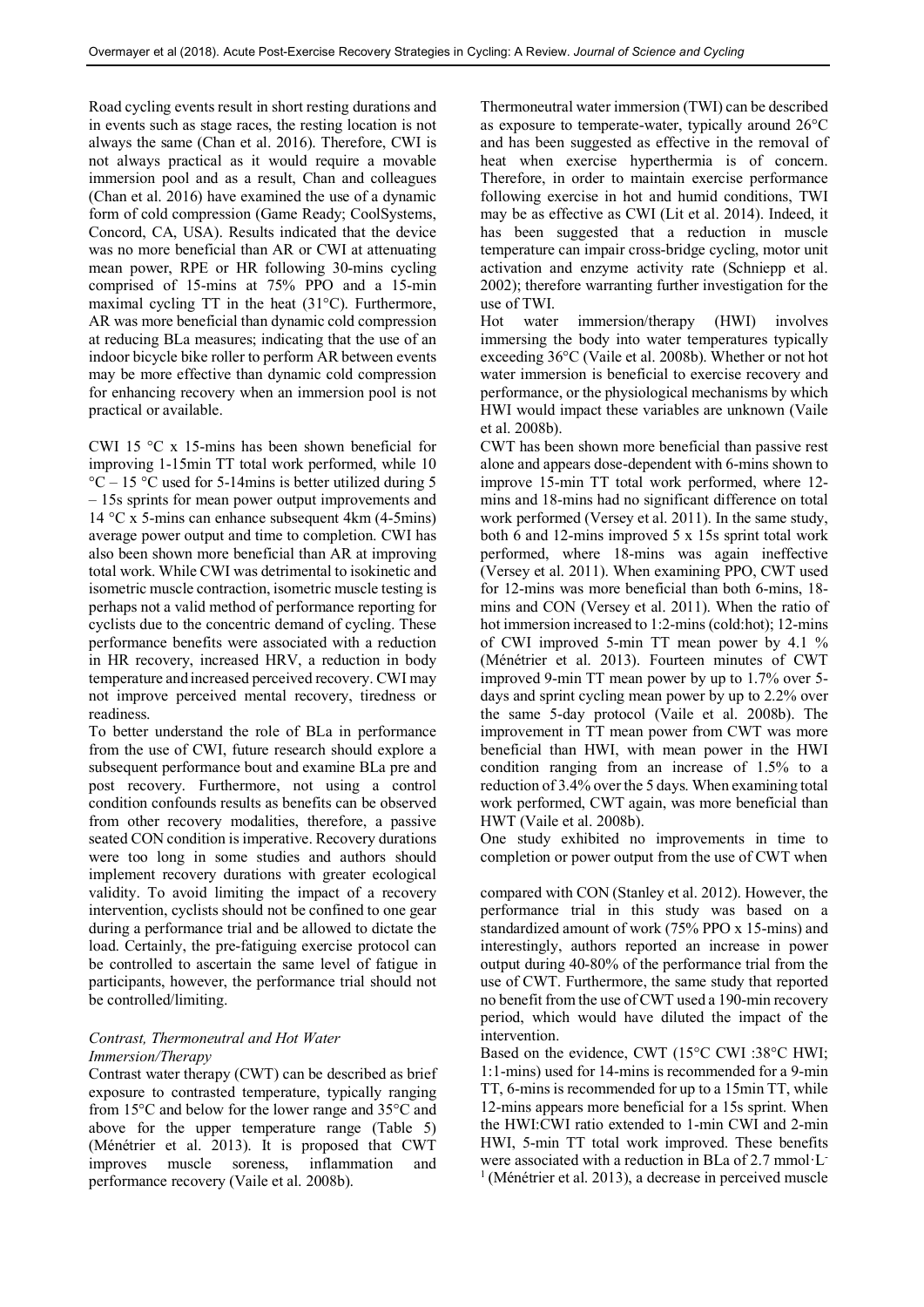| <b>Study</b>                    | Sample/                                                                                                                                                            | <b>Exercise Protocol</b>                                                                                                 | Table 5. Summary of studies examining the use of contrast, thermoneutral and hot water immersion/therapy post-exercise in cyclists.<br><b>Recovery Strategy &amp;</b>                                                                                                                                                                       | <b>Markers of</b>                                                                                                                                               | <b>Results</b>                                                                                                                                                                                                                                                                                                                                                                                                                                                                                                                                                                                                                                                                                                                                                                                                                                                                                                                                                     | Overall                                                                                                                                                                                        |
|---------------------------------|--------------------------------------------------------------------------------------------------------------------------------------------------------------------|--------------------------------------------------------------------------------------------------------------------------|---------------------------------------------------------------------------------------------------------------------------------------------------------------------------------------------------------------------------------------------------------------------------------------------------------------------------------------------|-----------------------------------------------------------------------------------------------------------------------------------------------------------------|--------------------------------------------------------------------------------------------------------------------------------------------------------------------------------------------------------------------------------------------------------------------------------------------------------------------------------------------------------------------------------------------------------------------------------------------------------------------------------------------------------------------------------------------------------------------------------------------------------------------------------------------------------------------------------------------------------------------------------------------------------------------------------------------------------------------------------------------------------------------------------------------------------------------------------------------------------------------|------------------------------------------------------------------------------------------------------------------------------------------------------------------------------------------------|
|                                 | <b>Training</b><br>Status/<br><b>Sample</b><br><b>Size</b>                                                                                                         |                                                                                                                          | <b>Duration</b>                                                                                                                                                                                                                                                                                                                             | Recovery/<br><b>Performance</b>                                                                                                                                 |                                                                                                                                                                                                                                                                                                                                                                                                                                                                                                                                                                                                                                                                                                                                                                                                                                                                                                                                                                    |                                                                                                                                                                                                |
| Lit et al,<br>2014              | Trained<br>male<br>cyclists<br>representing<br>Kelantan<br>state (age $=$<br>$19 \pm 5$<br>years;<br>$VO2max = 58$<br>± 4 mL Kg<br>$1 \cdot min^{-1}$ )<br>$N = 9$ | Pre:<br>60-mins cycling in heat $@$<br>70% VO <sub>2max</sub> (31.2 ± 0.3 °C,<br>$72 \pm 0.7$ % rh)<br>Post:<br>20-km TT | TWI $(25^{\circ}C)$<br>Passive rest (CON) [25°C,<br>rh not described, shoulder<br>height]<br>Duration:<br>30-mins                                                                                                                                                                                                                           | Time to<br>completion (min)<br>Average speed<br>(km/h)<br>Post-exercise &<br>post-recovery HR<br>$T_{\text{re}}$<br>Serum F2-<br>isoprostanes<br>GSH:GSSG ratio | TWI $\downarrow$ time to<br>completion vs CON<br>(TWI: $44 \pm 2.7$<br>mins, CON: $46.7 \pm$<br>5.4 mins, $p <$<br>00.05)<br>TWI ↑ average<br>speed vs CON<br>$(TW1: 27.4 \pm 2.1)$<br>km/h, CON: $25.9 \pm$<br>2.4 km/h, $p < 0.05$ )<br>TWI $\downarrow$ post-<br>exercise HR (TWI:<br>166 ± 10 b $\cdot$ min <sup>-1</sup> ,<br>CON: $168 \pm 5$<br>$b \cdot min^{-1}$ ) and post-<br>recovery HR (TWI:<br>62 ± 10 b min <sup>-1</sup> .<br>CON: $90 \pm 8$ b min<br>$p < 0.001$ ) vs CON<br>TWI $\downarrow$ T <sub>re</sub> 15-mins<br>during recovery $(p)$<br>$< 0.05$ ) and post-<br>recovery (post<br>recovery $\triangle$ 0.9 °C,<br>$p < 0.01$ )<br>TWI ↓ Tre vs CON<br>during entire 20-km<br>TT<br>(p < 0.05)<br>TWI $\downarrow$ T <sub>re</sub> post-<br>exercise vs CON<br>$(TW1: 37.8 \pm 0.4)$<br>°C, CON: 38.5 $\pm$<br>0.7 °C, p < 0.01<br>No sig dif Serum<br>F2-isoprostanes<br>and GSH:GSSG<br>ratio between<br>conditions ( $p >$<br>0.05) | $TWI > COM \downarrow time$<br>to completion<br>TWI > CON $\uparrow$<br>average speed<br>TWI > $COM \downarrow HR$<br>$TWI > COM \downarrow T_{re}$                                            |
| <b>Menetrier</b><br>et al, 2013 | Competitive<br>male<br>cyclists<br>$(PPO = 5.0$<br>± 0.2 W/Kg)<br>$N = 12$                                                                                         | Pre:<br>10-min cycling<br>(5-mins 80% PPO & 5-mins<br>90% PPO)<br>Post:<br>5-min maximal cycling                         | Passive seated [~21 °C,<br>$~1$ (CON)<br>CWT $(4 \times 3$ -min to top thigh;<br>1-min cold bath $[10-12^{\circ}C]$ , 2-<br>min hot bath [36-38°C], 5s<br>changeover)<br>CS (according to<br>manufacturer: $cal$ =<br>$27$ mmHg; thigh = 14mmHg)<br>Duration:<br>1.5-mins passive seated pre<br>and post condition<br>12-mins per condition | 5-min maximal<br>cycling mean<br>power<br><b>BLa</b><br>Perceived muscle<br>soreness<br>HR.<br><b>RPE</b>                                                       | CWT $\uparrow$ mean<br>power vs CON<br>$(368 \pm 12 \text{ W}, +4.1)$<br>$\pm$ 0.7 %; $p < 0.001$ )<br>and<br>vs CS $(+2.2 \pm 0.8)$<br>%; $p < 0.05$ )<br>$CS \uparrow$ mean power<br>vs CON<br>$(361 \pm 15 \text{ W}, +1.8)$<br>$\pm$ 1.0 %; $p < 0.05$ )<br>CWT & CS $\downarrow$ BLa<br>vs CON (CWT: 5.7<br>$\pm$ 1.0 mmol L <sup>-1</sup> ; $p$ <<br>0.001, CS: $7.3 \pm$<br>1.2 mmol $\cdot$ L <sup>-1</sup> ; <i>p</i> <<br>0.05, CON: $8.4 \pm$<br>1.0 mmol $\cdot$ L <sup>-1</sup> )<br>CWT ↓ BLa vs CS<br>(p < 0.05)<br>CWT & CS $\downarrow$<br>perceived muscle<br>soreness vs CON<br>(CWT: $1.1 \pm 0.5$ au;<br>$p < 0.001$ , CS: 1.6<br>$\pm$ 0.4 au; $p < 0.001$ ,<br>CON: $3.2 \pm 0.5$ au)<br>HR during exercise<br>& RPE no sig dif<br>between conditions<br>(p > 0.05)                                                                                                                                                                         | CWT & CS ><br>CON ↑ mean<br>power & $\downarrow$<br>perceived muscle<br>soreness and BLa<br>CWT > CS $\uparrow$<br>mean power & l<br>BLa<br>CWT, CS & CON<br>$=$ HR during<br>exercise and RPE |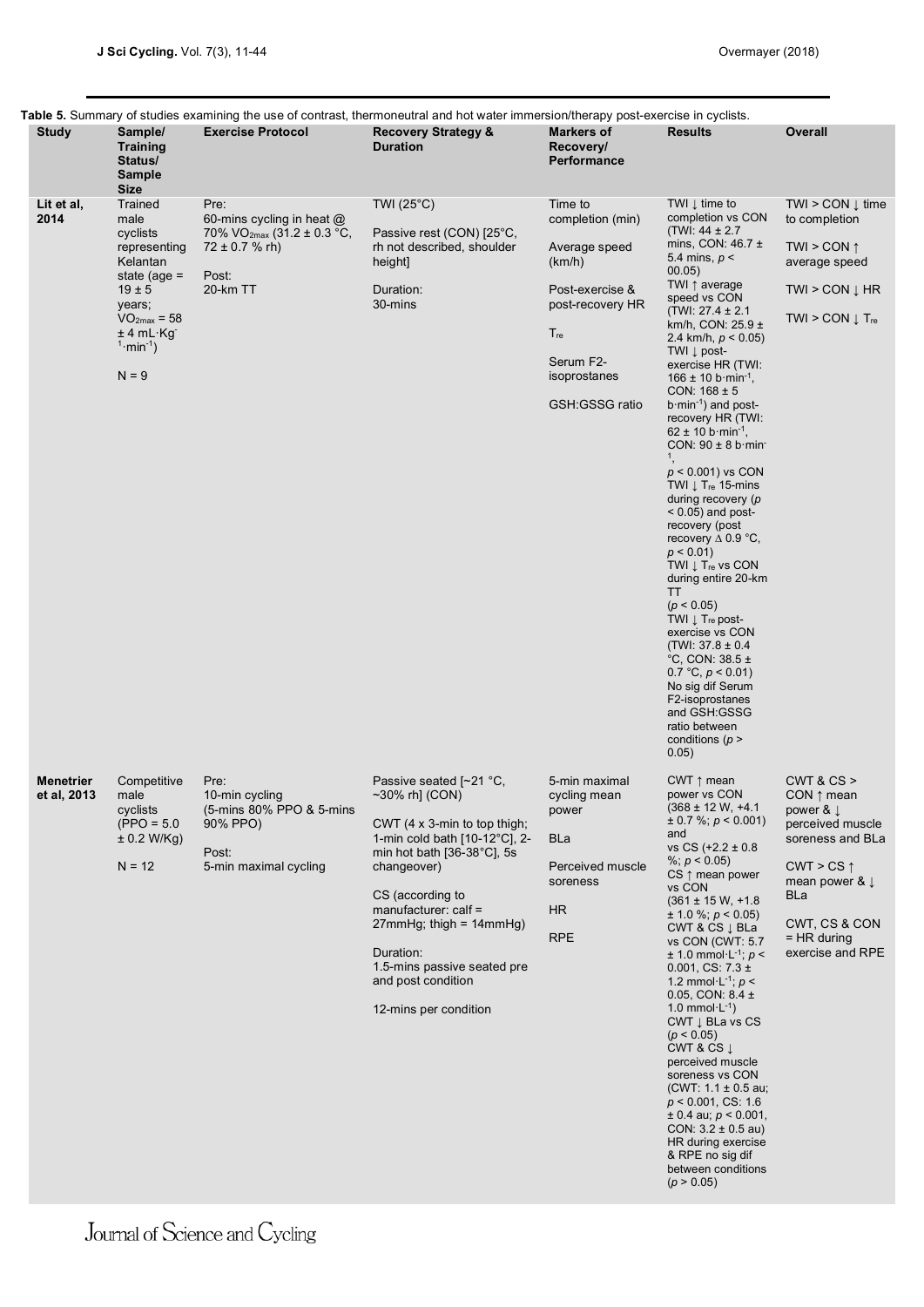| Versey et<br>al, 2011 | Trained<br>male<br>cyclists<br>$(age = 32.1)$<br>$± 7.6$ years;<br>$VO2max$ =<br>$64.5 \pm 5.4$<br>mL·Kq <sup>-</sup><br>$1 \cdot min^{-1}$ )<br>$N = 11$ | Pre (bout 1):<br>6 x [5 x 15s sprint cycling<br>& 3 x 5-min TT<br>Post (bout 2):<br>6 x [5 x 15s sprint cycling<br>$8.3 \times 5$ -min TT | CWT 6-mins, shoulder<br>height (CWT6)<br>CWT 12-mins, shoulder<br>height (CWT12)<br>CWT 18-mins, shoulder<br>height (CWT18)<br>Passive (CON) [2-hrs, 24.2<br>$\pm$ 1.2°C. 48.1 $\pm$ 13.1 % rh]<br>Duration:<br>10-mins post exercise:<br>1-min hot water (38.4 $\pm$<br>$0.6^{\circ}$ C)<br>5s changeover<br>1-min cold $(14.6 \pm 0.3^{\circ} \text{C})$<br>All trails seated at rest for<br>the remainder of the<br>duration of CON trial (23.9<br>$\pm 2.0^{\circ}$ C) | <b>Total work</b><br>performed during<br>$TT$ & sprints $(kJ)$<br><b>Sprints PPO</b><br>Core<br>temperature<br>$HR_{mean}$ , $TT$<br>$HR_{\text{max}}$ , sprints<br><b>RPE</b><br>Perceived: Effort,<br>motivation,<br>whole body<br>fatigue, muscle<br>soreness<br>Perceived<br>preferred<br>duration | CWT6 ↑ TT total<br>work performed<br>vs CON (CWT6:<br>$281 \pm 17$ kJ,<br>$CON: 277 \pm 18$<br>kJ)<br>No sig dif CWT12<br>& 18 TT total work<br>performed vs<br><b>CON</b><br><b>CWT6 &amp; CWT12</b><br>↑ sprints total<br>work performed<br>vs CON (CWT6:<br>$263 \pm 18$ kJ,<br>CWT12: 266 ± 15<br>kJ, CON: $255 \pm$<br>20 kJ)<br>No sig dif CWT18<br>sprints total work<br>performed vs<br><b>CON</b><br>CWT12 $\uparrow$ sprints<br>PPO (CWT6: 748)<br>± 19 W, CWT12:<br>772 ± 14 W.<br>$CWT18: 753 \pm 13$<br>W, CON: $754 \pm 21$<br>W) and perceived<br>preferred duration<br>vs all other<br>conditions<br><b>CWT12 &amp; CWT18</b><br>$\downarrow$ core<br>temperature post-<br>recovery vs CON<br>$(ES; CWT12 =$<br>$0.69$ , CWT18 =<br>0.77)<br>CWT12 $\uparrow$ core<br>temperature post-<br>exercise bout 2 vs<br>$CWT6$ (ES =<br>0.61)<br>No sig dif $HR_{mean}$<br>TT, HR <sub>max</sub> sprints<br>or RPE<br>CWT18 $\uparrow$ 5-min<br>TT bout 2<br>perceived effort vs<br>CON (ES:1.2)<br>$±1.0$ , very large)<br>CWT12 $\downarrow$<br>perceived<br>motivation vs<br>CON (ES: -0.28<br>$±0.17$ , small)<br>CWT6 & CWT18<br>↓ perceived whole<br>body fatigue post-<br>recovery vs CON<br>(CWT6: small<br>effect, CWT18:<br>large effect)<br><b>CWT12 &amp; CWT18</b><br>$\downarrow$ perceived<br>muscle soreness<br>vs CON ( $p < 0.05$ ) | CWT6 > CON $\uparrow$<br>TT total work<br>performed<br>CWT12, CWT18<br>& CON = TT total<br>work performed<br><b>CWT6 &amp; CWT12</b><br>$>$ CON $\uparrow$ sprints<br>total work<br>performed<br>$CWT18$ & $CON =$<br>sprints total work<br>performed<br>CWT12 > all other<br>conditions $\uparrow$<br>sprints PPO and<br>perceived<br>preferred<br>condition<br><b>CWT12 &amp; CWT18</b><br>$>$ CON $\downarrow$ core<br>temperature and<br>perceived muscle<br>soreness<br>CWT12 > CWT6 $\uparrow$<br>core temperature<br>post-exercise<br>All CWT<br>conditions & CON<br>$= HR_{mean}$ TT,<br>$HR_{max}$ sprints and<br><b>RPE</b><br>CWT18 > CON $\uparrow$<br>5-min TT<br>perceived effort<br>CWT12 > CON<br>perceived<br>motivation<br>CWT6 & CWT18<br>$>$ CON $\downarrow$ whole<br>body fatigue post-<br>recovery |
|-----------------------|-----------------------------------------------------------------------------------------------------------------------------------------------------------|-------------------------------------------------------------------------------------------------------------------------------------------|----------------------------------------------------------------------------------------------------------------------------------------------------------------------------------------------------------------------------------------------------------------------------------------------------------------------------------------------------------------------------------------------------------------------------------------------------------------------------|--------------------------------------------------------------------------------------------------------------------------------------------------------------------------------------------------------------------------------------------------------------------------------------------------------|----------------------------------------------------------------------------------------------------------------------------------------------------------------------------------------------------------------------------------------------------------------------------------------------------------------------------------------------------------------------------------------------------------------------------------------------------------------------------------------------------------------------------------------------------------------------------------------------------------------------------------------------------------------------------------------------------------------------------------------------------------------------------------------------------------------------------------------------------------------------------------------------------------------------------------------------------------------------------------------------------------------------------------------------------------------------------------------------------------------------------------------------------------------------------------------------------------------------------------------------------------------------------------------------------------------------------------------------------------------|---------------------------------------------------------------------------------------------------------------------------------------------------------------------------------------------------------------------------------------------------------------------------------------------------------------------------------------------------------------------------------------------------------------------------------------------------------------------------------------------------------------------------------------------------------------------------------------------------------------------------------------------------------------------------------------------------------------------------------------------------------------------------------------------------------------------------|
|-----------------------|-----------------------------------------------------------------------------------------------------------------------------------------------------------|-------------------------------------------------------------------------------------------------------------------------------------------|----------------------------------------------------------------------------------------------------------------------------------------------------------------------------------------------------------------------------------------------------------------------------------------------------------------------------------------------------------------------------------------------------------------------------------------------------------------------------|--------------------------------------------------------------------------------------------------------------------------------------------------------------------------------------------------------------------------------------------------------------------------------------------------------|----------------------------------------------------------------------------------------------------------------------------------------------------------------------------------------------------------------------------------------------------------------------------------------------------------------------------------------------------------------------------------------------------------------------------------------------------------------------------------------------------------------------------------------------------------------------------------------------------------------------------------------------------------------------------------------------------------------------------------------------------------------------------------------------------------------------------------------------------------------------------------------------------------------------------------------------------------------------------------------------------------------------------------------------------------------------------------------------------------------------------------------------------------------------------------------------------------------------------------------------------------------------------------------------------------------------------------------------------------------|---------------------------------------------------------------------------------------------------------------------------------------------------------------------------------------------------------------------------------------------------------------------------------------------------------------------------------------------------------------------------------------------------------------------------------------------------------------------------------------------------------------------------------------------------------------------------------------------------------------------------------------------------------------------------------------------------------------------------------------------------------------------------------------------------------------------------|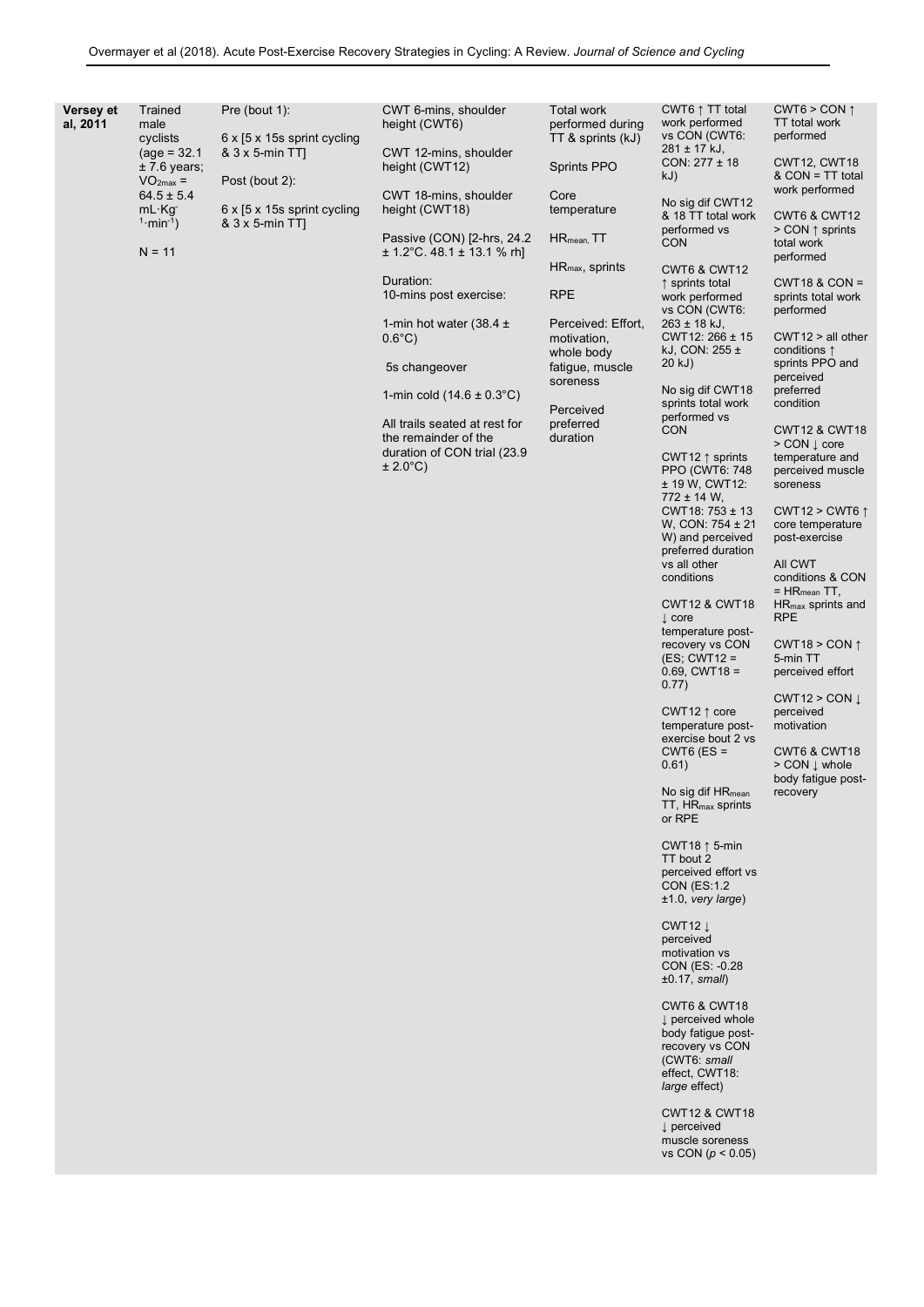| Vaile et<br>Endurance<br>al, 2008b<br>trained<br>male<br>cyclists<br>$(age = 32.2)$<br>$±$ 4.3 years;<br>$VO2max$ =<br>$68.8 \pm 3.6$<br>$mL \cdot Kg$<br>$1 \cdot min^{-1}$ )<br>$N = 12$ |  | Pre:<br>5 consecutive days -<br>66 max sprints (5-15s)<br>with a specific work to<br>rest ratio of 1:6, 1:3 or 1:1<br>$-$ rest is AR @ 40-50%<br>$PPO$ ) + 9-min TT<br>$(2 \times 2$ -min & 1 x 5-min) | CWI (15°C, shoulder<br>height)<br>HWI (38°C, shoulder<br>height)<br>CWT (7 x 15°C 1-min;<br>38°C 1-min, shoulder<br>height)<br>Passive seated (CON)<br>[room temperature and<br>humidity not stipulated]<br>Duration:<br>14-mins | Sprints:<br>Mean power<br>TT:<br>TT total work<br>performed (kJ)<br>Mean power<br>$T_{re}$<br><b>HR</b><br><b>RPE</b> | Sprints: CWT &<br>CWI maintained/1<br>mean power<br>output vs CON<br>days 4-5 ( $p$ <<br>0.01)<br>CON & HWI J<br>mean power over<br>5 days<br>(CON: -1.7 to -4.9)<br>%, HWI: -0.6 to -<br>$3.7\%$ )<br>CWT & CWI $\uparrow$<br>mean power over<br>5 days<br>(CWI: +0.1 to +1.4<br>%, CWT: +0.5 to<br>$+2.2%$<br>TT's: CWI & CWT<br>↑ total work vs<br>HWI & CON days<br>4 & 5 ( $p < 0.05$ ).<br>Day 5 total work<br>$CWI = 160 \pm 20$<br>kJ, CWT = $161 \pm$<br>$20$ kJ, $HWI = 156$<br>$\pm$ 22 kJ & CON =<br>$155 \pm 22$ kJ<br>$CON \downarrow$ mean<br>power by $2.6 -$<br>3.8 % over 5 days<br>CWI & CWT $\uparrow$<br>mean power over<br>5 days (CWI: +0.1<br>to $+1.0$ %, CWT:<br>0.0 to +1.7 %, $p <$<br>0.05)<br>HWI mean power<br>ranged from an $\uparrow$<br>of 1.5% to<br>a $\downarrow$ of 3.4% over<br>the 5 days<br>No sig dif T <sub>re</sub> post-<br>recovery (CWI:<br>$37.3 \pm 0.2$ , HWI:<br>$37.6 \pm 0.2$ , CWT:<br>$37.5 \pm 0.2$ , CON:<br>$37.4 \pm 0.2$ ) and<br><b>RPE</b> between<br>conditions<br>While not<br>statistically<br>significant ( $p >$<br>$0.05$ ) HWI $\downarrow$ post-<br>exercise HR vs<br>CON on days $2 -$<br>$5$ (ES: $>0.6$ )<br>medium effect)<br>While not<br>statistically<br>significant ( $p >$<br>0.05) CWT $\uparrow$ post-<br>exercise HR vs<br>CON on days $4 -$<br>$5$ (ES: 0.6,<br>medium effect)<br>While not<br>statistically<br>significant ( $p >$<br>0.05) CWI $\uparrow$ post-<br>exercise HR vs<br>CON on day 4<br>(ES: 1.2, large<br>effect) | CWT & CWI ><br><b>CON</b><br>maintaining/1<br>sprint mean<br>power output<br>days $4-5$<br>CWT & CWI ><br>HWI & CON $\uparrow$<br>TT total work<br>performed<br>CWT 8 CW ><br>HWI & CON $\uparrow$<br>TT mean power<br>output over 5<br>days<br>CWT, CWI, HWI<br>$&$ CON = $T_{re}$<br>post-recovery<br>$HWI > CWT$ ,<br>CWI & CON L<br>HR post-<br>exercise days 2-<br>5<br>CWT, CWI, HWI<br>& CON = RPE |
|--------------------------------------------------------------------------------------------------------------------------------------------------------------------------------------------|--|--------------------------------------------------------------------------------------------------------------------------------------------------------------------------------------------------------|----------------------------------------------------------------------------------------------------------------------------------------------------------------------------------------------------------------------------------|-----------------------------------------------------------------------------------------------------------------------|-----------------------------------------------------------------------------------------------------------------------------------------------------------------------------------------------------------------------------------------------------------------------------------------------------------------------------------------------------------------------------------------------------------------------------------------------------------------------------------------------------------------------------------------------------------------------------------------------------------------------------------------------------------------------------------------------------------------------------------------------------------------------------------------------------------------------------------------------------------------------------------------------------------------------------------------------------------------------------------------------------------------------------------------------------------------------------------------------------------------------------------------------------------------------------------------------------------------------------------------------------------------------------------------------------------------------------------------------------------------------------------------------------------------------------------------------------------------------------------------------------------------------|-----------------------------------------------------------------------------------------------------------------------------------------------------------------------------------------------------------------------------------------------------------------------------------------------------------------------------------------------------------------------------------------------------------|
|--------------------------------------------------------------------------------------------------------------------------------------------------------------------------------------------|--|--------------------------------------------------------------------------------------------------------------------------------------------------------------------------------------------------------|----------------------------------------------------------------------------------------------------------------------------------------------------------------------------------------------------------------------------------|-----------------------------------------------------------------------------------------------------------------------|-----------------------------------------------------------------------------------------------------------------------------------------------------------------------------------------------------------------------------------------------------------------------------------------------------------------------------------------------------------------------------------------------------------------------------------------------------------------------------------------------------------------------------------------------------------------------------------------------------------------------------------------------------------------------------------------------------------------------------------------------------------------------------------------------------------------------------------------------------------------------------------------------------------------------------------------------------------------------------------------------------------------------------------------------------------------------------------------------------------------------------------------------------------------------------------------------------------------------------------------------------------------------------------------------------------------------------------------------------------------------------------------------------------------------------------------------------------------------------------------------------------------------|-----------------------------------------------------------------------------------------------------------------------------------------------------------------------------------------------------------------------------------------------------------------------------------------------------------------------------------------------------------------------------------------------------------|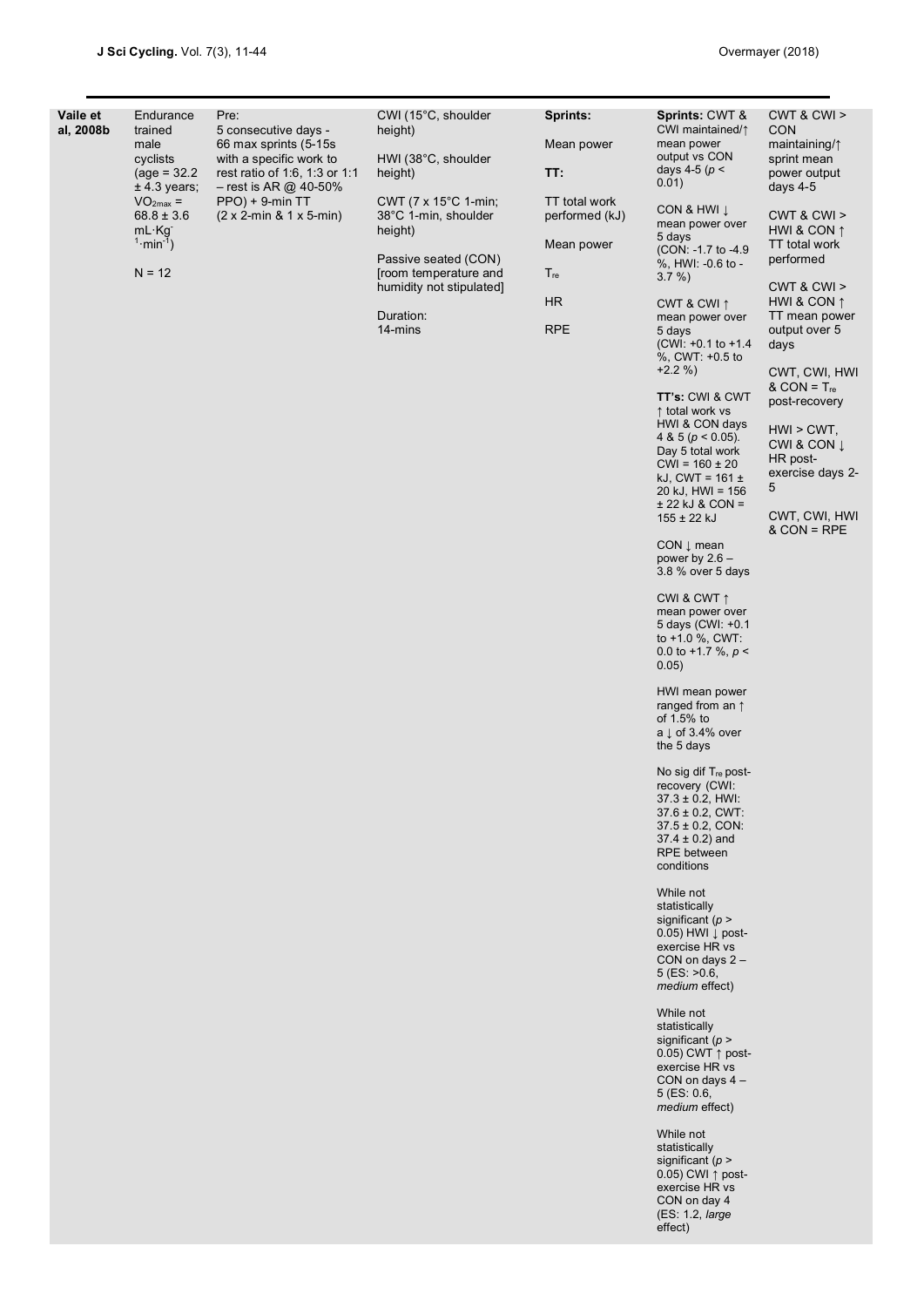| <b>Stanley et</b><br>al, 2012 | Endurance<br>trained<br>male<br>cyclists<br>$(age = 27 \pm$<br>7 years;<br>$VO2max =$<br>$63.9 \pm 7.2$<br>$mL \cdot Kg$<br>$1 \cdot min^{-1}$ ;<br>$PPO = 418$<br>± 40 W<br>$N = 18$ | Pre:<br>$8 \times 4$ -mins cycling @ 80%<br>PPO with 1-min AR (50%<br>PPO) between intervals<br>Post:<br>Performance trial<br>(standardized amount of<br>work = $75\%$ PPO x<br>$15$ -mins) | CWI (14 $\pm$ 1°C, shoulder<br>height)<br>CWT (1-min CWI [14 $\pm$<br>1°C], 3 x 2-mins HWI [40 $\pm$<br>1°C] and ending with 1-min<br>CWI)<br>Passive rest (CON) [22°C,<br>rh not described]<br>Duration:<br>20-mins post-exercise<br>each conditions<br>implemented:<br>$CWI = 5$ -mins + 5-mins<br>passive seated<br>$CWT = 10$ -mins<br>$CON = 10 \text{-} mins$<br>An additional 160-mins<br>passive seated for all<br>conditions | Time to<br>completion<br><b>HR</b><br>$HR_{max}$<br>Power output<br>∆rMSSD<br>(baseline vs<br>during passive<br>recovery)<br>Perceived:<br>General fatigue,<br>mental recovery,<br>leg soreness,<br>physical<br>recovery | No sig dif<br>between<br>conditions for HR<br>and $HR_{max}$ (during<br>performance trial),<br>time to<br>completion, power<br>output and<br>perceived mental<br>recovery<br>CWI $\downarrow$ HR during<br>first 10% of<br>performance trial<br>vs CON & CWT<br>(likely lower)<br>CWI $\downarrow$ power<br>output during first<br>$10\%$ of<br>performance trial<br>vs CON (likely<br>lower)<br>CWT $\uparrow$ power<br>output between<br>$40 - 80$ % the<br>duration of the<br>performance trial<br>vs CON<br>(very likely higher)<br>CWI & CWT $\uparrow$<br>∆rMSSD vs CON<br>(large effect size)<br>CWI ↑ ∆rMSSD vs<br>CWT (small effect<br>size)<br>CWI $\downarrow$ perceived<br>general fatigue vs<br><b>CON</b><br>(very likely lower)<br>CWT $\downarrow$ perceived<br>general fatigue vs<br><b>CON</b><br>(likely lower)<br>CWI & CWT $\downarrow$<br>perceived leg<br>soreness vs CON<br>(almost certainly<br>lower)<br>CWI $\uparrow$ perceived<br>physical recovery<br>vs CON (possibly<br>higher)<br>CWT $\uparrow$ perceived<br>physical recovery<br>vs CON<br>(likely higher) | CWI, CWT &<br>$CON = HR$ ,<br>$HR_{\text{max}}$ , time to<br>completion,<br>power output<br>and perceived<br>mental recovery<br>CON > CW<br>maintaining HR<br>and power<br>output during<br>first 10% of<br>performance trial<br>duration<br>$CWT > CON \uparrow$<br>power output<br>between 40-80%<br>duration of<br>performance trial<br>CWI & CWT $>$<br>$CON ^{\uparrow} \triangle rMSSDand \downarrow perceivedleg sorenessCWI > CWT \uparrow∆rMSSD \downarrow andperceivedgeneral fatigueCWI > CON \downarrowperceivedgeneral fatigueand \uparrow perceivedphysicalrecoveryCWT > CWI ↑perceivedphysicalrecovery$ |
|-------------------------------|---------------------------------------------------------------------------------------------------------------------------------------------------------------------------------------|---------------------------------------------------------------------------------------------------------------------------------------------------------------------------------------------|---------------------------------------------------------------------------------------------------------------------------------------------------------------------------------------------------------------------------------------------------------------------------------------------------------------------------------------------------------------------------------------------------------------------------------------|--------------------------------------------------------------------------------------------------------------------------------------------------------------------------------------------------------------------------|-----------------------------------------------------------------------------------------------------------------------------------------------------------------------------------------------------------------------------------------------------------------------------------------------------------------------------------------------------------------------------------------------------------------------------------------------------------------------------------------------------------------------------------------------------------------------------------------------------------------------------------------------------------------------------------------------------------------------------------------------------------------------------------------------------------------------------------------------------------------------------------------------------------------------------------------------------------------------------------------------------------------------------------------------------------------------------------------------|------------------------------------------------------------------------------------------------------------------------------------------------------------------------------------------------------------------------------------------------------------------------------------------------------------------------------------------------------------------------------------------------------------------------------------------------------------------------------------------------------------------------------------------------------------------------------------------------------------------------|

*VO2max maximal oxygen uptake, N number of cyclists, rh relative humidity, TT time trial, TWI thermoneutral water immersion/therapy, CWT contrast water therapy, CWI cold water immersion, HWI hot water immersion/therapy, CON control condition/passive rest, HR heart rate, Tre rectal temperature, GSH reduced glutathione, GSSG oxidised glutathione, PPO peak power output, W/Kg watts per kilogram of bodyweight, CS compression stockings, BLa blood lactate concentration, RPE*  ratings of perceived exertion, W watts, HRmax maximum heart rate, AR active recovery, rMSSD natural logarithm of the square root of mean squared differences *of successive R-R intervals.*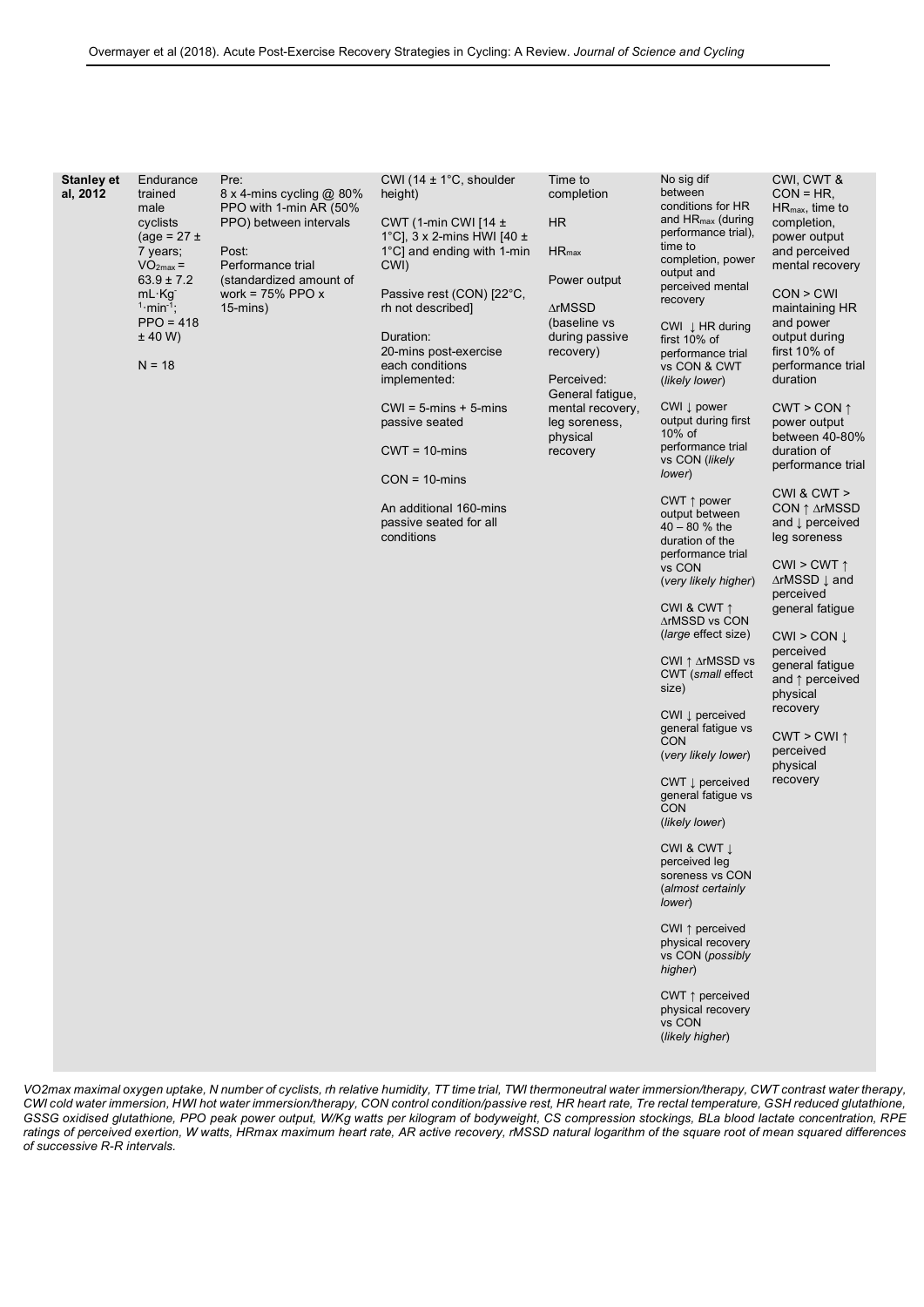soreness, whole body fatigue (Ménétrier et al. 2013; Versey et al. 2011) and core-temperature post-recovery when used for 12 & 18-mins (Versey et al. 2011). A placebo effect may be responsible in part for the resultant performance benefits as the least effective duration (18-mins) was associated with an increase in perceived effort, while one of the most effective durations (12-mins) was reported as the perceived preferred duration in the one study that examined a doseresponse relationship (Versey et al. 2011). Surprisingly, subjects reported a reduction in perceived motivation when CWT was used for 12-mins (Versey et al. 2011).

HWI appears detrimental to mean power output and a rise of core temperature beyond 39°C can result in increased perceived fatigue, a reduction in exercise performance and premature exercise termination (Peiffer et al. 2008a; Vaile et al. 2008a). Therefore, a recovery strategy that aims to expose athletes to HWI alone seems counterintuitive, unless perhaps in coldweather racing, and future studies should examine the impact of weather conditions on the effectiveness of recovery methods.

TWI has been shown greater than passive rest alone at reducing 20-km TT time to completion and improving average speed (Lit et al. 2014). This improvement in performance was associated with a reduction in Tre and increased HR recovery. The use of TWI seems promising and future research should use four conditions and compare TWI, CWI, CWT and CON to determine the most effective form of water immersion.

## *Electromyostimulation (EMS)*

Only one study to our knowledge, has examined electromyostimulation/electronic muscle stimulation (EMS) on cyclists during a cycling exercise protocol (Table 6) (Argus et al. 2013). EMS involves attaching electrodes to the skin and emitting electrical current to the muscle belly or muscle nerve in order to create small muscle contractions; it is believed that this stimulus increases blood flow, aids in the removal of metabolites, decreases muscle soreness and ultimately restores neuromuscular function and exercise performance (Babault et al. 2011). In the study by Argus and colleagues (Argus et al. 2013), participants were required to perform three bouts of 30s maximal sprint cycling, using a preload of 60s cycling at 4.5 W/Kg and 20-mins recovery between each bout. Whilst EMS was unable to significantly alter power results, a trend in BLa reduction was observed when compared with CON (4.9  $\pm$  6.9 %) and EMS was able to improve participant's perceived recovery  $(0.7 \pm 0.9)$ . While further research is necessary to support the current findings, EMS appears to be an effective strategy at improving BLa clearance and perceptions of recovery. It should be noted that the EMS group performed the first sprinting bout at 15-20W greater than the opposing conditions and therefore while results were *unclear*, the potential for a performance improvement may occur in future research that aims to control pre-fatigue.

*Humidification Therapy (HUM)* The aforementioned study (Argus et al. 2013), also examined a novel strategy called Humidification Therapy (HUM) on cyclists (Table 7). HUM encompasses the delivery of high flow rates  $(5-50 \text{ L-min}^{-1})$  of warm  $(37^{\circ}\text{C})$  humidified air (100%) through a nasal cannula, causing a low level of positive airway pressure; while speculative, it is believed that this strategy can improve the efficiency of respiratory muscles, resulting in decreased oxygen consumption and requirement, reduced BLa concentration and improved perceptions of recovery (Argus et al. 2013; Hasani et al. 2008). In the study by Argus and colleagues (Argus et al. 2013), participants were required to perform three bouts of 30s maximal sprint cycling, using a preload of 60s cycling at 4.5 W/Kg and 20-mins recovery between each bout. It was identified that HUM attenuated the decrement in mean power over the three exercise bouts when compared with CON (2.2  $\pm$  2.5%). In conjunction with improved power measures, HUM was able to reduce BLa levels during the recovery period  $(4.3 \pm 7.9\%)$ .

While further research is necessary to support the current findings, HUM appears a worthwhile tool for cyclists to increase anaerobic power measures and enhance recovery when there is a short turnaround between cycling events.

## *Sports Massage (SM)*

Sports massage is commonly used to attenuate muscular fatigue (Bielik 2010) and it is believed that through sports massage, there is an increase in blood flow which assists in the removal of metabolic waste (Martin et al. 1998). Additionally, sports massage with ozonized oil (SMOZO) (30% ozonized sunflower seed oil with 0.5% alpha-lipoic acid) has been shown to promote local microcirculation, cellular oxygen uptake and stimulate oxidative defensive enzymatic systems, which could further enhance recovery (Paoli et al. 2013). In the study by Paoli and colleagues (Paoli et al. 2013) SMOZO increased PPO by up to 30W following anaerobic cycling when compared with SM alone and CON. Bielik and colleagues (Bielik 2010) revealed no statistically significant difference between SM and CON albeit, there was a 46W difference between conditions and had an effect size analysis been conducted, perhaps an effect would have been observed. Interestingly in a study by Monedero & Donne, a combination of both AR and SM were more effective than either SM or passive recovery alone and reduced subsequent performance time by up to 7s over 5km (Monedero and Donne 2000). Due to SM potential to increase the removal of metabolic waste, one would expect a consistent improvement in BLa from the use of SM. Nevertheless, results are confounding with CON shown to be more beneficial at reducing BLa 15 mins post exercise (Martin et al. 1998) and AR shown to be more beneficial than SM at reducing BLa postrecovery (Table 8) (Bielik 2010; Martin et al. 1998; Monedero and Donne 2000). Consistent with performance results, both SMOZO and a combination of AR and SM, prove more effective than both SM alone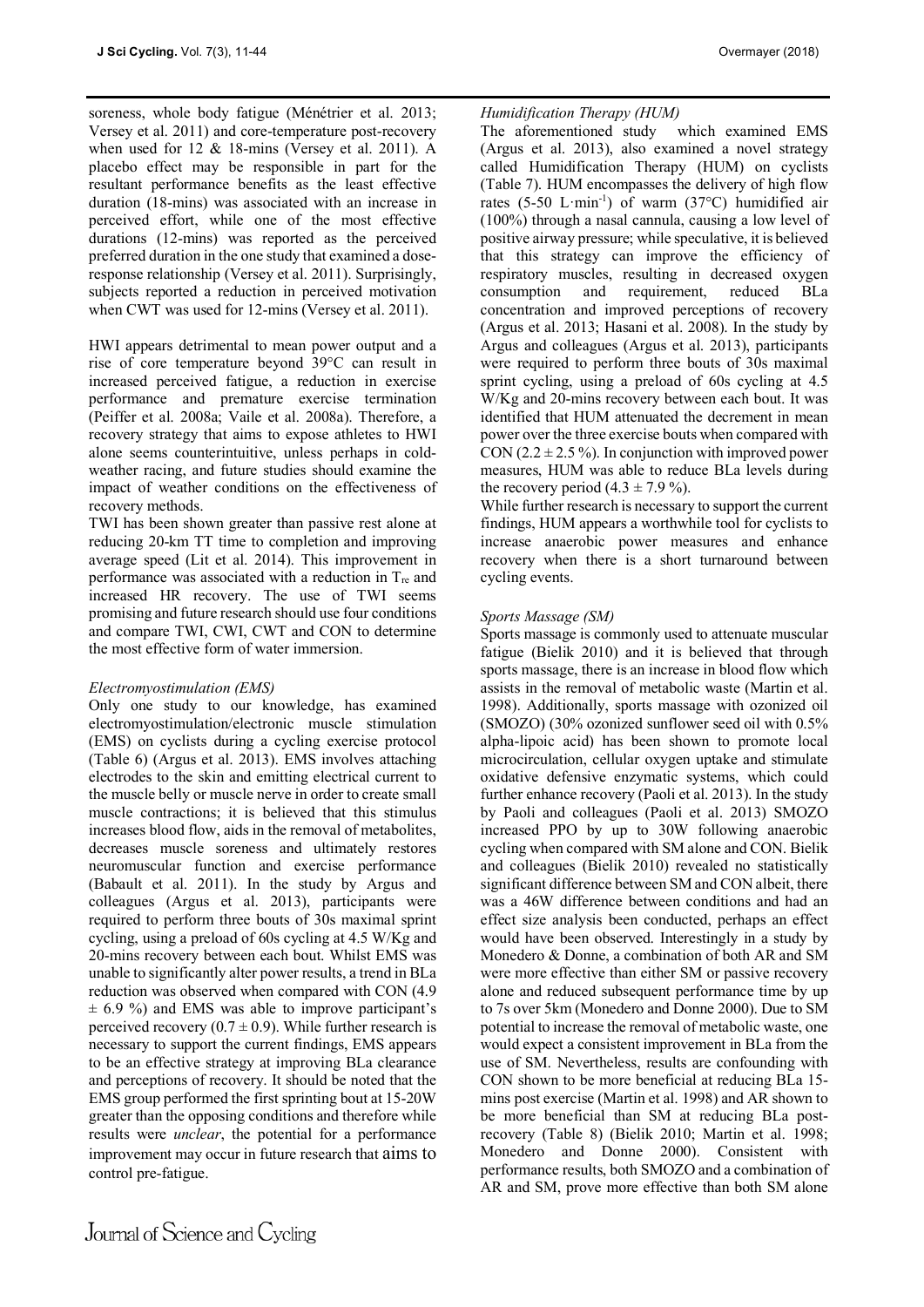and CON at reducing BLa (Monedero and Donne 2000; Paoli et al. 2013). Psychologically, SM both with and without ozonised oil were more beneficial than CON at reducing perceived fatigue (Paoli et al. 2013). Nevertheless, SMOZO was still more effective than SM alone. SM was more beneficial than AR at reducing HR measures (Bielik 2010; Monedero and Donne 2000) but also revealed no difference when compared with CON or SMOZO (Paoli et al. 2013). While more research is necessary to support the current findings, it appears that SM, SMOZO and a combination of AR and SM are more effective than passive rest at improving recovery, subsequent 30s power output and 5-9min TT performance time.

### **Table 6.** Summary of studies examining the use of electromyostimulation post-exercise in cyclists.

| <b>Study</b>         | Sample/<br><b>Training</b><br>Status/<br><b>Sample</b><br><b>Size</b> | <b>Exercise Protocol</b>                                                                                                                                           | <b>Recovery Strategy &amp;</b><br><b>Duration</b>                                                                                                                            | <b>Markers of</b><br>Recovery/<br>Performance                          | <b>Results</b>                                                                                                                                                                                                                                                                                                                                                                                                                                                                                                                                                                                                                                                               | <b>Overall</b>                                                                                                                                                                                                            |
|----------------------|-----------------------------------------------------------------------|--------------------------------------------------------------------------------------------------------------------------------------------------------------------|------------------------------------------------------------------------------------------------------------------------------------------------------------------------------|------------------------------------------------------------------------|------------------------------------------------------------------------------------------------------------------------------------------------------------------------------------------------------------------------------------------------------------------------------------------------------------------------------------------------------------------------------------------------------------------------------------------------------------------------------------------------------------------------------------------------------------------------------------------------------------------------------------------------------------------------------|---------------------------------------------------------------------------------------------------------------------------------------------------------------------------------------------------------------------------|
| Argus et<br>al, 2013 | Highly<br>trained<br>cyclists (A/B<br>grade)<br>$N = 11$              | Pre:<br>30s max sprint cycling (S1)<br>with 60s preload $@$<br>4.5W/Kg<br>Post 1 (S2)<br>& Post 2 (S3):<br>30s max sprint cycling with<br>60s preload<br>@ 4.5W/Kg | COMP (calf: $27 \pm 6$ mmHg;<br>thigh: $18 \pm 2$ mmHg)<br>EMS $(15.7 \pm 2.8 \text{ Hz})$<br><b>HUM</b><br>Passive (CON)<br>Duration: 2 x 20-mins<br>between bouts (R1 & 2) | 30s cycling mean<br>power<br><b>BLa</b><br><b>TQR</b><br><b>Belief</b> | <b>COMP</b> attenuated<br>I mean power vs<br>$CON S1 - S2$<br>$(0.8 \pm 1.2 \%$<br>possibly beneficial)<br>$8S1-S3$<br>$(1.2 \pm 1.9\%;$<br>possibly beneficial)<br>HUM attenuated J<br>mean power vs<br>CON from $S1 - S3$<br>$(2.2 \pm 2.5 \%)$ , likely<br>beneficial)<br>COMP no sig dif<br>BLa or TQR vs<br>CON ( $p > 0.05$ )<br>HUM & EMS $\downarrow$ R2<br>BLa vs CON (HUM:<br>$4.3 \pm 7.9 \%$ ,<br>possibly beneficial,<br>EMS: $4.9 \pm 6.9$ %,<br>possibly beneficial)<br>EMS $\uparrow$ R2 TQR vs<br>CON $(0.7 \pm 0.9,$<br>likely beneficial)<br>2 / 8 participants<br>accurately<br>predicted which<br>strategy would<br>enhance their<br>recovery (belief). | COMP & HUM ><br>CON attenuating<br>$\downarrow$ mean power<br>COMP & CON $=$<br>BLa & TQR<br>HUM & EMS ><br>CON $\downarrow$ BLa<br>EMS > CON $\uparrow$<br><b>TQR</b><br>Possibly no<br>placebo effect<br>$(2/8$ belief) |
|                      |                                                                       |                                                                                                                                                                    |                                                                                                                                                                              |                                                                        |                                                                                                                                                                                                                                                                                                                                                                                                                                                                                                                                                                                                                                                                              |                                                                                                                                                                                                                           |

*N number of cyclists, W/Kg watts per kilogram of bodyweight, COMP compression garments/full length tights, EMS electromyostimulation/electronic muscle stimulation, HUM humidification therapy, CON control condition/passive rest, R1 & 2 recovery one and recovery two, BLa blood lactate concentration, TQR perceived total quality recovery.*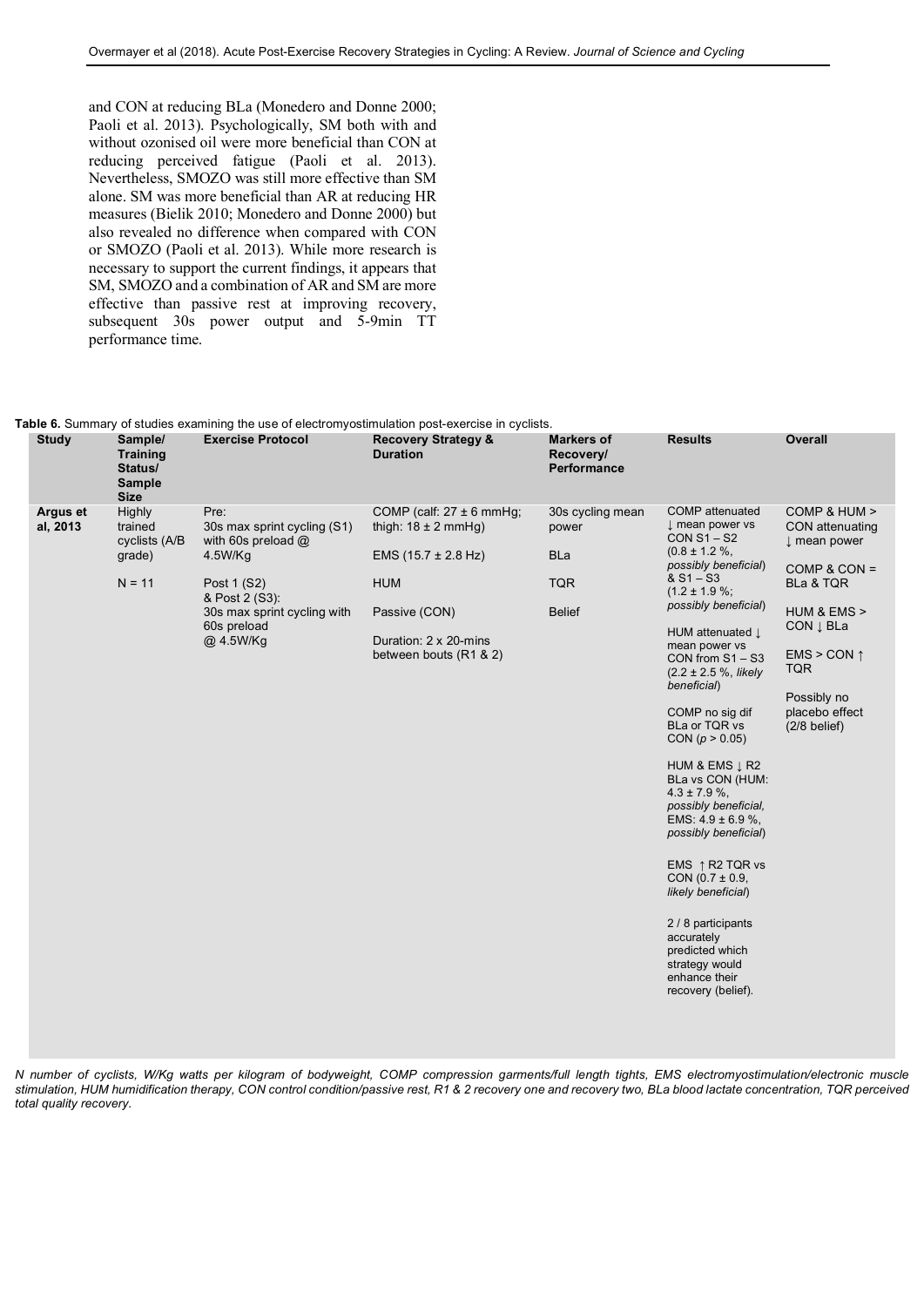|  | Table 7. Summary of studies examining the use of humidification therapy post-exercise in cyclists. |  |  |
|--|----------------------------------------------------------------------------------------------------|--|--|
|  |                                                                                                    |  |  |

| <b>Study</b>         | Sample/<br><b>Training</b><br>Status/<br><b>Sample</b><br><b>Size</b> | <b>Exercise Protocol</b>                                                                                                                                           | <b>Recovery Strategy &amp;</b><br><b>Duration</b>                                                                                                                            | <b>Markers of</b><br>Recovery/<br><b>Performance</b>                   | <b>Results</b>                                                                                                                                                                                                                                                                                                                                                                                                                                                                                                                                                                                                                                          | <b>Overall</b>                                                                                                                                                                                                 |
|----------------------|-----------------------------------------------------------------------|--------------------------------------------------------------------------------------------------------------------------------------------------------------------|------------------------------------------------------------------------------------------------------------------------------------------------------------------------------|------------------------------------------------------------------------|---------------------------------------------------------------------------------------------------------------------------------------------------------------------------------------------------------------------------------------------------------------------------------------------------------------------------------------------------------------------------------------------------------------------------------------------------------------------------------------------------------------------------------------------------------------------------------------------------------------------------------------------------------|----------------------------------------------------------------------------------------------------------------------------------------------------------------------------------------------------------------|
| Argus et<br>al, 2013 | Highly<br>trained<br>cyclists (A/B<br>grade)<br>$N = 11$              | Pre:<br>30s max sprint cycling (S1)<br>with 60s preload $@$<br>4.5W/Kg<br>Post 1 (S2)<br>& Post 2 (S3):<br>30s max sprint cycling with<br>60s preload<br>@ 4.5W/Kg | COMP (calf: $27 \pm 6$ mmHq;<br>thigh: $18 \pm 2$ mmHg)<br>EMS $(15.7 \pm 2.8 \text{ Hz})$<br><b>HUM</b><br>Passive (CON)<br>Duration: 2 x 20-mins<br>between bouts (R1 & 2) | 30s cycling mean<br>power<br><b>BLa</b><br><b>TQR</b><br><b>Belief</b> | <b>COMP</b> attenuated<br>I mean power vs<br>$CON S1 - S2$<br>$(0.8 \pm 1.2 \%$ ,<br>possibly beneficial)<br>$8S1-S3$<br>$(1.2 \pm 1.9\%$ ;<br>possibly beneficial)<br>HUM attenuated L<br>mean power vs<br>CON from S1-S3<br>$(2.2 \pm 2.5 \%)$ , likely<br>beneficial)<br>COMP no sig dif<br>BLa or TQR vs<br>CON ( $p > 0.05$ )<br>HUM & EMS L R2<br>BLa vs CON (HUM:<br>$4.3 \pm 7.9 \%$ ,<br>possibly beneficial,<br>EMS: $4.9 \pm 6.9$ %.<br>possibly beneficial)<br>EMS 1 R2 TQR vs<br>CON $(0.7 \pm 0.9,$<br>likely beneficial)<br>2 / 8 participants<br>accurately<br>predicted which<br>strategy would<br>enhance their<br>recovery (belief). | COMP & HUM ><br>CON attenuating<br>I mean power<br>COMP & CON $=$<br><b>BLa &amp; TQR</b><br>HUM & EMS ><br>CON L BLa<br>EMS > CON $\uparrow$<br><b>TQR</b><br>Possibly no<br>placebo effect<br>$(2/8$ belief) |

*N number of cyclists, W/Kg watts per kilogram of bodyweight, COMP compression garments/full length tights, EMS electromyostimulation/electronic muscle stimulation, HUM humidification therapy, CON control condition/passive rest, R1 & 2 recovery one and recovery two, BLa blood lactate concentration, TQR perceived total quality recovery.*

*Static Stretching (SS)*

To our knowledge, the current research evaluating static stretching (SS) on cyclists is limited to one study (Table 9) (Kingsley et al. 2013). SS, while beneficial for increasing range of motion (RoM), has been shown to temporarily decrease muscular power (Costa et al. 2013; Samuel et al. 2008). In the study by Kingsley and colleagues (Kingsley et al. 2013), SS resulted in no significant difference for any of the performance

variables measured when compared with quiet rest (QR). Unfortunately, the details of how QR was performed were not described. While no significant difference was observed, SS resulted in a 0.86% increase in absolute PPO and increased relative peak power output (+0.86 %) when compared with QR. The use of Cohen's *d* effect size analysis would have been a worthwhile tool to better evaluate the findings of the study. As expected, SS improved RoM and resulted in a 2.1cm increase in sit and reach distance. With limited research, it is difficult to interpret the efficacy of SS. However, based on the aforementioned study, it can be deduced that SS does not inhibit anaerobic cycling power if used for 3 x 30s per

Journal of Science and Cycling

muscle and is a worthwhile inclusion where RoM is limited and an increase in RoM will prove advantageous to performance. Indeed, cycling has been linked to increased quadriceps muscle group, hamstrings muscle group and ITB tightness; which have been suggested to increase force on the knee and the potential for injury (Asplund and St Pierre 2004). Therefore, performing quadriceps, hamstring and ITB stretching between exercise bouts could be beneficial.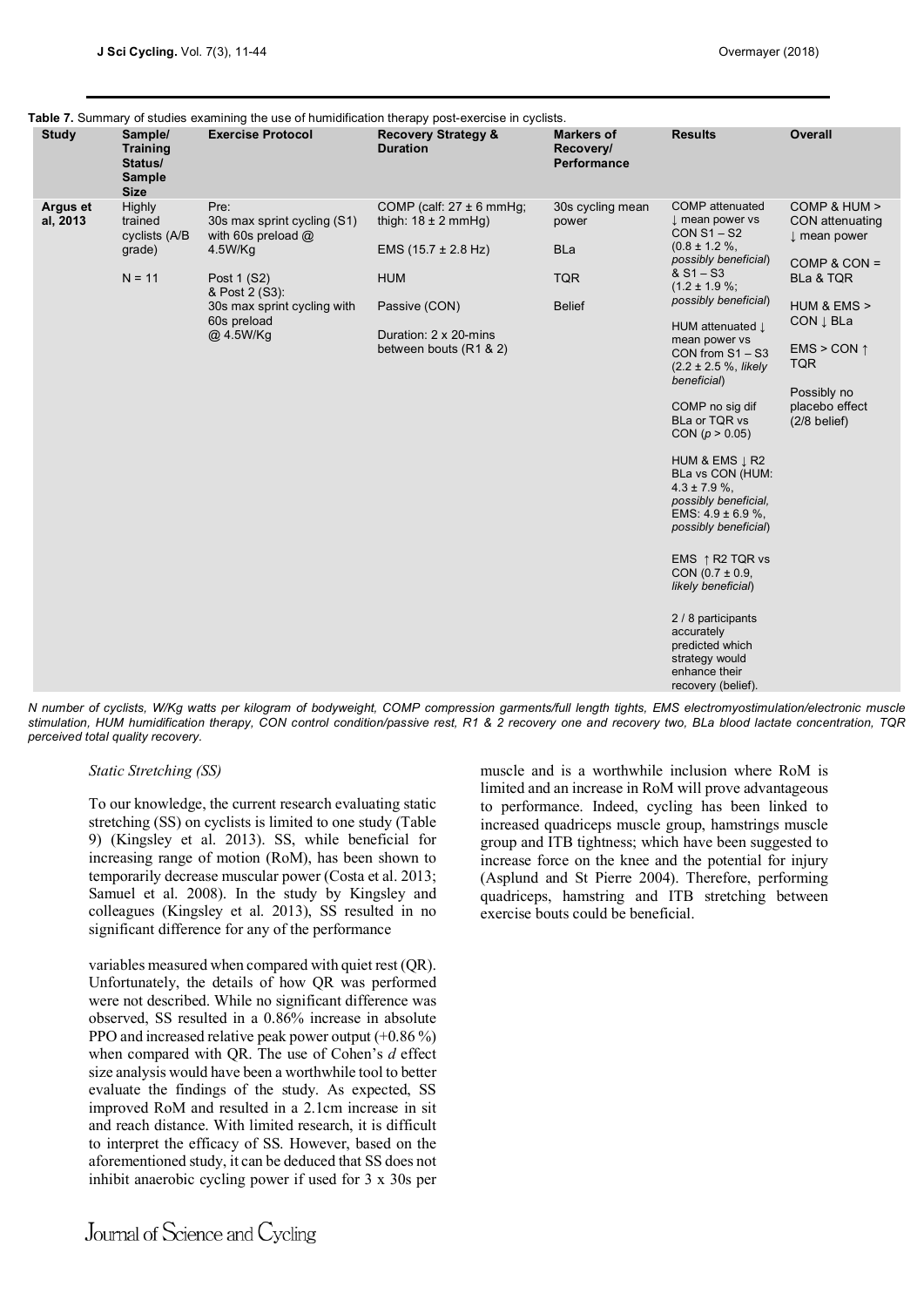| Table 8. Summary of studies examining the use of sports massage post-exercise in cyclists. |  |  |  |  |  |  |
|--------------------------------------------------------------------------------------------|--|--|--|--|--|--|
|--------------------------------------------------------------------------------------------|--|--|--|--|--|--|

| <b>Study</b>         | Sample/<br><b>Training</b><br>Status/<br><b>Sample</b><br><b>Size</b>                                                                                  | able of Sammary or stadios examining the doc or sports massage post excretive in oyellots.<br><b>Exercise Protocol</b>                                                              | <b>Recovery Strategy &amp;</b><br><b>Duration</b>                                                                                                                                                                                                                                                                     | <b>Markers of</b><br>Recovery/<br>Performance                            | <b>Results</b>                                                                                                                                                                                                                                                                                                                                                                                                                                                                                                                                                                                                                                                                                                                                                                                                                                                                                                                                                                                                                                | <b>Overall</b>                                                                                                                                                                                                 |
|----------------------|--------------------------------------------------------------------------------------------------------------------------------------------------------|-------------------------------------------------------------------------------------------------------------------------------------------------------------------------------------|-----------------------------------------------------------------------------------------------------------------------------------------------------------------------------------------------------------------------------------------------------------------------------------------------------------------------|--------------------------------------------------------------------------|-----------------------------------------------------------------------------------------------------------------------------------------------------------------------------------------------------------------------------------------------------------------------------------------------------------------------------------------------------------------------------------------------------------------------------------------------------------------------------------------------------------------------------------------------------------------------------------------------------------------------------------------------------------------------------------------------------------------------------------------------------------------------------------------------------------------------------------------------------------------------------------------------------------------------------------------------------------------------------------------------------------------------------------------------|----------------------------------------------------------------------------------------------------------------------------------------------------------------------------------------------------------------|
| Bielik,<br>2010      | Junior elite<br>Slovakian<br>off-road<br>cyclists (age<br>$= 19 \pm 1$<br>years;<br>$VO2max = 67$<br>$± 3 mL Kg^-$<br>$1 \cdot min^{-1}$ )<br>$N = 11$ | Pre:<br>$3 \times 30s$ WAnT (s1-3) with<br>4-min recovery between<br>intervals<br>Post:<br>30s WAnT (s4)                                                                            | Passive recovery (CON)<br><b>SM</b><br>AR (10-mins @ 20% VO <sub>2max</sub><br>and 10-mins<br>$(2, 40\% \text{ VO}_{2\text{max}})$<br>Duration:<br>20-mins                                                                                                                                                            | <b>PPO</b><br>Mean power<br>Fatigue index %<br>BLa<br><b>HR</b> recovery | No sig dif PPO SM<br>vs CON (CON: 876<br>$± 56 W$ , SM: 922 $±$<br>51 W, $p > 0.05$ )<br>AR $\uparrow$ PPO (CON:<br>$876 \pm 56$ W, AR:<br>$970 \pm 69$ W, p <<br>$0.05$ ) and mean<br>power output<br>$(CON: 678 \pm 45,$<br>AR: 746 $\pm$ 47 W, p<br>$< 0.05$ ) vs CON<br>No sig dif mean<br>power SM vs CON<br>$(CON: 678 \pm 45 W,$<br>SM: $715 \pm 33$ W, p<br>> 0.05<br>No sig dif fatigue<br>index between<br>conditions<br>(% change in<br>power output<br>between the first<br>5s and last 5s of<br>the 30 second<br>exercise period)<br>$(CON: 34 \pm 8 \%$ ,<br>SM: $33 \pm 7$ %, AR:<br>$35 \pm 8\%)$<br>AR $\downarrow$ BLa vs CON<br>and SM post-<br>recovery (CON:<br>$13.31 \pm 2.9$<br>mmol $E^{-1}$ , AR: 7.49<br>$± 3.9$ mmol $·L-1$ ,<br>SM: $14.68 \pm 3.0$<br>mmol $\cdot$ L <sup>-1</sup> ,<br>$p < 0.01$ )<br>AR $\uparrow$ HR <sub>recovery</sub> vs<br>CON and SM<br>(CON: $105 \pm 9$ )<br>b min <sup>-1</sup> , AR: $125 \pm$<br>12 $b$ ·min <sup>-1</sup> , SM:<br>104 ± 8 b min <sup>-1</sup> , p<br>$< 0.01$ ) | $AR > CON \uparrow PPO$<br>& mean power<br>AR > CON & SM<br>$\downarrow$ BLa post-<br>recovery<br>$AR > CON$ and<br>$SM \uparrow HR_{recovery}$                                                                |
| Paoli et al,<br>2013 | Male<br>competitive<br>amateur<br>cyclists (age<br>$= 27 \pm 3.5$<br>years;<br>training<br>years = $8 \pm$<br>4 years)<br>$N = 15$                     | Pre:<br>3 x 30s WAnT with 2-mins<br>recovery between intervals<br>Post:<br>Ramp test until voluntary<br>termination (3-min baseline<br>cycling $@$ 60W + 30W min<br>$1$ thereafter) | Passive rest (CON)<br>Sports massage with<br>Bioperoxoil (SMOZO) [30%<br>ozonised sunflower seed oil<br>with 0.5% alpha-lipoic acid]<br>Sports massage (SM)<br>Duration:<br>5-mins passive seated on<br>bike followed by<br>16-mins per condition $(-8$ -<br>min prone and $\sim$ 8-min<br>supine for all conditions) | <b>BLa</b><br><b>HR</b> recovery<br>Ramp test PPO<br>Perceived fatigue   | SMOZO J BLa vs<br>SM & CON 13-<br>mins post exercise<br>when compared<br>with immediately<br>post-exercise<br>(SMOZO: -34.3 %,<br>SM: -22.5 %, CON:<br>$-25.4$ %) and at 20-<br>mins when<br>compared with 13-<br>mins post exercise<br>(SMOZO: -27.6 %,<br>SM: -27.2 %,<br>$CON: -23.2 \%$<br>No sig dif HR <sub>recovery</sub><br>between conditions<br>(p > 0.05)<br>SMOZO ↑ PPO vs<br>SM & CON<br>$(SMOZO: 370 \pm 60)$<br>W, SM: $340 \pm 55$<br>W, CON: 344 ± 56<br>W, p < 0.05<br>SMOZO & SM Į<br>perceived fatigue<br>vs CON<br>(p < 0.033)<br>SMOZO J<br>perceived fatigue<br>vs SM<br>(p < 0.033)                                                                                                                                                                                                                                                                                                                                                                                                                                   | $SMOZO > SM$ &<br>CON L BLa<br>SMOZO, SM &<br>$CON = HR$<br>$SMOZO > SM$ &<br>$CON 1$ PPO<br>SM with and<br>without ozonised<br>oil > CON $\downarrow$<br>perceived fatigue<br>SMOZO > SM<br>perceived fatigue |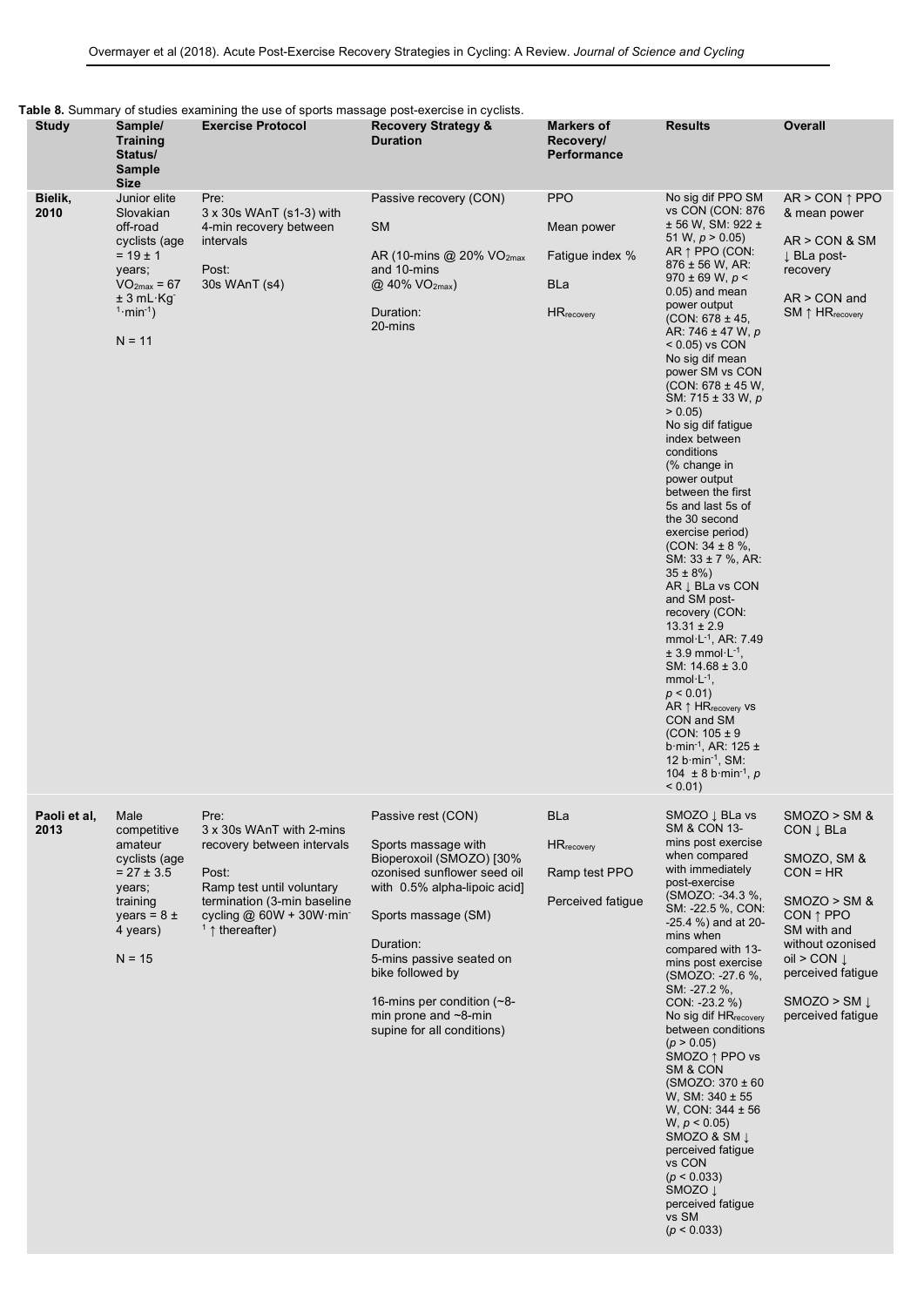| <b>Martin et</b><br>al, 1998        | Competitive<br>male<br>cyclists (age<br>$= 24.5 \pm$<br>3.98 years;<br>$VO2max =$<br>55.87 $\pm$<br>3.82 mL · Kg <sup>-</sup><br>$1 \cdot min^{-1}$ )<br>$N = 10$                                                    | Pre:<br>3 x 30s WAnT with 2-mins<br>passive rest between<br>intervals | Sport massage (SM)<br>AR (80rpm $@$ 40% $VO2max$ )<br>Passive lying in a supine<br>position (CON)<br>Duration:<br>20-mins                                                                                                                                                                                                                                            | <b>BLa</b>                                                       | AR significantly $\downarrow$<br>BLa post-recovery<br>vs SM & CON<br>(AR: -59.38 %,<br>SM: -36.21 %,<br>$CON: -38.67\%$<br>CON $\downarrow$ BLa vs SM<br>15-mins post<br>exercise ( $p < 0.05$ )<br>but not at 20 or 25-<br>mins                                                                                                                                                                                                                                                                | AR > SM & CON<br>↓ BLa<br>$CON > SM \perp BLa$<br>15-mins post<br>exercise                                                                                                         |
|-------------------------------------|----------------------------------------------------------------------------------------------------------------------------------------------------------------------------------------------------------------------|-----------------------------------------------------------------------|----------------------------------------------------------------------------------------------------------------------------------------------------------------------------------------------------------------------------------------------------------------------------------------------------------------------------------------------------------------------|------------------------------------------------------------------|-------------------------------------------------------------------------------------------------------------------------------------------------------------------------------------------------------------------------------------------------------------------------------------------------------------------------------------------------------------------------------------------------------------------------------------------------------------------------------------------------|------------------------------------------------------------------------------------------------------------------------------------------------------------------------------------|
| <b>Monedero</b><br>& Donne,<br>2000 | Trained<br>male<br>cyclists (age<br>$= 25 \pm 1$<br>years;<br>$VO2max = 68$<br>± 1.7<br>$mL \cdot Kg$<br>$1$ ·min <sup>-1</sup> ; PPO<br>$= 364 \pm 9$<br>W; training<br>years = $5 \pm$<br>$0.3$ years)<br>$N = 18$ | Pre & post:<br>5-km maximal effort<br>cycling test                    | Passive seated at rest<br>(CON)<br>AR (50% $VO_{2max}$ )<br>SM (lower leg)<br>Combined [AR & SM]<br>(3.75min AR @ 50% VO <sub>2max</sub><br>pre and post-SM, 7.5min<br>SM)<br>Duration:<br>15-mins<br>$\Omega_{\rm max}$ maximal oxygen untake. N number of cyclists, WAnT wingate angerobic cycling test. SM sports massage, AR active recovery, PPO peak nower out | $5 - km$<br>performance time<br><b>BLa</b><br><b>HR</b> recovery | Combined<br>attenuated L<br>performance time<br>vs CON, AR & SM<br>(performance time<br>increase between<br>$1st$ and $2nd$ test;<br>CON: $9.9 \pm 1.6$<br>seconds, AR: $6.9 \pm$<br>1.3 seconds, SM:<br>$7.7 \pm 1.5$ seconds,<br>combined: $2.9 \pm$<br>1.5 seconds,<br>$p < 0.01$ )<br>Combined J BLa<br>vs CON & SM $(p <$<br>0.01)<br>CON, SM & SM<br>portion of<br>combined $\downarrow$<br>HR <sub>recovery</sub> vs AR &<br>AR portion of<br>combined during<br>recovery ( $p < 0.05$ ) | Combined ><br>CON, AR & SM<br>attenuating J 5km<br>performance time<br>Combined & AR<br>$>$ CON & SM $\perp$<br><b>BLa</b><br>CON & SM > AR<br>$\downarrow$ HR <sub>recovery</sub> |

*VO2max* maximal oxygen uptake, *N* number of cyclists, *WAnT* wingate anaerobic cycling test, *SM* sports massage, *AR* active recovery, *PPO* peak power output, *BLa* blood lactate concentration, *HR* heart rate, *CON* control condition/passive rest, *SMOZO* sports massage with ozonised oil, *W* watts

## *Active Recovery (AR)*

Active recovery can be described as gentle exercise between exercise bouts; believed to enhance metabolic waste removal and improve subsequent performance (Chan et al. 2016). It comes as no surprise that AR increases HR to a great degree than passive rest during recovery and this increase in HR, may be one of the contributing factors as to why AR is beneficial to postexercise recovery (Bielik 2010; Monedero and Donne 2000). It is theorised that an increase in HR, concomitant increase in blood flow and metabolic rate, are all factors which lead to improved recovery and performance (Bielik 2010). With varying methods used in cycling literature (Table 11), it is difficult to discern the optimal exercise intensity and duration for improving subsequent cycling performance (Table 10). Connolly and colleagues (Connolly et al. 2003) discovered that AR used for 3-mins following 15s sprint cycling and repeated 6 times, resulted in an attenuation of the decrement in mean power when compared with CON. The use of AR in an anaerobic setting was further supported by Bielik and colleagues (Bielik 2010) who identified that AR following 3 x 30s WAnT with 4-min recovery between intervals was able to significantly increase PPO (CON:  $876 \pm 56$  W, AR:  $970 \pm 69$  W) and mean power output (CON:  $678 \pm 45$ , AR:  $746 \pm 47$  W) in the following 30s cycling WAnT. The ability for AR to attenuate a decrement in subsequent performance is not limited to anaerobic power and has been shown beneficial when implemented between 5-km TT cycling bouts (Monedero and Donne 2000). Unfortunately, further studies examining AR in cycling either did not use a passive control and compared AR against CWI, or they simply did not examine a subsequent performance bout (Chan et al. 2016; Martin et al. 1998; Vaile et al. 2008a; Vaile et al. 2011). Comparing against CWI is difficult to interpret, as CWI has been shown to improve subsequent performance when compared with passive rest (Peiffer et al. 2008a; Stanley et al. 2013; Vaile et al. 2008b).

AR was able to attenuate BLa concentration by 21-54% more than that of CON (Bielik 2010; Martin et al. 1998; Monedero and Donne 2000). However, one study revealed no significant difference in BLa levels following AR (Connolly et al. 2003) and this could have been due to a shorter recovery duration of only 3-min intervals (Connolly et al. 2003). The authors from this study hypothesised that perhaps measuring plasma lactate concentration as opposed to intracellular lactate concentration was not an effective method of assessing BLa given the short rest duration. A novel form of AR has been examined by performing active recovery in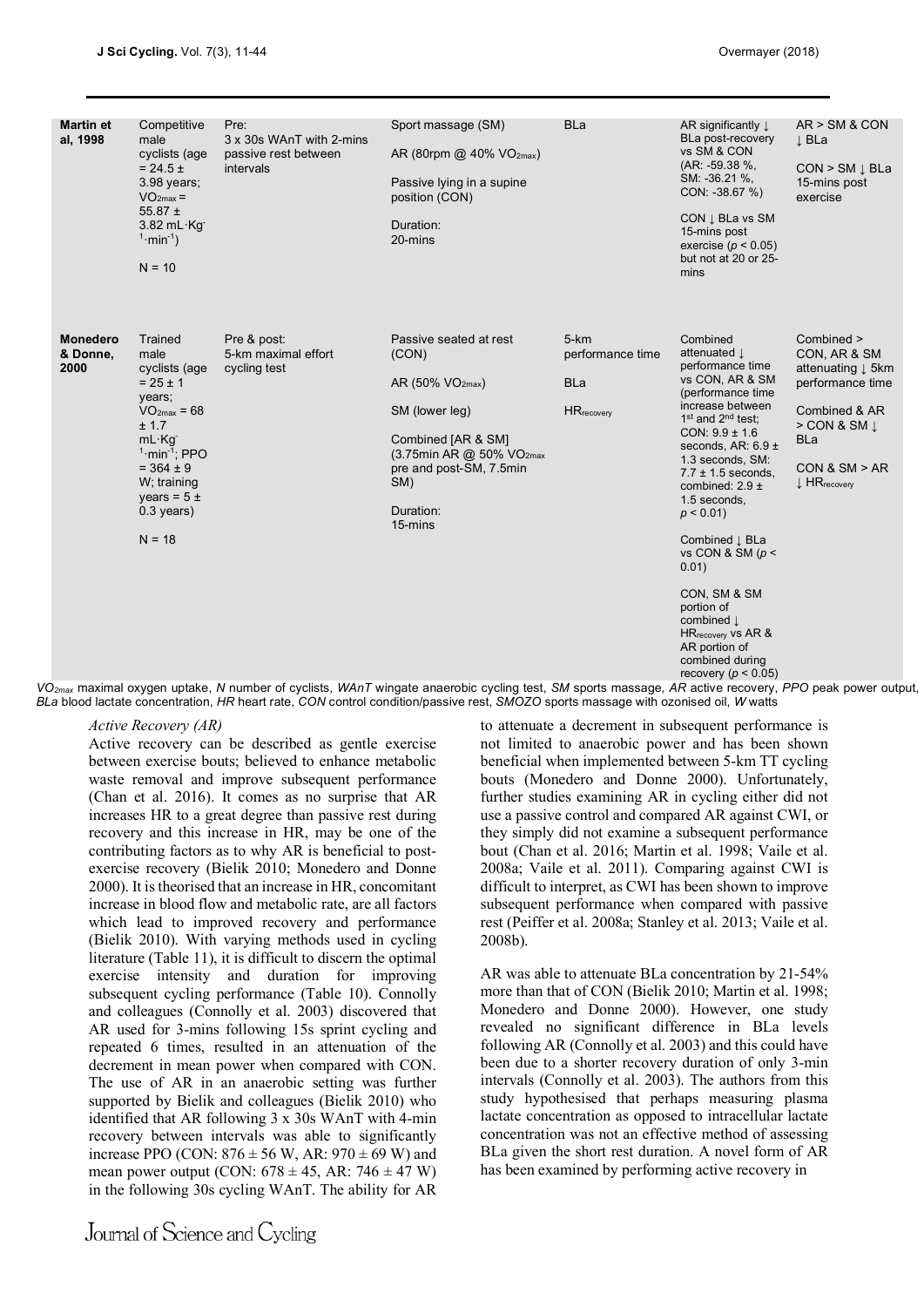| Table 9. Summary of studies examining the use of static stretching post-exercise in cyclists. |  |  |  |  |  |  |
|-----------------------------------------------------------------------------------------------|--|--|--|--|--|--|
|-----------------------------------------------------------------------------------------------|--|--|--|--|--|--|

| <b>Study</b>            | Sample/<br><b>Training</b><br>Status/<br><b>Sample</b><br><b>Size</b>                                                                                            | <b>Exercise Protocol</b>                                                  | <b>Recovery Strategy &amp;</b><br><b>Duration</b>                                                                                                   | <b>Markers of</b><br>Recovery/<br><b>Performance</b>               | <b>Results</b>                                                                                                                                                                                                                                                                                                                                                                                       | <b>Overall</b>                                                               |
|-------------------------|------------------------------------------------------------------------------------------------------------------------------------------------------------------|---------------------------------------------------------------------------|-----------------------------------------------------------------------------------------------------------------------------------------------------|--------------------------------------------------------------------|------------------------------------------------------------------------------------------------------------------------------------------------------------------------------------------------------------------------------------------------------------------------------------------------------------------------------------------------------------------------------------------------------|------------------------------------------------------------------------------|
| Kingsley et<br>al, 2013 | Aerobically<br>trained<br>cyclists (age<br>$= 21 \pm 2$<br>years;<br>$VO2max =$<br>$42.0 \pm 5.6$<br>$mL \cdot Kq$<br>$1 \cdot min^{-1}$ )<br>$M = 9$<br>$F = 4$ | Pre:<br>30-min cycling $@$ 65%<br>VO <sub>2max</sub><br>Post:<br>30s WAnT | SS (3 x 30s per leg:<br>Hamstrings, quadriceps, hip<br>flexors and extensors &<br>piriformis)<br>QR (details not described)<br>Duration:<br>15-mins | Sit & reach<br>Absolute PPO<br><b>Relative PPO</b><br>$RPM_{peak}$ | SS ↑ Sit & reach<br>from $25.2 \pm 2.2$ cm<br>to $27.3 \pm 1.7$ cm (p<br>$< 0.05$ )<br>No sig dif between<br>conditions for any<br>performance<br>variable ( $p > 0.05$ )<br>SS ↑ absolute PPO<br>vs QR but no sig dif<br>$(+0.86\% , p > 0.05)$<br>SS ↑ relative PPO<br>vs QR but no sig dif<br>$(+0.86\% , p > 0.05)$<br>SS ↑ RPM <sub>peak</sub> vs<br>QR but no sig dif<br>$(+1.90\%, p > 0.05)$ | $SS & QR =$<br>Absolute PPO.<br>relative PPO &<br><b>RPM</b> <sub>peak</sub> |

*VO2max* maximal oxygen uptake, *WAnT* wingate anaerobic cycling test, *SS* static stretching, *QR* quiet rest, *PPO* peak power output, *RPM* cycling revolutions per minute.

water (ARW) (Ferreira et al. 2011). Results indicated that ARW was more effective than passive recovery on land (PRL) and passive recovery in water (PRW) at reducing BLa concentration 15-60mins during recovery. Additionally, there was no change in HRV between conditions however, when examining shorter resting protocols of up to 30-mins between exercise bouts, PRW and PRL appear more effective than ARW at improving HRV. Unfortunately no performance variables were examined.

The use of AR at 80RPM for 3-mins may improve 15s sprint cycling power output, AR at 50% VO2max for 15-mins can improve 5km TT performance time and 20-40%  $VO<sub>2max</sub>$  for 20-mins can improve 30s peak and mean power output. Future research should ensure that a passive rest control condition is used and that subsequent performance is examined, to support the current body of evidence. ARW is a novel recovery strategy that warrants further research. Future studies should compare ARW with AR on land and examine exercise performance in conjunction with physiological variables.

**Table 10.** Different exercise intensities and durations utilised during active recovery studies.

| <b>Author</b>                    | <b>Intensity</b>                                       | <b>Duration</b>        | <b>Control</b><br><b>Condition</b> | <b>Subsequent</b><br>Performance |
|----------------------------------|--------------------------------------------------------|------------------------|------------------------------------|----------------------------------|
| Connolly<br>et al.,<br>2003      | 80rpm<br>(1Kg)<br>resistance)                          | 3-mins                 | Yes                                | $\ddot{}$                        |
| Joanna<br>Vaile et<br>al., 2008a | 40%<br>VO <sub>2max</sub>                              | 15-mins                | <b>No</b>                          |                                  |
| Vaile et<br>al., 2011            | 40% PPO                                                | 15-mins                | <b>No</b>                          |                                  |
| Chan et<br>al., 2016             | 40% PPO                                                | 15-mins                | <b>No</b>                          | $=$                              |
| Monedero<br>& Donne,<br>2000     | 50%<br>VO <sub>2max</sub>                              | 15-mins                | Yes                                | $\ddot{}$                        |
| Martin et<br>al., 1998           | 40%<br>$VO2max$ /<br>80rpm                             | 20-mins                | Yes                                | n/a                              |
| Bielik,<br>2010                  | 20%<br>VO <sub>2max</sub><br>40%<br>VO <sub>2max</sub> | $10 - mins$<br>10-mins | Yes                                | $\ddot{}$                        |

*+ Positive/enhanced, = no change, - negative/detrimental, n/a not measured/not applicable.*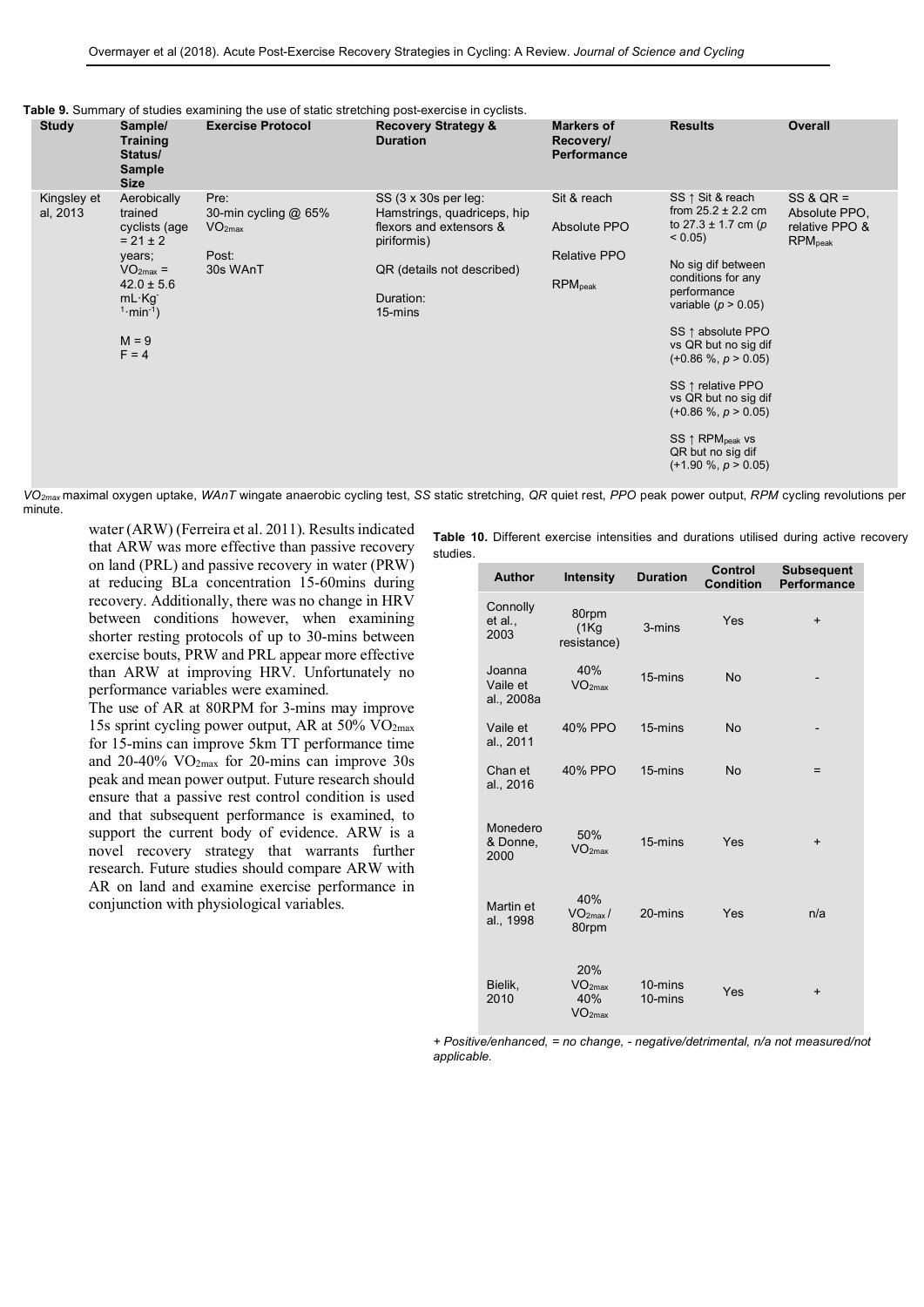| Table 11. Summary of studies examining the use of active recovery post-exercise in cyclists. |  |
|----------------------------------------------------------------------------------------------|--|
|                                                                                              |  |

|                                |                                                                                                                                                                                           | rable TT. Summary Or studies examining the use Or active recovery post-exercise in cyclists.         |                                                                                                                                                     |                                                                                 |                                                                                                                                                                                                                                                                                                                                                                                                                                                                                                                                                                                                                                                                                                                                                                                                                                                                                                                                                                                                               |                                                                                                                                       |
|--------------------------------|-------------------------------------------------------------------------------------------------------------------------------------------------------------------------------------------|------------------------------------------------------------------------------------------------------|-----------------------------------------------------------------------------------------------------------------------------------------------------|---------------------------------------------------------------------------------|---------------------------------------------------------------------------------------------------------------------------------------------------------------------------------------------------------------------------------------------------------------------------------------------------------------------------------------------------------------------------------------------------------------------------------------------------------------------------------------------------------------------------------------------------------------------------------------------------------------------------------------------------------------------------------------------------------------------------------------------------------------------------------------------------------------------------------------------------------------------------------------------------------------------------------------------------------------------------------------------------------------|---------------------------------------------------------------------------------------------------------------------------------------|
| <b>Study</b>                   | Sample/<br><b>Training</b><br>Status/<br><b>Sample Size</b>                                                                                                                               | <b>Exercise Protocol</b>                                                                             | <b>Recovery Strategy &amp;</b><br><b>Duration</b>                                                                                                   | <b>Markers of</b><br>Recovery/<br>Performance                                   | <b>Results</b>                                                                                                                                                                                                                                                                                                                                                                                                                                                                                                                                                                                                                                                                                                                                                                                                                                                                                                                                                                                                | Overall                                                                                                                               |
| <b>Connolly</b><br>et al, 2003 | Recreationally<br>active male<br>cyclists (age<br>$= 21.8 \pm 3.3$<br>years)<br>$N = 7$                                                                                                   | Pre & Post:<br>6 x 15s sprint cycling with<br>recovery protocol between<br>intervals                 | AR (80rpm @ 1Kg<br>resistance) x 3-mins<br>Passive seated on bike<br>$(CON) \times 2.50s$                                                           | Mean PPO<br>Mean power<br><b>BLa</b>                                            | AR attenuated $\downarrow$ in<br>mean PPO vs<br><b>CON</b><br>$(p < 0.002, F =$<br>4.78)<br>Mean power no<br>sig dif between<br>conditions ( $p =$<br>0.57)<br>BLa no sig dif<br>between<br>conditions (AR:<br>$9.09 \pm 2.37$<br>$mmol·L-1$ , CON:<br>$10.05 \pm 2.84$<br>mmol·L <sup>-1</sup> ; $p =$                                                                                                                                                                                                                                                                                                                                                                                                                                                                                                                                                                                                                                                                                                       | AR > CON<br>attenuating $\downarrow$<br>mean PPO<br>$AR & CON =$<br>mean power &<br>BLa                                               |
| Bielik,<br>2010                | Junior elite<br>Slovakian off-<br>road cyclists<br>$(age = 19 \pm 1)$<br>years; VO <sub>2max</sub><br>$= 67 \pm 3$<br>mL $\cdot$ Kg <sup>-1</sup> $\cdot$ min <sup>-1</sup> )<br>$N = 11$ | Pre:<br>3 x 30s WAnT (s1-3) with<br>4-min recovery between<br>intervals<br>Post:<br>30s WAnT<br>(s4) | Passive recovery (CON)<br><b>SM</b><br>AR (10-mins @ 20%)<br>VO <sub>2max</sub> and 10-mins $@$<br>40% VO <sub>2max</sub> )<br>Duration:<br>20-mins | <b>PPO</b><br>Mean power<br>Fatigue index %<br><b>BLa</b><br><b>HR</b> recovery | 0.37)<br>No sig dif PPO<br>$(CON: 876 \pm 56)$<br>W, SM: $922 \pm 51$<br>W,<br>$p > 0.05$ ) and<br>mean power<br>$(CON: 678 \pm 45)$<br>W,<br>SM: $715 \pm 33$ W,<br>$p > 0.05$ ) SM vs<br><b>CON</b><br>AR 1 PPO (CON:<br>$876 \pm 56$ W, AR:<br>$970 \pm 69$ W,<br>$p < 0.05$ ) and<br>mean power<br>output (CON: 678<br>± 45, AR: 746 ±<br>47 W, $p < 0.05$ ) vs<br><b>CON</b><br>No sig dif fatigue<br>index between<br>conditions (%<br>change in power<br>output between<br>the first 5s and<br>last 5s of the<br>30 second<br>exercise period)<br>(CON: $34 \pm 8 \%$ ,<br>SM: $33 \pm 7$ %, AR:<br>$35 \pm 8$ %)<br>AR L BLa vs CON<br>and SM post-<br>recovery (CON:<br>$13.31 \pm 2.9$<br>$mmol·L-1$ , AR:<br>$7.49 \pm 3.9$<br>$mmol·L-1$ , SM:<br>$14.68 \pm 3.0$<br>mmol $\cdot$ L <sup>-1</sup> , $p$ <<br>0.01)<br>$AR \uparrow HR_{recovery}$ vs<br>CON and SM<br>(CON: $105 \pm 9$<br>$b$ ·min <sup>-1</sup> , AR: 125 ±<br>12 b min-1, SM:<br>104 ± 8 b min <sup>-1</sup> , p<br>$< 0.01$ ) | AR > CON $\uparrow$<br>PPO & mean<br>power<br>AR > CON & SM<br>↓ BLa post-<br>recovery<br>AR > CON and<br>SM ↑ HR <sub>recovery</sub> |
|                                |                                                                                                                                                                                           |                                                                                                      |                                                                                                                                                     |                                                                                 |                                                                                                                                                                                                                                                                                                                                                                                                                                                                                                                                                                                                                                                                                                                                                                                                                                                                                                                                                                                                               |                                                                                                                                       |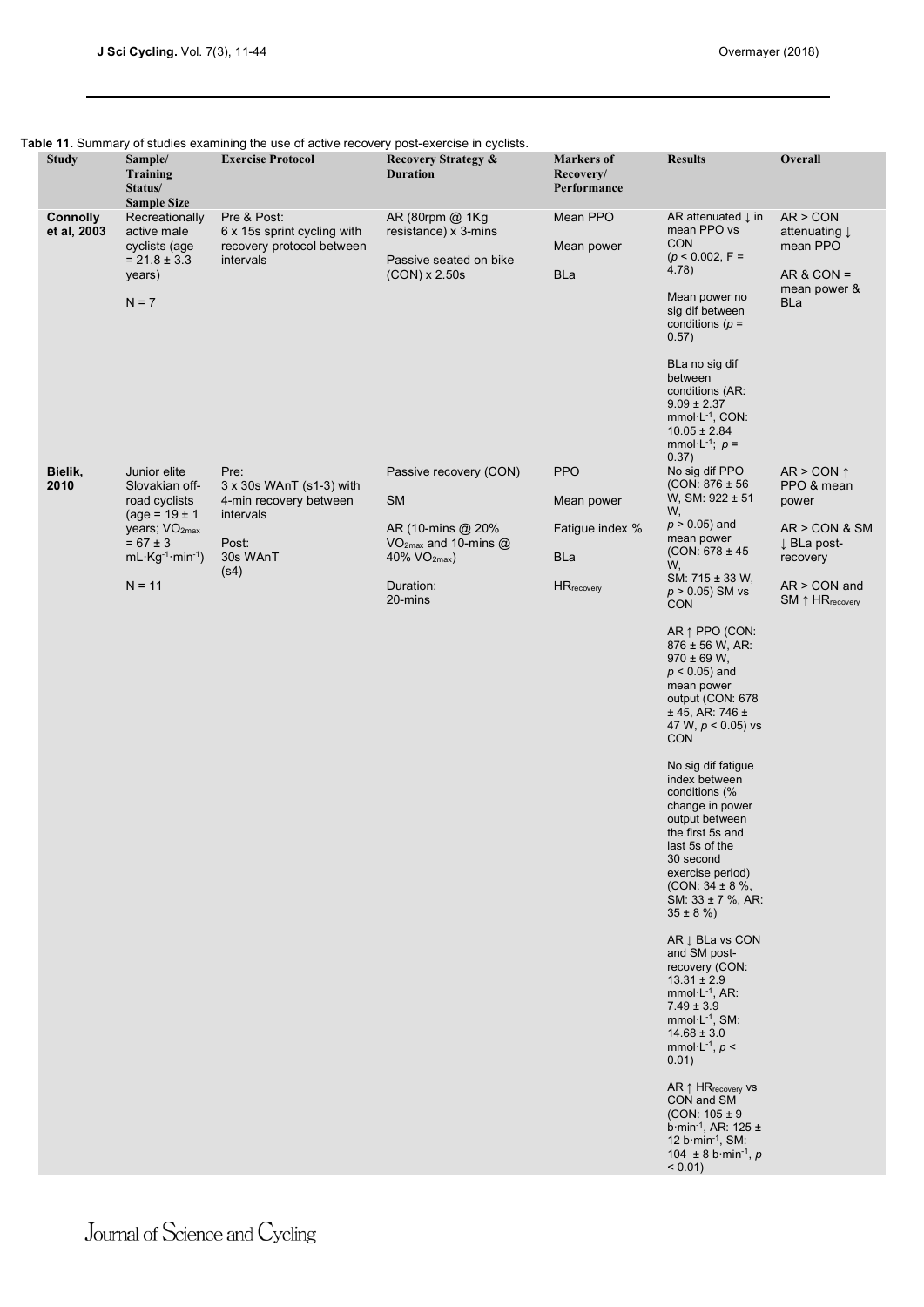| <b>Martin et</b><br>al, 1998        | Competitive<br>male<br>cyclists<br>$(age = 24.5)$<br>± 3.98<br>years;<br>$VO2max =$<br>55.87 $\pm$<br>3.82<br>$mL \cdot Kg$<br>$1 \cdot min^{-1}$ )                                                                                  | Pre:<br>3 x 30s WAnT with 2-<br>mins passive rest<br>between intervals                                                                                                        | Sport massage (SM)<br>AR (80rpm @ 40% VO <sub>2max</sub> )<br>Passive lying in a supine<br>position (CON)<br>Duration:<br>20-mins                                                                                                                                                                          | <b>BLa</b>                                                                               | AR significantly $\downarrow$<br>BLa post-recovery<br>vs SM & CON<br>$(AR: -59.38\%$<br>SM: -36.21 %,<br>$CON: -38.67\%$<br>CON $\downarrow$ BLa vs SM<br>15-mins post<br>exercise ( $p$ <<br>0.05) but not at 20<br>or 25-mins                                                                                                                                                                                                                                                                                                                                                                            | AR > SM & CON<br>↓ BLa<br>$CON > SM \downarrow$<br>BLa 15-mins<br>post exercise                                                                                                                                                                     |
|-------------------------------------|--------------------------------------------------------------------------------------------------------------------------------------------------------------------------------------------------------------------------------------|-------------------------------------------------------------------------------------------------------------------------------------------------------------------------------|------------------------------------------------------------------------------------------------------------------------------------------------------------------------------------------------------------------------------------------------------------------------------------------------------------|------------------------------------------------------------------------------------------|------------------------------------------------------------------------------------------------------------------------------------------------------------------------------------------------------------------------------------------------------------------------------------------------------------------------------------------------------------------------------------------------------------------------------------------------------------------------------------------------------------------------------------------------------------------------------------------------------------|-----------------------------------------------------------------------------------------------------------------------------------------------------------------------------------------------------------------------------------------------------|
| <b>Monedero</b><br>& Donne,<br>2000 | $N = 10$<br>Trained<br>male<br>cyclists<br>$(\text{age} = 25 \pm$<br>1 years;<br>$VO2max = 68$<br>± 1.7<br>$mL \cdot Kg$<br>$1 \cdot min^{-1}$ ;<br>$PPO = 364$<br>± 9 W;<br>training<br>years = $5 \pm$<br>$0.3$ years)<br>$N = 18$ | Pre & Post:<br>5-km maximal effort<br>cycling test                                                                                                                            | Passive seated at rest<br>(CON)<br>AR (50% VO <sub>2max</sub> )<br>SM (lower leg)<br>Combined [AR & SM]<br>(3.75min AR @ 50%<br>$VO2max$ pre and post-SM,<br>7.5min SM)<br>Duration:<br>15-mins                                                                                                            | 5-km<br>performance<br>time<br>BLa<br><b>HR</b> recovery                                 | Combined<br>attenuated $\downarrow$<br>performance time<br>vs CON, AR & SM<br>(performance time<br>increase between<br>$1st$ and $2nd$ test;<br>$CON: 9.9 \pm 1.6$<br>seconds, AR: 6.9<br>$± 1.3$ seconds,<br>SM: $7.7 \pm 1.5$<br>seconds,<br>combined: $2.9 \pm$<br>1.5 seconds,<br>$p < 0.01$ )<br>Combined $\downarrow$ BLa<br>vs CON & SM (p<br>$< 0.01$ )<br>CON, SM & SM                                                                                                                                                                                                                            | Combined ><br>CON, AR & SM<br>attenuating J<br>5km<br>performance<br>time<br>Combined & AR<br>$>$ CON & SM $\perp$<br>BLa<br>CON & SM > AR<br>$\downarrow$ HR <sub>recovery</sub>                                                                   |
| Chan et<br>al, 2016                 | Junior elite<br>male<br>cyclists<br>$(\text{age} = 16 \pm$<br>1 year;<br>$VO2max =$<br>$64.7 \pm 4.3$<br>$mL \cdot Kg$<br>$1 \cdot min^{-1}$<br>$N = 8$                                                                              | Pre:<br>15-mins cycling @ 75%<br>PPO & 15-min TT in heat<br>$(TT1, 31^{\circ}C, 74\%$ rh)<br>Post:<br>15-mins cycling @ 75%<br>PPO & 15-min TT in heat<br>(TT2, 31°C, 74% rh) | CWI (15°C, mid-sternum<br>level)<br>CCT (15 $^{\circ}$ C, ankle and<br>thigh of both legs, rhythmic<br>compression setting HIGH)<br>AR @ 40 % PPO $(31^{\circ}C)$<br>Duration:<br>10-mins passive seated in<br>heat $(31^{\circ}C, 74\%$ rh)<br>15-mins per condition<br>30-mins passive seated in<br>heat | Mean power<br>Core body<br>temperature<br><b>BLa</b><br><b>RPE</b><br><b>HR</b> recovery | portion of<br>combined $\downarrow$<br>HR <sub>recovery</sub> vs AR &<br>AR portion of<br>combined during<br>recovery ( $p$ <<br>0.05)<br>No sig dif TT2<br>mean power<br>between<br>conditions<br>$(p = 0.551)$<br>CWI $\downarrow$ core body<br>temperature 15-<br>mins during<br>recovery vs CCT<br>$(p = 0.011)$<br>CWI $\downarrow$ core body<br>temperature vs<br>AR post-recovery<br>$(p = 0.033)$<br>AR I BLa vs CCT<br>& CWI (AR: -75%,<br>CCT: -62%, CWI:<br>$-62%$ )<br>No sig dif RPE<br>between<br>conditions<br>No sig dif<br>HR <sub>recovery</sub> between<br>conditions ( $p =$<br>0.178) | CCT, CWI & AR<br>= mean power,<br><b>RPE &amp; HR</b> recovery<br>$CWI > CCT \downarrow$<br>core body<br>temperature post<br>treatment<br>$CWI > AR \downarrow core$<br>body<br>temperature<br>post-recovery<br>$AR > CW$ &<br>$CCT \downarrow BLa$ |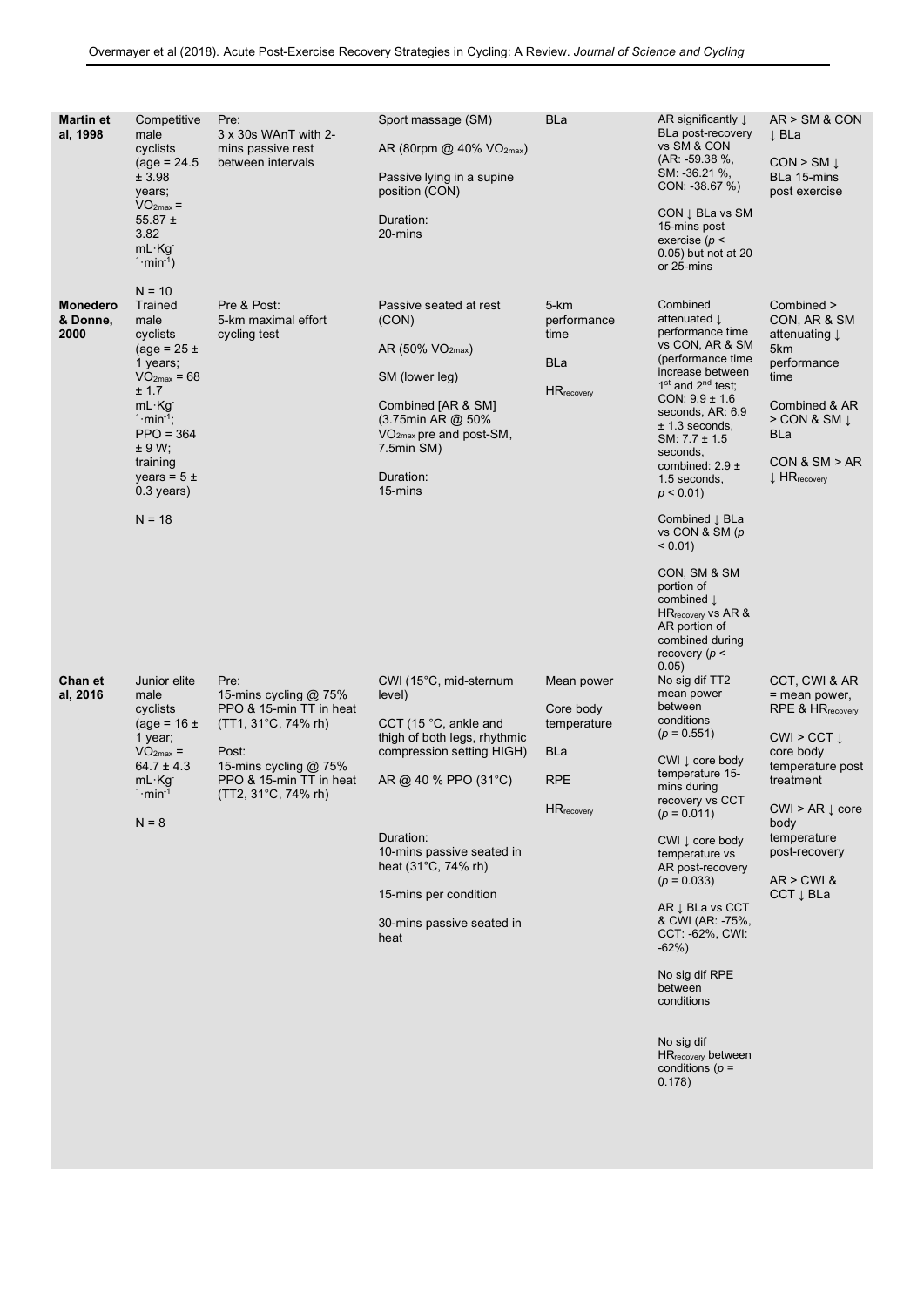| Vaile<br>et al,<br>2008a | Well-<br>trained<br>male<br>cyclists<br>(age = $32 \pm$<br>5 years;<br>$VO2max =$<br>$70.7 \pm 7.9$<br>$mL \cdot Kg$<br>$1 \cdot min^{-1}$<br>$N = 10$ | Pre (Ex1):<br>30-min cycling in heat (34<br>$\pm$ 0.2°C, 39.4 $\pm$ 1.5 % rh,<br>15-min @ 70% PPO and<br>a 15-min maximal cycling<br>TT)<br>Post $(EX2)$ :<br>30-min cycling in heat (34<br>$\pm$ 0.2°C, 39.4 $\pm$ 1.5 % rh,<br>15-min @ 70% PPO and<br>a 15-min maximal cycling<br>TT) | Shoulder height for all CWI<br>conditions<br>Intermittent CWI, 10°C<br>(ICWI10)<br>Intermittent CWI, 15°C<br>(ICW115)<br>Intermittent CWI, 20°C<br>(ICWI20)<br>Continuous CWI, 20°C, in<br>bath for entire 15-mins<br>(CCWI20)<br>AR (15-mins @ 40%)<br>$VO2max, 31.1 \pm 2.6°C)$<br>Duration:<br>Intermittent CWI = $5 \times 1$ -<br>min in bath, 2-mins out of<br>bath (29.2 ± 1.4 $°C$ , 58 ±<br>$2.1 %$ rh)<br>15-mins total per condition<br>40-mins passive recovery<br>$(34 \pm 0.2^{\circ}\text{C}, 39.4 \pm 1.5\%$<br>rh) | 30-min cycling<br>total work<br>(kJ)<br><b>Body</b><br>temperature<br>BLa<br><b>RPE</b><br><b>HR</b> post-intervention<br>HR <sub>post-recovery</sub> | All CWI conditions<br>maintained total<br>work vs $AR$ (p <<br>$0.05$ ).<br>ICWI 15°C↑ total<br>work Ex1 vs Ex2<br>but no<br>sig dif (Ex1: 498 $\pm$<br>47 kJ, Ex2: 500 ±<br>46 kJ,<br>p > 0.05<br>No sig dif<br>between CWI<br>conditions for total<br>work ( $p > 0.05$ )<br>All CWI conditions<br>$\downarrow$ post-recovery<br>body temperature<br>vs AR (CWI10:<br>$34.6 \pm 0.6$ ° C,<br>CWI15: $35.3 \pm 0.6$<br>°C, CWI20: 36.5 ±<br>0.5 °C, CCWI20:<br>$36.1 \pm 0.2$ °C, AR:<br>$38.2 \pm 0.4$ °C,<br>$p < 0.05$ )<br>$AR \perp BLa$ post-<br>recovery vs all<br>CWI conditions (p)<br>$< 0.05$ )<br>ICWI10, ICWI15 &<br>CCWI20 J RPE<br>mid-way through<br>both exercise<br>tasks vs AR ( $p$ <<br>0.05)<br>CWI no sig dif<br>post-exercise<br>RPE vs AR<br>(p > 0.05)<br>$AR \uparrow HRpost-$<br>intervention vs all<br><b>CWI</b> conditions<br>(ICWI10: 86 ± 12<br>b.min-1, ICWI15:<br>$80 \pm 7$ b min-1,<br>CWI20: 81 ± 12<br>b min-1, CCWI20:<br>$81 \pm 9$ b min-1,<br>AR: $128 \pm 7$<br>$b$ ·min-1,<br>$p < 0.001$ )<br>$AR \uparrow HRpost-$<br>recovery vs<br>ICWI10, ICWI15 &<br>CCWI20 (ICWI10:<br>$74 \pm 13$ b min-1,<br>$ICW115: 69 \pm 8$<br>b min-1, CCWI20:<br>$71 \pm 8$ b min-1,<br>AR: $87 \pm 11$<br>$b \cdot min-1$ .)<br>but not ICWI20<br>(ICWI20: $80 \pm 6$ )<br>$b$ ·min-1) but not<br>ICWI20 (ICWI20:<br>$80 \pm 6$ b min-1) | All CWI<br>conditions > AR<br>maintaining total<br>work and $\downarrow$ post-<br>recovery body<br>temperature<br>$AR > all$ CWI<br>conditions $\downarrow$ BLa<br>ICWI10, ICWI15,<br>CCWI20 > AR $\downarrow$<br>RPE during<br>exercise<br>All CWI<br>conditions & AR<br>$=$ RPE post-<br>exercise<br>$AR > all$ CWI<br>conditions $\uparrow$<br><b>HR</b> post-intervention<br>AR >  CW110 <br><b>ICWI15 &amp;</b><br>CCWI20 1<br>HR <sub>post-recovery</sub> |
|--------------------------|--------------------------------------------------------------------------------------------------------------------------------------------------------|------------------------------------------------------------------------------------------------------------------------------------------------------------------------------------------------------------------------------------------------------------------------------------------|-------------------------------------------------------------------------------------------------------------------------------------------------------------------------------------------------------------------------------------------------------------------------------------------------------------------------------------------------------------------------------------------------------------------------------------------------------------------------------------------------------------------------------------|-------------------------------------------------------------------------------------------------------------------------------------------------------|------------------------------------------------------------------------------------------------------------------------------------------------------------------------------------------------------------------------------------------------------------------------------------------------------------------------------------------------------------------------------------------------------------------------------------------------------------------------------------------------------------------------------------------------------------------------------------------------------------------------------------------------------------------------------------------------------------------------------------------------------------------------------------------------------------------------------------------------------------------------------------------------------------------------------------------------------------------------------------------------------------------------------------------------------------------------------------------------------------------------------------------------------------------------------------------------------------------------------------------------------------------------------------------------------------------------------------------------------------------------|-----------------------------------------------------------------------------------------------------------------------------------------------------------------------------------------------------------------------------------------------------------------------------------------------------------------------------------------------------------------------------------------------------------------------------------------------------------------|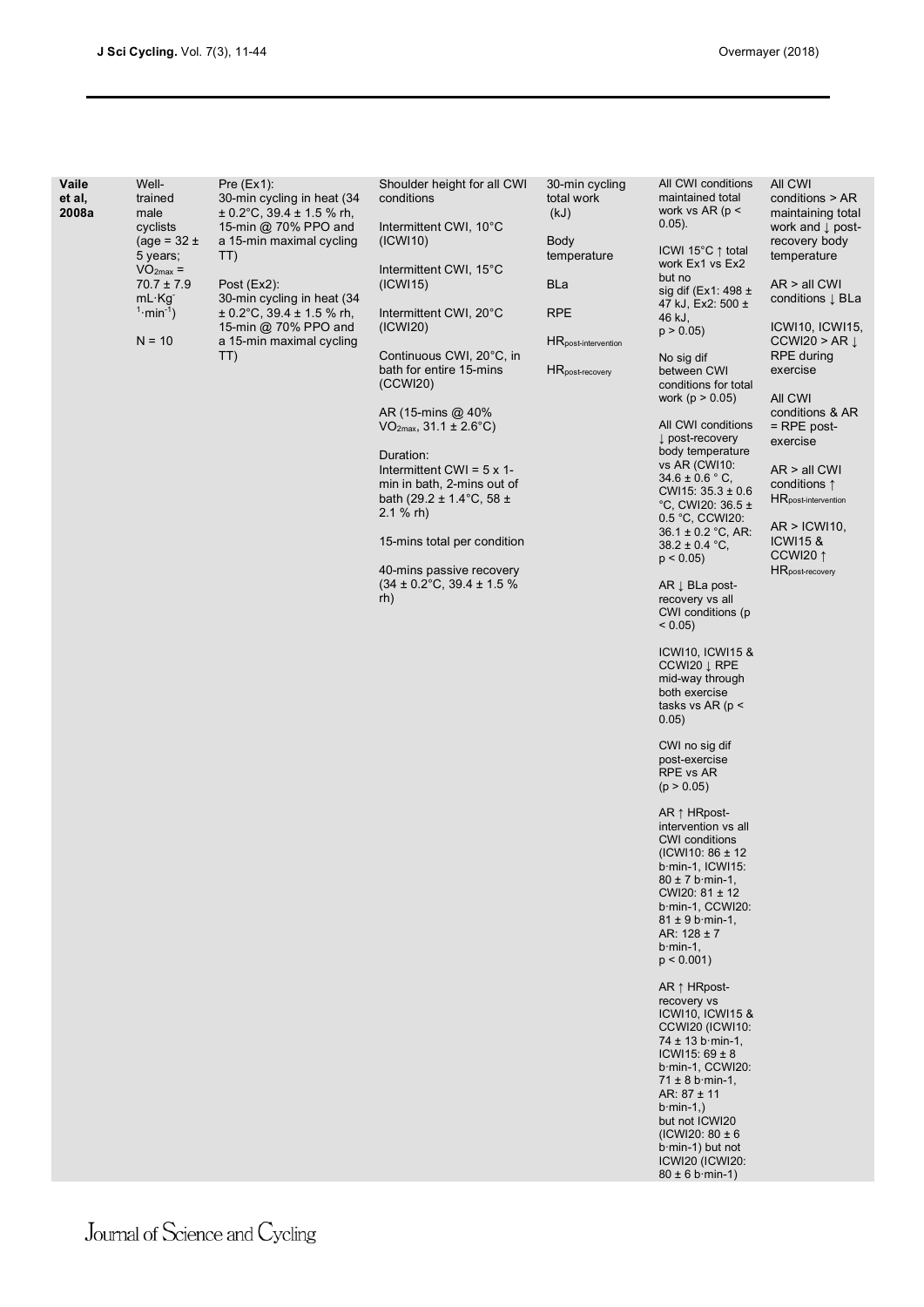| Vaile<br>et al, 2011    | Endurance<br>trained<br>male<br>cyclists<br>$(age = 33.7)$<br>$±$ 4.7 years;<br>$VO2max$ =<br>$66.7 \pm 6.1$<br>$mL \cdot Kg$<br>$1 \cdot min^{-1}$<br>$N = 10$ | Pre & post:<br>35-mins cycling in heat<br>$[32.8 \pm 1.1 \degree C, 43.6 \pm 1.8$<br>% rh] (15-mins @ 70%<br>PPO; 15-min TT) | CWI (15°C, shoulder<br>height)<br>AR @ 40% PPO (32.8 ±<br>$1.1^{\circ}$ C)<br>Duration:<br>15-mins per conditions<br>Passive rest in a supine<br>position for 40-mins (32.8 $\pm$<br>1.1°C, $43.6 \pm 1.8$ % rh)        | 15-min TT total<br>work performed<br>(kJ)<br>$T_{\text{re}}$<br>Limb blood flow<br>(arm blood flow,<br>leg blood flow &<br>leg to arm blood<br>flow ratio)<br><b>HR</b><br><b>BLa</b> | ARI total work<br>performed (pre to<br>post $\Delta$ : -1.8 ± -1.1<br>$%$ )<br>CWI $\uparrow$ total work<br>performed<br>(pre to post $\Delta$ :<br>$+0.10 \pm 0.7 \%$<br>CWI $\downarrow$ T <sub>re</sub> post-<br>recovery and<br>post-exercise<br>(p < 0.05)<br>CWI $\downarrow$ leg and<br>arm blood flow vs<br>AR during<br>recovery and<br>post-recovery<br>CWI $\downarrow$ arm blood<br>flow post-exercise<br>vs AR<br>(p < 0.05)<br>CWI $\uparrow$ leg to arm<br>blood flow ratio vs<br>AR during<br>recovery<br>No sig dif post-<br>exercise blood<br>flow ratio between<br>conditions<br>CWI $\downarrow$ HR during<br>and post recovery<br>vs AR (CWI: 78 ±<br>15 b min <sup>-1</sup> , AR: 90<br>$\pm$ 11 b min <sup>-1</sup> ,<br>$p < 0.05$ )<br>CWI $\downarrow$ HR during<br>first 5-mins of<br>exercise vs AR<br>$AR \downarrow BLa$ post-<br>recovery vs CWI<br>$(CWI: 4.5 \pm 1.2$<br>mM, AR: $2.3 \pm 0.8$<br>mM, $p < 0.05$ ) | CWI > AR $\uparrow$ total<br>work performed<br>$CWI > AR \downarrow T_{re}$ ,<br>leg and arm<br>blood flow during<br>recovery<br>CWI > AR $\uparrow$ leg<br>to arm blood flow<br>ratio during<br>recovery<br>CWI & $AR = leq$<br>to blood flow<br>ratio post-<br>exercise<br>$CWI > AR \downarrow HR$<br>$AR > CWI \downarrow BLa$ |
|-------------------------|-----------------------------------------------------------------------------------------------------------------------------------------------------------------|------------------------------------------------------------------------------------------------------------------------------|-------------------------------------------------------------------------------------------------------------------------------------------------------------------------------------------------------------------------|---------------------------------------------------------------------------------------------------------------------------------------------------------------------------------------|-----------------------------------------------------------------------------------------------------------------------------------------------------------------------------------------------------------------------------------------------------------------------------------------------------------------------------------------------------------------------------------------------------------------------------------------------------------------------------------------------------------------------------------------------------------------------------------------------------------------------------------------------------------------------------------------------------------------------------------------------------------------------------------------------------------------------------------------------------------------------------------------------------------------------------------------------------|------------------------------------------------------------------------------------------------------------------------------------------------------------------------------------------------------------------------------------------------------------------------------------------------------------------------------------|
| Ferreira<br>et al, 2011 | Cyclists<br>(age = $26 \pm$<br>6 years)<br>$N = 10$                                                                                                             | Pre:<br>30s WAnT with a load<br>$~1$ -7.5% bodyweight and<br>4 x 10s max sprints, 15s<br>rest between intervals              | PRW (in a swimming pool,<br>horizontally with the help of<br>floats) $x$ 60-mins<br>ARW (85% LA on Water<br>Bike, 28-32°C) 30-mins +<br>30-mins PRW<br>PRL x 60-mins (room<br>temperature & humidity not<br>stipulated) | <b>BLa</b><br><b>HR</b> recovery                                                                                                                                                      | No sig dif<br>between PRW &<br>PRL for all<br>variables<br>measured<br>BLa no sig dif<br>between<br>conditions 5-mins<br>during recovery<br>ARW $\downarrow$ BLa vs<br><b>PRW &amp; PRL 15-</b><br>60mins during<br>recovery (60-min<br>BLa results: ARW:<br>$3.19 \pm 0.62$<br>mmol $\cdot$ L $^{-1}$ ,<br>PRW: $4.71 \pm 1.08$<br>mmol $\cdot$ L $^{-1}$ ,<br>PRL: 4.52 ± 1.23<br>mmol $\cdot$ L <sup>-1</sup> , $p$ <<br>0.05)<br>ARW ↑ HRrecovery<br>5-30 mins during<br>recovery but not<br>60-mins vs PRW<br>& PRL ( $p < 0.05$ )                                                                                                                                                                                                                                                                                                                                                                                                             | ARW > PRW &<br>PRL J BLa<br>during recovery<br>PRW & PRL ><br>ARW $\downarrow$ HR <sub>recovery</sub><br>up to 30-mins<br>during recovery<br>but not 60-mins                                                                                                                                                                       |

*N* number of cyclists, *AR* active recovery, *CON* control condition/passive rest, *PPO* peak power output, *BLa* blood lactate concentration, *WAnT* wingate anaerobic cycling test, *SM* sports massage, *HR* heart rate, *VO2max* maximal oxygen uptake, *TT* time trial, *CWI* cold water immersion, *CCT* cold compression therapy, *RPE* rating of perceived exertion, *rh* relative humidity, *Tre* rectal temperature, *PRW* passive recovery in water, *ARW* active recovery in water, *PRL* passive recovery on land.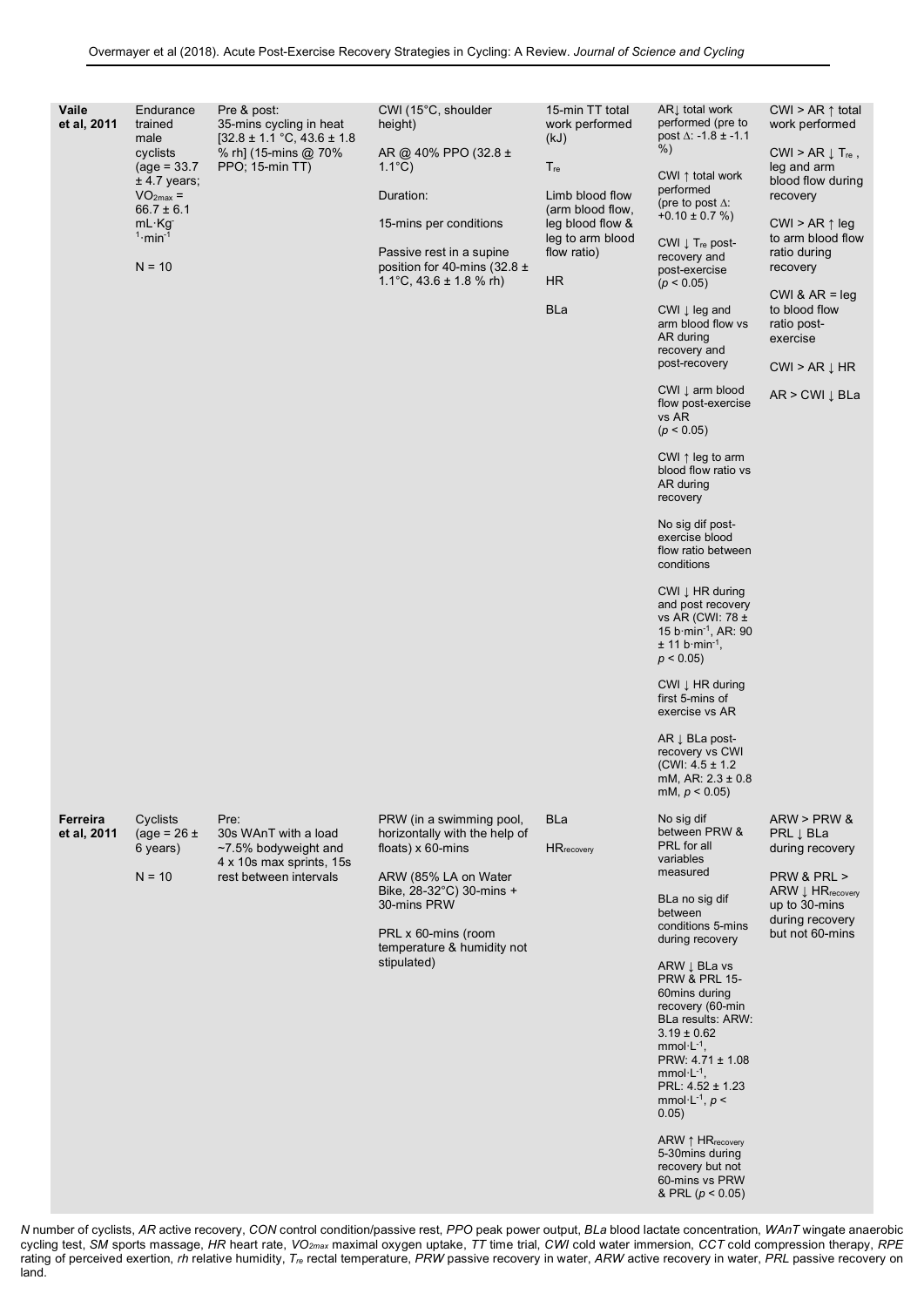## **Conclusions**

The use of COMP between 12 – 80mins post-exercise has been shown to improve subsequent 5-min maximal cycling mean and max power output, 30s cycling mean power and 30-min cycling mean power (Argus et al. 2013; Chatard et al. 2004; Driller and Halson 2013; Ménétrier et al. 2013). CWI used for 5-mins at 14°C following 25-mins of submaximal cycling has been shown to improve 4-km TT time to completion in the heat and average power output (Peiffer et al. 2008a). CWI used for 14-15mins at 15°C appears advantageous for improving 9-15min TT total work performed and repeated sprint power output (Vaile et al. 2008a; Vaile et al. 2008b; Vaile et al. 2011). CWI also appears more beneficial than AR at improving total work performed (Vaile et al. 2011). CWT used between 6-14mins with 38°C HWI and 15°C CWI and a ratio of cold:hot 1:1 mins or 1:2-mins, could increase subsequent TT total work performed, TT & sprint mean power output and sprint PPO (Ménétrier et al. 2013; Vaile et al. 2008b). This performance benefit from CWT has been observed from durations as short as a 15s sprint and up to a 15 min TT (Ménétrier et al. 2013; Vaile et al. 2008b). HWI alone appears to be detrimental to performance (Vaile et al. 2008b), while TWI has been shown to decrease 20 km TT time to completion and improve average cycling speed (Lit et al. 2014). Both HUM and EMS may be able to attenuate the decrement in 30s sprint mean power (Argus et al. 2013). SMOZO may assist time trial cycling performance (Paoli et al. 2013) and SM may improve anaerobic cycling mean power and reduce 5-km TT time to completion (Bielik 2010; Monedero and Donne 2000). A combination of recovery strategies should be explored further, as AR and SM combined, were more beneficial than AR or SM alone, at reducing 5-km TT time to completion (Monedero and Donne 2000). The use of SS did not inhibit anaerobic cycling performance when performed for 3 x 30s per muscle and leg (Kingsley et al. 2013) and may be a useful strategy for improving RoM and reducing the risk of knee injury when performed on the quadriceps muscle group, hamstrings muscle group and I.T.B between cycling exercise bouts (Asplund and St Pierre 2004). AR has been shown to attenuate 15s sprint PPO, 5km TT time to completion and even increase 30s sprint cycling mean power and PPO (Bielik 2010; Connolly et al. 2003; Monedero and Donne 2000).

A number of gaps exist in the current literature investigating the use of recovery techniques in cycling. Future research should aim to determine the influence of recovery strategies on multiple-day stage races (e.g. tours) and the also the influence of both CWI and HWI in different temperature environments. There is a paucity of research examining the use of recovery techniques in trained female cyclists and also the use of recovery strategies in a chronic (e.g.  $> 4$  weeks) setting. Addressing these areas of future research will ensure a greater understanding of the use of recovery techniques and strategies in the sport of cycling.

## **Conflict of Interest**

## None

## **References**

1. Abbiss C, Laursen P (2005) Models to explain fatigue during prolonged endurance cycling. Sports Medicine 35: 865-898

2. Allen D, Lamb G, Westerblad H (2008) Skeletal muscle fatigue: cellular mechanisms. Physiological reviews 88: 287-332

3. Argus C, Driller M, Ebert T, Martin D, Halson S (2013) The effects of 4 different recovery strategies on repeat sprint-cycling performance. International Journal of Sports Physiology and Performance 8: 542-548

4. Asplund C, St Pierre P (2004) Knee pain and bicycling: fitting concepts for clinicians. The Physician and sportsmedicine 32: 23-30

5. Babault N, Cometti C, Maffiuletti N, Deley G (2011) Does electrical stimulation enhance post-exercise performance recovery? European Journal of Applied Physiology 111: 2501-2507

6. Bielik V (2010) Effect of different recovery modalities on anaerobic power in off-road cyclists. Biology of Sport 27: 59-63

7. Black M, Jones A, Blackwell J, Bailey S, Wylie L, McDonagh S, Thompson C, Kelly J, Sumners P, Mileva K (2017) Muscle metabolic and neuromuscular determinants of fatigue during cycling in different exercise intensity domains. Journal of Applied Physiology 122: 446-459

8. Brophy-Williams N, Driller M, Halson S, Fell J, Shing C (2014) Evaluating the kikuhime pressure monitor for use with sports compression clothing. Sports Engineering 17: 55-60

9. Brophy-Williams N, Driller M, Kitic C, Fell J, Halson S (2016) Effect of compression socks worn between repeated maximal running bouts. International Journal of Sports Physiology and Performance 12: 1-22

10. Buchheit M, Peiffer J, Abbiss C, Laursen P (2009) Effect of cold water immersion on postexercise parasympathetic reactivation. American Journal of Physiology-Heart and Circulatory Physiology 296: H421-H427

11. Cairns S (2006) Lactic acid and exercise performance. Sports Medicine 36: 279-291

12. Chan Y-Y, Yim Y-M, Bercades D, Cheng TT, Ngo K-L, Lo K-K (2016) Comparison of different cryotherapy recovery methods in elite junior cyclists. Asia-Pacific Journal of Sports Medicine, Arthroscopy, Rehabilitation and Technology 5: 17-23

13. Chatard J, Atlaoui D, Farjanel J, Louisy F, Rastel D, Guézennec C (2004) Elastic stockings, performance and leg pain recovery in 63-year-old sportsmen. European Journal of Applied Physiology 93: 347-352

14. Christensen P, Bangsbo J (2016) Influence of prior intense exercise and cold water immersion in recovery for performance and physiological response during subsequent exercise. Frontiers in Physiology 7: 1-10

15. Connolly D, Brennan K, Lauzon C (2003) Effects of active versus passive recovery on power output during repeated bouts of short term, high intensity exercise. Journal of Sports Science & Medicine 2: 47-51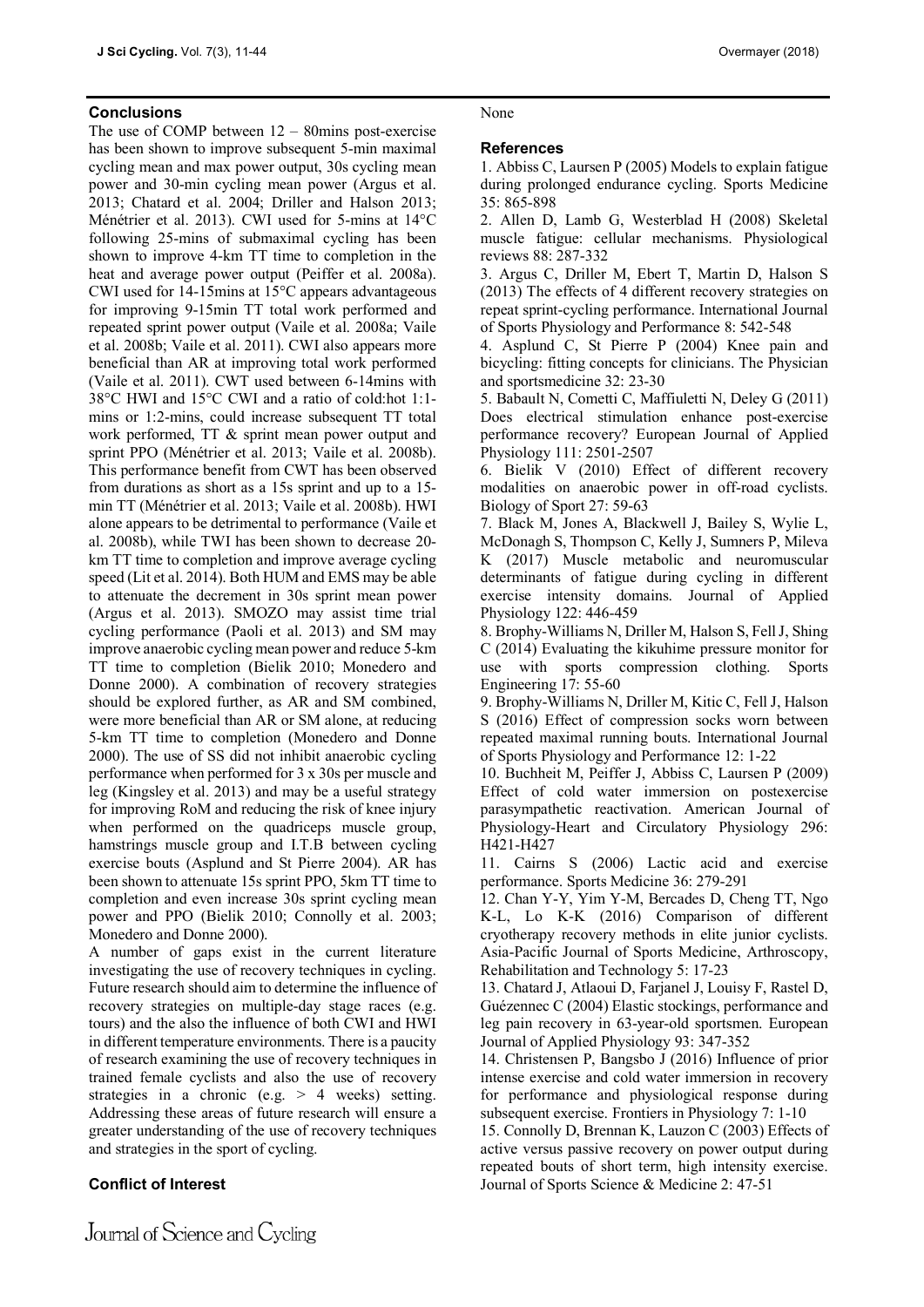16. Costa P, Ryan E, Herda T, Walter A, DeFreitas J, Stout J, Cramer J (2013) Acute effects of static stretching on peak torque and the hamstrings-toquadriceps conventional and functional ratios. Scandinavian Journal of Medicine & Science in Sports 23: 38-45

17. Craig N, Norton K (2001) Characteristics of track cycling. Sports Medicine 31: 457-468

18. Cramer J (2008) Bioenergetics of exercise and training. Human Kinetics, Champaign, IL

19. Degroot M, Massie B, Boska M, Gober J, Miller R, Weiner M (1993) Dissociation of [H+] from fatigue in human muscle detected by high time resolution 31P-NMR. Muscle & nerve 16: 91-98

20. Driller M, Halson S (2013) The effects of lowerbody compression garments on recovery between exercise bouts in highly-trained cyclists. Journal of Science and Cycling 2: 45-50

21. Edwards B, Corte U (2010) Commercialization and lifestyle sport: lessons from 20 years of freestyle bmx in 'pro-town, USA'. Sport in Society 13: 1135-1151

22. Ferreira J, Da Silva Carvalho R, Barroso T, Szmuchrowski L, Śledziewski D (2011) Effect of different types of recovery on blood lactate removal after maximum exercise. Polish Journal of Sport and Tourism 18: 105-111

23. Gardner S, Martin D, Jenkins D, Dyer I, Van Eiden J, Barras M, Martin J (2009) Velocity-specific fatigue: quantifying fatigue during variable velocity cycling. Medicine & Science in Sports & Exercise 41: 904-911

24. Halson S, Quod M, Martin D, Gardner A, Ebert T, Laursen P (2008) Physiological responses to cold water immersion following cycling in the heat. International Journal of Sports Physiology and Performance 3: 331- 346

25. Hasani A, Chapman T, McCool D, Smith R, Dilworth J, Agnew J (2008) Domiciliary humidification improves lung mucociliary clearance in patients with bronchiectasis. Chronic Respiratory Disease 5: 81-86

26. Jeukendrup A, Craig N, Hawley J (2000) The bioenergetics of world class cycling. Journal of Science and Medicine in Sport 3: 414-433

27. Jones A, Vanhatalo A, Burnley M, Morton R, Poole D (2010) Critical power: implications for determination of VO2max and exercise tolerance. Medicine & Science in Sports & Exercise 42: 1876-1890

28. Kenney W, Wilmore J, Costill D (2015) Physiology of Sport and Exercise 6th Edition. Human Kinetics, Champaign, IL

29. Kingsley D, Zakrajsek R, Nesser T, Gage M (2013) The effect of motor imagery and static stretching on anaerobic performance in trained cyclists. The Journal of Strength & Conditioning Research 27: 265-269

30. Lit K, Chen C, Ang B (2014) Effects of acute cool water immersion on time trial performance and exercised-induced oxidative stress among endurance cyclists in the heat. Journal of Athletic Enhancement 3: 1-5

31. Marquet A-L, Hausswirth C, Hays A, Vettoretti F, Brisswalter J (2015) Comparison of between-trainingsessions recovery strategies for world-class bmx pilots. International Journal of Sports Physiology and Performance 10: 219-223

32. Martin N, Zoeller R, Robertson R, Lephart S (1998) The comparative effects of sports massage, active recovery, and rest in promoting blood lactate clearance after supramaximal leg exercise. Journal of Athletic Training 33: 30-35

33. Mena P, Maynar M, Campillo J (1996) Changes in plasma enzyme activities in professional racing cyclists. British Journal of Sports Medicine 30: 122-124

34. Ménétrier A, Pinot J, Mourot L, Grappe F, Bouhaddi M, Regnard J, Tordi N (2013) Effects of recovery using contrast water therapy or compression stockings on subsequent 5-min cycling performance. Journal of Science and Cycling 2: 49-56

35. Millet G, Lepers R (2004) Alterations of neuromuscular function after prolonged running, cycling and skiing exercises. Sports Medicine 34: 105- 116

36. Monedero J, Donne B (2000) Effect of recovery interventions on lactate removal and subsequent performance. International Journal of Sports Medicine 21: 593-597

37. Nédélec M, McCall A, Carling C, Legall F, Berthoin S, Dupont G (2013) Recovery in soccer. Sports Medicine 43: 9-22

38. Overmayer R, Driller M (2018).

39. Paoli A, Bianco A, Battaglia G, Bellafiore M, Grainer A, Marcolin G, Cardoso CC, Dall'Aglio R, Palma A (2013) Sports massage with ozonised oil or non-ozonised oil: comparative effects on recovery parameters after maximal effort in cyclists. Physical Therapy in Sport 14: 240-245

40. Peiffer J, Abbiss C, Nosaka K, Peake J, Laursen P (2007) Effect of cold water immersion after exercise in the heat on muscle function, body temperatures, and vessel diameter. Journal of Science and Medicine in Sport 12: 91-96

41. Peiffer J, Abbiss C, Watson G, Nosaka K, Laursen P (2008a) Effect of a 5-min cold-water immersion recovery on exercise performance in the heat. British Journal of Sports Medicine 44: 461-465

42. Peiffer J, Abbiss C, Watson G, Nosaka K, Laursen P (2008b) Effect of cold water immersion on repeated 1 km cycling performance in the heat. Journal of Science and Medicine in Sport 13: 112-116

43. Peiffer J, Abbiss C, Watson G, Nosaka K, Laursen P (2009) Effect of cold-water immersion duration on body temperature and muscle function. Journal of Sports Sciences 27: 987-993

44. Phillips S (2015) Fatigue in sport and exercise. Routledge, New York, NY

45. Robergs R, Ghiasvand F, Parker D (2004) Biochemistry of exercise-induced metabolic acidosis. American Journal of Physiology-Regulatory, Integrative and Comparative Physiology 287: R502-R516

46. Samuel M, Holcomb W, Guadagnoli M, Rubley M, Wallmann H (2008) Acute effects of static and ballistic stretching on measures of strength and power. The Journal of Strength & Conditioning Research 22: 1422- 1428